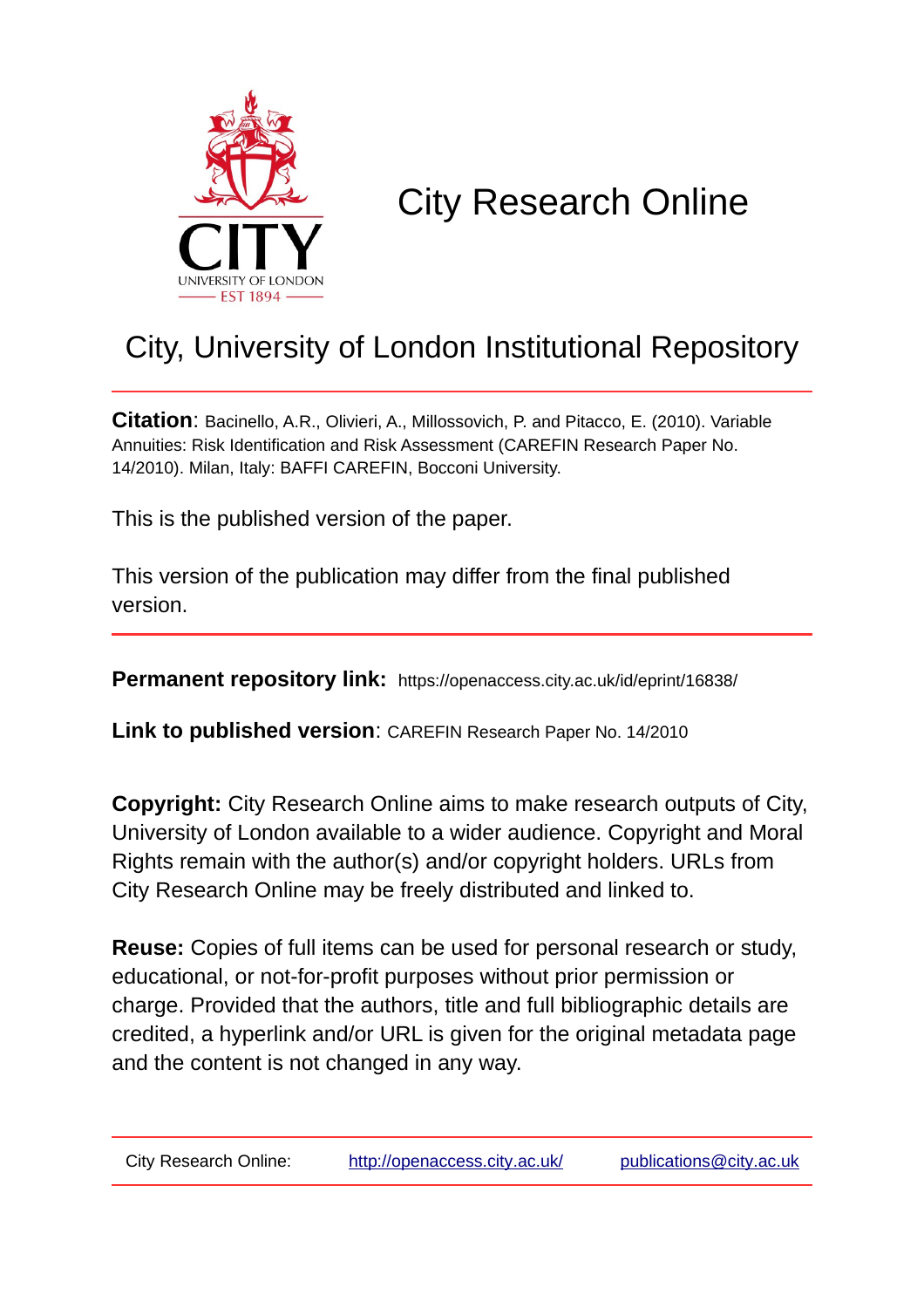



**CAREFIN Centre for Applied Research in Finance** 

# **Working Paper**

14/2010

Anna Rita Bacinello Pietro Millossovich Annamaria Olivieri Ermanno Pitacco **Variable Annuities: Risk Identification and Risk Assessment** 

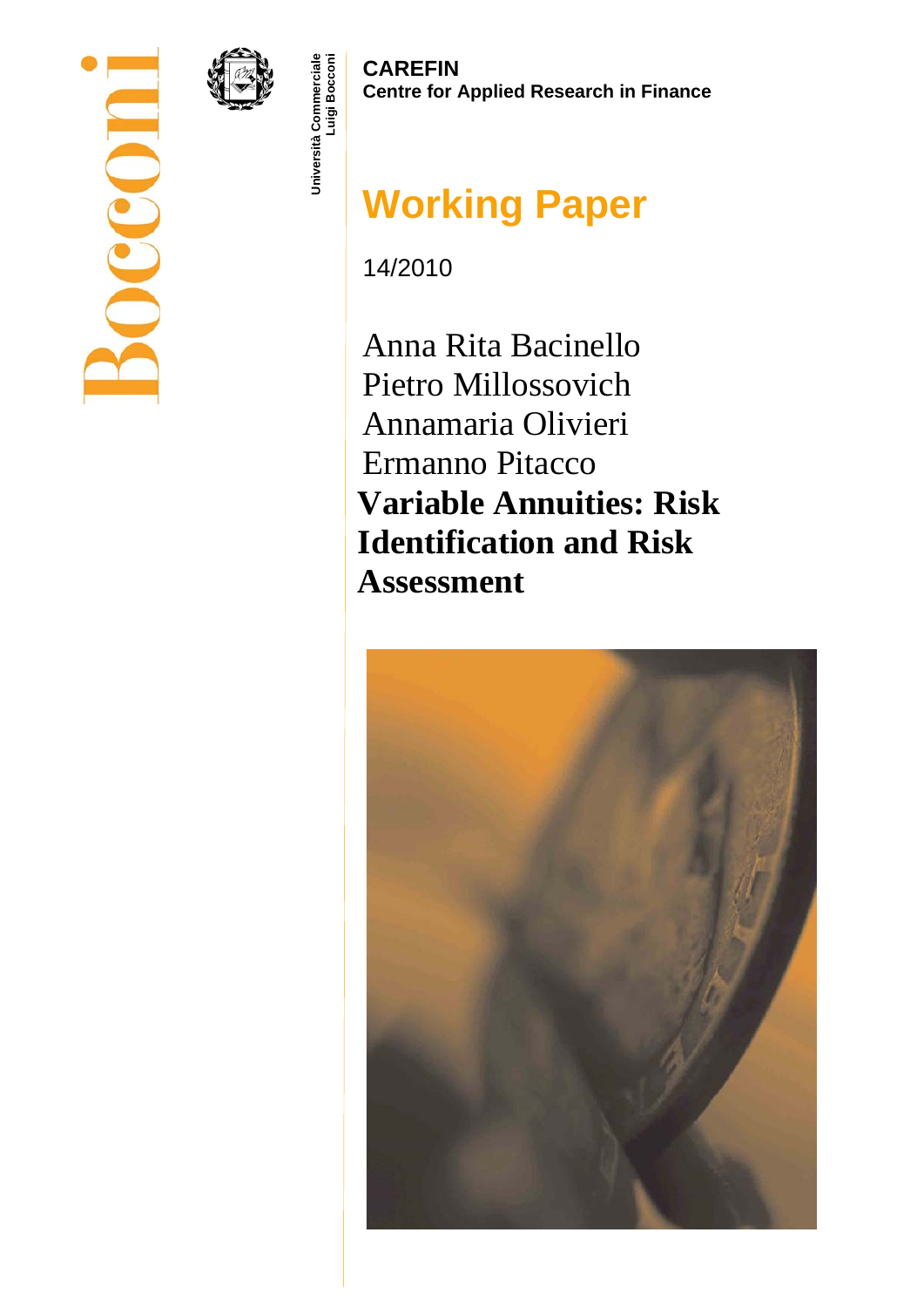## **Variable Annuities: Risk Identification and Risk Assessment**

 *by Anna Rita Bacinello Pietro Millossovich Annamaria Olivieri Ermanno Pitacco* 

*n. 14/10 Milan, July 2010* 

*Copyright Carefin, Università Bocconi* 

*Further research materials can be downloaded at www.carefin.unibocconi.eu*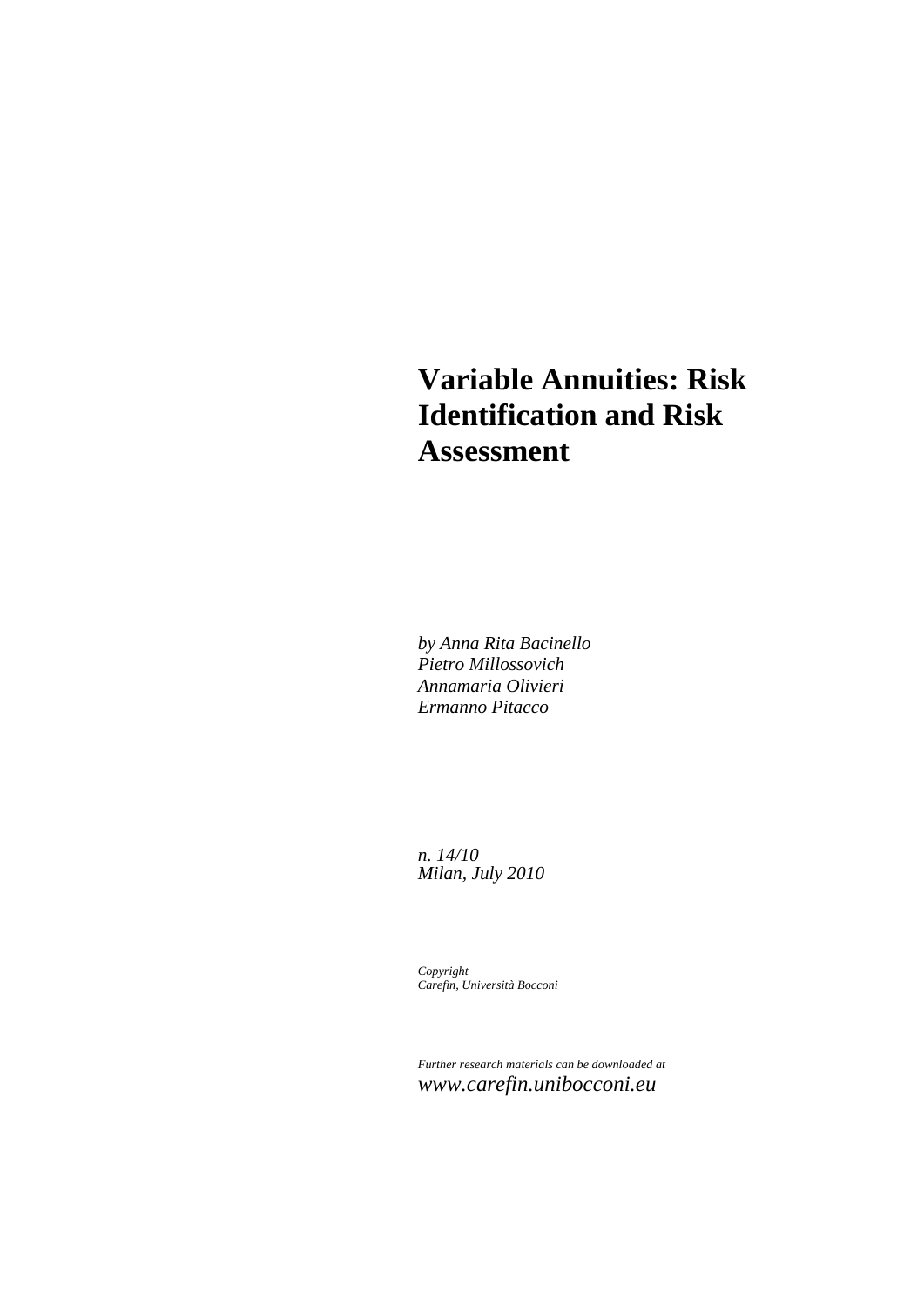## **INDEX**

|            | Abstract                                                 | $\mathbf{I}$   |
|------------|----------------------------------------------------------|----------------|
| 1.         | <b>INTRODUCTION</b>                                      | $\mathbf{2}$   |
| 2.         | <b>FROM FIXED BENEFITS TO PACKAGES OF OPTIONS</b>        | 4              |
| 2.1        | The traditional deferred life annuity                    | $\overline{4}$ |
| 2.2        | <b>Adding flexibility</b>                                | $6\,$          |
| 2.3        | The accumulation period                                  | $\overline{7}$ |
| 2.4        | The decumulation period                                  | 9              |
| 2.5        | <b>Guarantees and options</b>                            | 13             |
| 3.         | THE RISK MANAGEMENT PERSPECTIVE                          | 14             |
| 3.1        | Why a new approach to actuarial problems                 | 14             |
| 3.2        | The Risk Management process                              | 15             |
| 4.         | THE STRUCTURE OF VARIABLE ANNUITIES                      | 18             |
| 4.1        | Benefits, assets, premiums, expenses                     | 18             |
| 4.2        | Benefits in variable annuities: the contents of GMxB     | 19             |
| 5.         | <b>VALUATION FRAMEWORK</b>                               | 21             |
| 5.1        | Benefits in variable annuities: notation and assumptions | 21             |
|            | 5.1.1 Guaranteed Minimum Death Benefit                   | 22             |
|            | 5.1.2 Guaranteed Minimum Accumulation Benefit            | 22             |
|            | 5.1.3 Guaranteed Minimum Income Benefit                  | 23             |
|            | 5.1.4 Guaranteed Minimum Withdrawal Benefit              | 23             |
| 5.2        | <b>Valuation</b>                                         | 24             |
| 5.3        | The static approach                                      | 24             |
|            | 5.3.1 Cumulated surviving benefits                       | 25             |
|            | 5.3.2 Death benefit                                      | 26             |
|            | 5.3.3 Valuation                                          | 26             |
| 5.4<br>5.5 | The dynamic approach                                     | 27             |
| 5.6        | The mixed approach<br>Comparison                         | 28<br>29       |
|            |                                                          |                |
| 6.         | <b>NUMERICAL INVESTIGATIONS</b>                          | 30             |
| A.         | THE MONTE CARLO ALGORITHM                                | 33             |
|            | References                                               | 35             |

п

the control of the control of the control of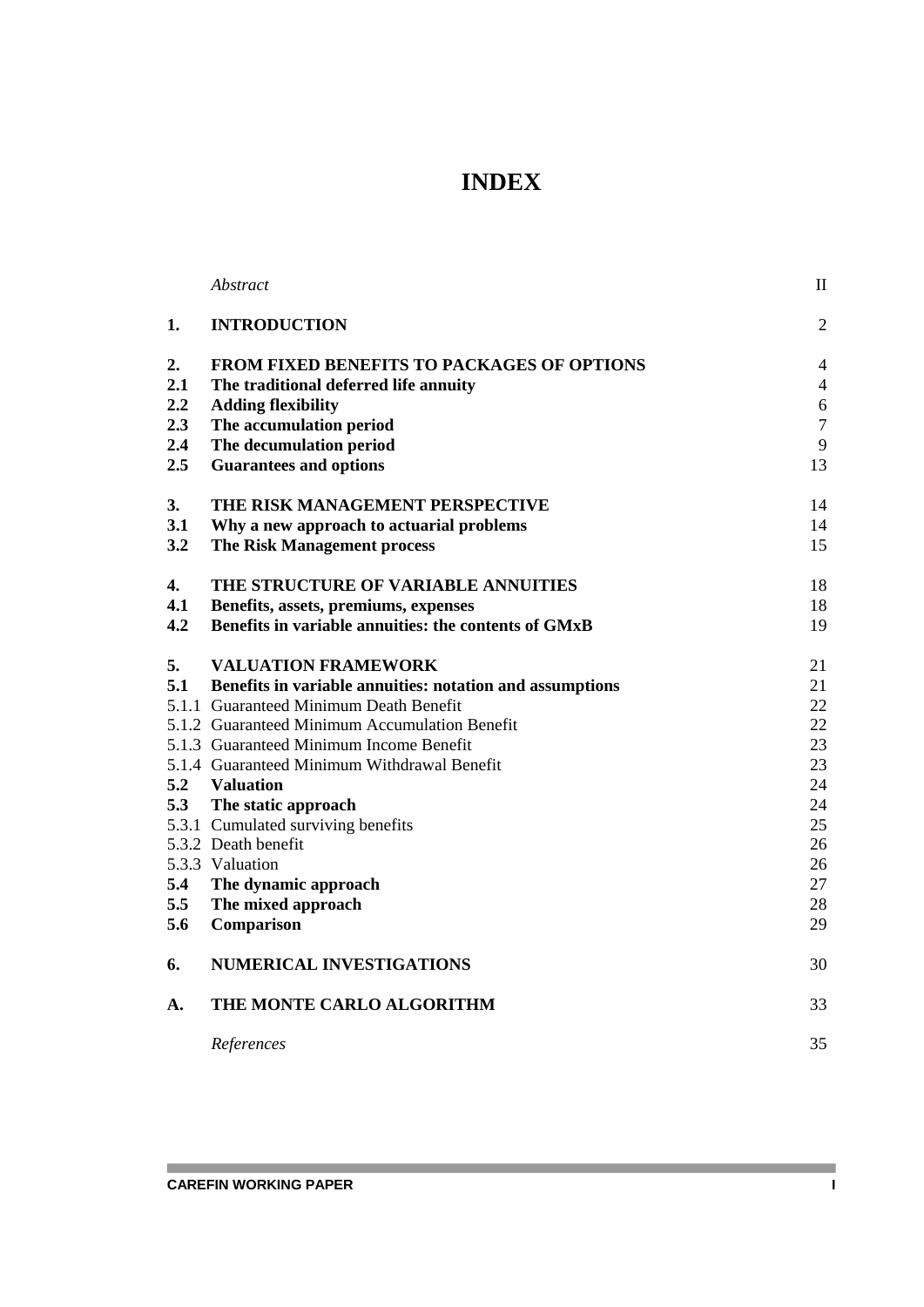#### *Abstract\*†*

*Life annuities and pension products usually involve a number of 'guarantees', such as, e.g., minimum accumulation rates, minimum annual payments and minimum total payout. Packaging different types of guarantees is the feature of the so-called Variable Annuities. Basically, these products are unit-linked investment policies providing deferred annuity benefits. The guarantees, commonly referred to as GMxBs (namely, Guaranteed Minimum Benefits of type 'x'), include minimum benefits both in case of death and survival. Following a Risk Management-oriented approach, this paper first aims at singling out all sources of risk affecting Variable Annuities ('risk identification phase'). Critical aspects arise from the interaction between financial and demographic issues. In particular, the longevity risk may have a dramatic impact on the technical equilibrium of a portfolio. Then, we deal with risk quantification ('risk assessment phase'), mostly via stochastic simulation of financial and demographic scenarios. Our main contribution is to present an integrated approach to risks in Variable Annuity products, so providing a unifying and innovative point of view.* 

*<sup>\*</sup>We acknowledge financial support from PRIN 2008 research project 'Retirement saving and private pension benefits: individual choices, risks borne by the providers'.* 

*Anna Rita Bacinello, Pietro Millossovich, Ermanno Pitacco, Department of Business, Economics, Mathematics and Statistics 'B. de Finetti' – University of Trieste, Piazzale Europa 1, 34127 Trieste, Italy. Annamaria Olivieri, Department of Economics – University of Parma, Via J.F. Kennedy 6, 43125 Parma, Italy.* 

*bacinel@units.it, pietro.millossovich@econ.units.it, annamaria.olivieri@unipr.it, ermanno.pitacco@econ.units.it*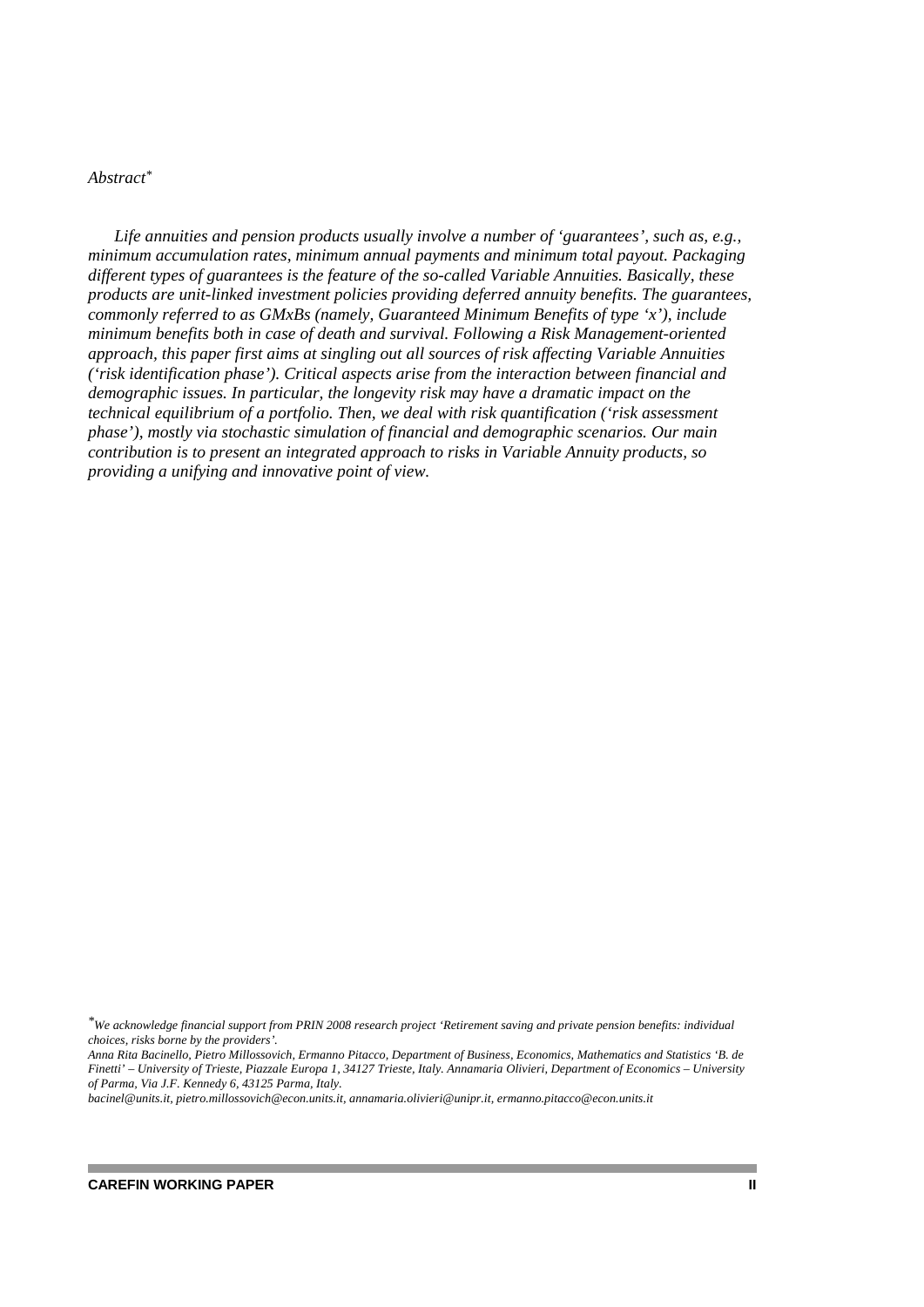## 1 Introduction

The term variable annuity is used to refer to a wide range of life insurance products, whose benefits can be protected against investment and mortality risks by selecting one or more guarantees out of a broad set of possible arrangements. Originally developed for providing a post-retirement income with some degree of flexibility, nowadays accumulation and death benefits constitute important components of the product design. Indeed, the variable annuity can be shaped so as to offer dynamic investment opportunities with some guarantees, protection in case of early death and/or a post-retirement income.

In respect of traditional life insurance products, the main feature of variable annuities is represented by the large variety of possible guarantees, which can be underwritten either for the accumulation, the annuity or the death benefit. The guarantees are briefly referred to as GMxB, Guaranteed Minimum Benefit of type 'x', where 'x' stands for accumulation  $(A)$ , death  $(D)$ , income  $(I)$  or withdrawal  $(W)$ . All GMxB's provide a protection of the policyholder's savings account: the GMAB during the accumulation period; the GMDB in case of early death, during the accumulation period and possibly for some years after retirement; the GMIB and the GMWB after retirement, in particular in face of high longevity. Basically, the variable annuity is a fund-linked insurance contract, including a package of financial options on the policy account value (see Smith (1982) and Walden (1985)). Guarantees are then also looked at as riders to the basic benefit given by the account value. A description of the main characteristics of variable annuity products, and the development of the market as well, is provided by Ledlie *et al.* (2008).

It is apparent that the design of variable annuities matches features of unit-linked life insurance contracts (namely, the linking mechanism) to those of participating contracts (the guarantees). While the uncertainty in financial markets still makes participating contracts appealing to customers, the increased cost of guarantees has reduced the willingness of insurers to deal with such a business; indeed, since guarantees in participating contracts are embedded, and not explicitly selected by the policyholder, traditionally their cost is not charged to the policyholder (when participating contracts were first issued in the Eighties, the embedded guarantees, being deeply out-of-the-money, were meant as a commercial solution). On the other hand, significant advances in hedging techniques enable insurers to offer more sophisticated guarantees, provided that a fee is paid by the policyholder to meet the relevant cost. This is the case for guarantees in variable annuities.

Overall, variable annuities have many attracting features from the point of view of the policyholder: flexibility, in respect of the selection of both the guarantees and the asset mix; possibility to invest in risky assets, but with some protection; access to pension benefits, without having to (entirely) give up bequest objectives; transparency (similarly to unit-linked contracts); tax advantages (commonly acknowledged on pension savings); and others. These commercial features make the product attractive, and thus provide a good opportunity for market development; however, some policy conditions clearly imply a transfer to the insurer of some mixture of financial and mortality risks. Hence,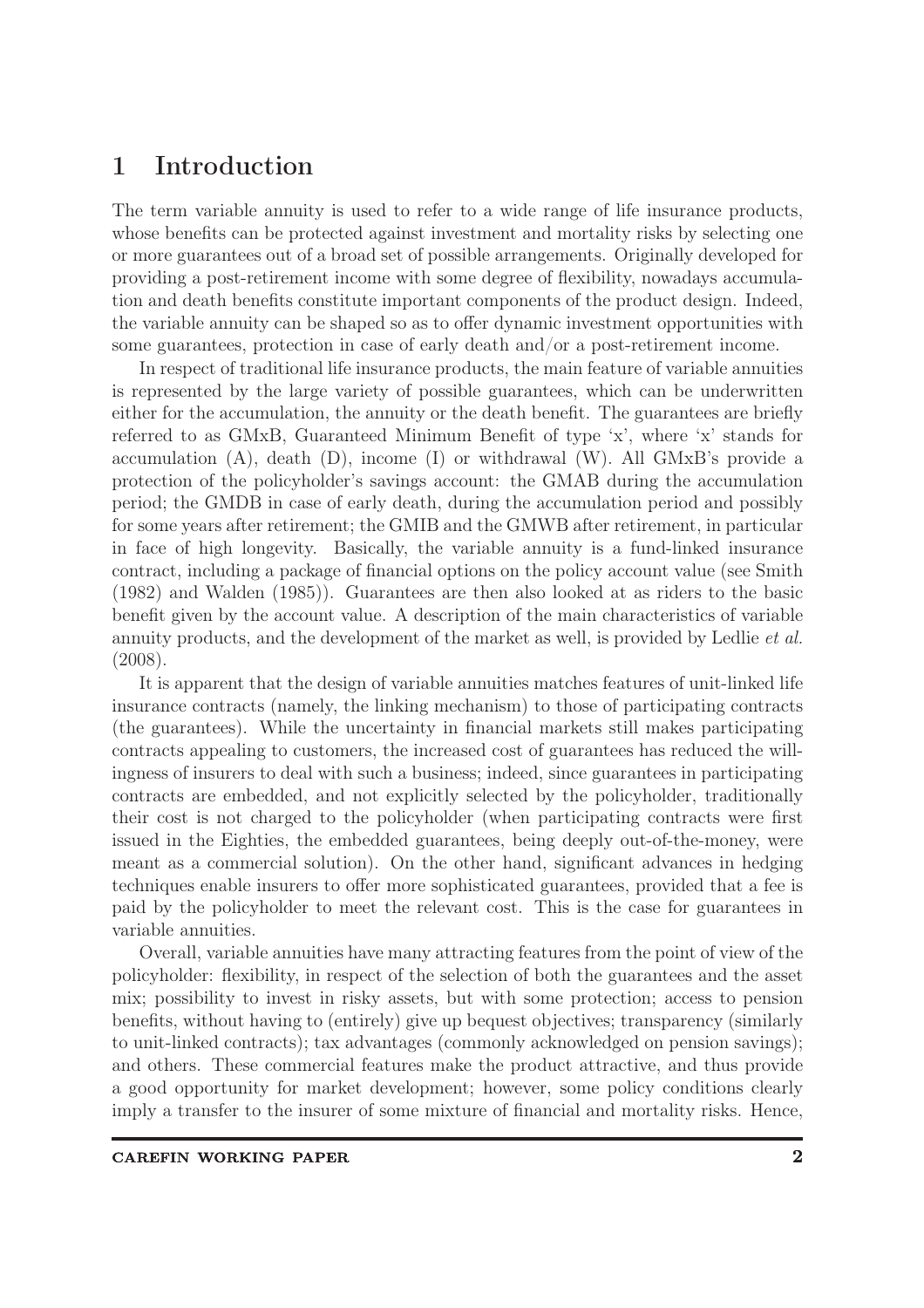an appropriate approach to the risk management of insurer's liabilities is required. Some preliminary investigation has been described in this respect. Sun (2006) examines the risks associated with various combinations of guaranteed benefits; Gilbert *et al.* (2007) describe the findings of a survey on the risk management of guarantees within variable annuity products in the US. More work is required in this perspective, in particular within an Enterprise Risk Management perspective.

Among the several phases of the risk management process, the pricing and hedging of guarantees, i.e. of the relevant financial options, should be a major concern for the insurer when designing the contract. It is worthwhile to point out that, similarly to participating or unit-linked contracts, financial options in variable annuities are non-standard, as their exercise depends not just on economic factors, but also on the survival or death of the insured (when the guarantees relate to accumulation, death or withdrawal benefits), or on preferences in regard of the trade-off between annuitisation and bequest (when the guarantee concerns the choice of the post-retirement income). Thus, appropriate evaluation techniques need to be developed, which allow one to account on one hand for the interaction between financial and mortality issues, on the other for policyholder behaviour.

Possible approaches to the pricing and hedging of the most common guarantees in variable annuity arrangements have already been discussed in the literature. Recently, special attention has been addressed to withdrawal benefits, thanks to the fact that, when appropriately managed, they can provide a flexible pension payment. With regard to the pricing of this class of benefits, Milevsky and Salisbury (2006) assess their cost and compare their findings with prices quoted in the market; Dai *et al.* (2008) develop a singular stochastic control model, and investigate the optimal withdrawal strategy for a rational policyholder; Chen and Forsyth (2008) describe an impulse stochastic control formulation, while Chen *et al.* (2008) explore the effect of alternative policyholder behaviours. In all such contributions, most of the attention is devoted to financial risks. Mortality is addressed, e.g., by Milevsky and Posner (2001), dealing with the pricing of guaranteed minimum death benefits; as they look for closed formulae, a simplified assumption is adopted for the force of mortality, resulting in some drastic approximations. The valuation of a variable annuity providing a guaranteed minimum death benefit and a guaranteed minimum withdrawal is the target of Bélanger *et al.* (2009), while a general framework for the pricing of guarantees under the assumption of optimal policyholder behaviour is suggested by Bauer *et al.* (2008).

The purpose of this paper is manyfold. We first give (Section 2) an overview of insurance contracts providing benefits extending over a long spell of the individual lifetime; in particular, we point out how flexibility can be achieved during the accumulation period (i.e. prior to retirement), and after retirement as well. After stressing that life insurance contracts can be arranged as options packages, we discuss the importance of an appropriate approach to the risk management of the insurer's liabilities; see Section 3. We then address more specifically variable annuities. When looking at the specific content of a variable annuity product, a bit of disorientation is not unusual. The commercial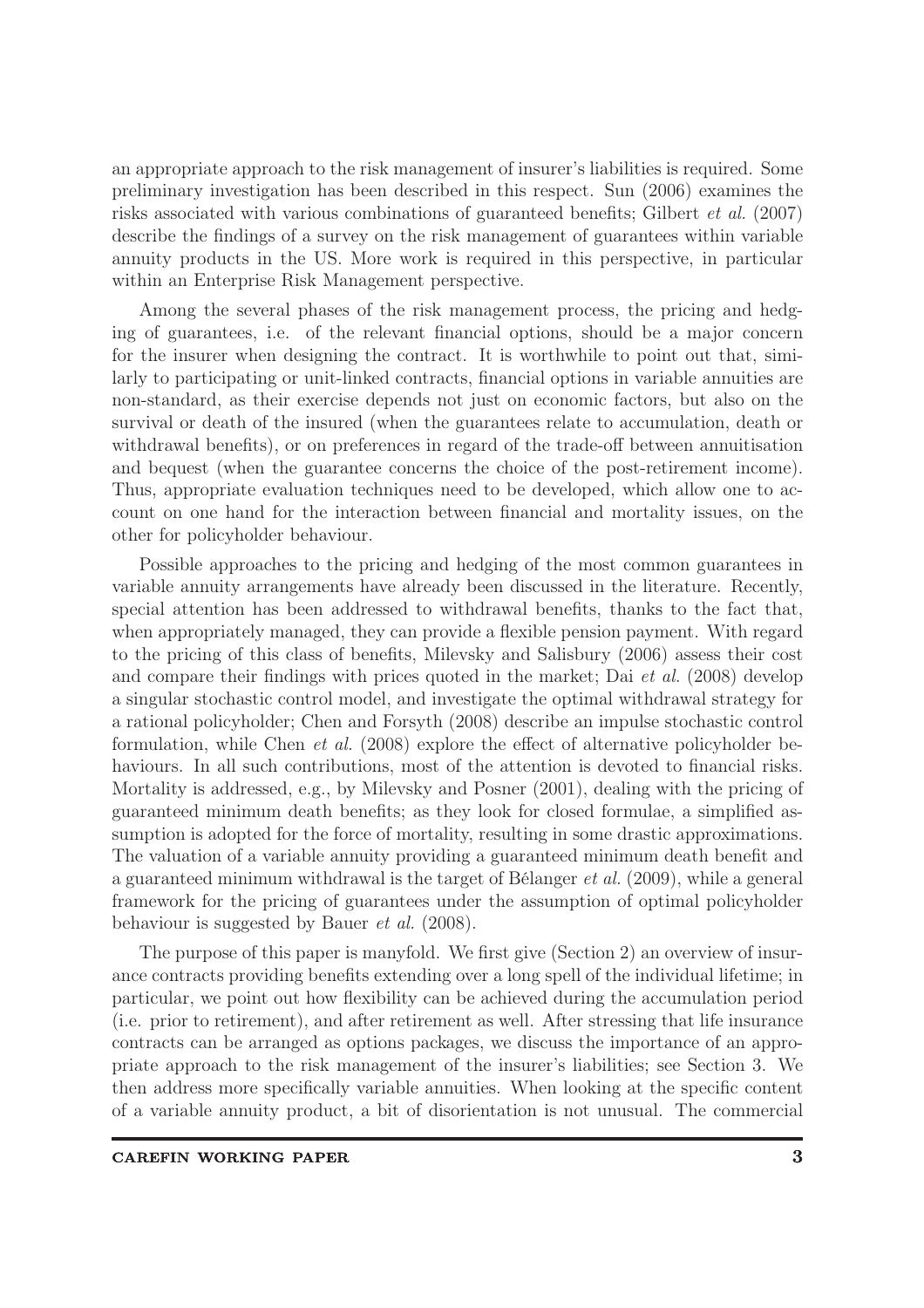terminology is rather fanciful and sometimes ambiguous. So, in Section 4 we provide a detailed description of the most common guarantees. We refer to contributions available in the literature (in particular, to Ledlie *et al.* (2008)), and to insurers' informative material. Then, we investigate pricing and hedging issues of some guarantees, modelling jointly several risk sources. We adopt a valuation model developed by Bacinello *et al.* (2010), which allows for a comprehensive representation of financial and mortality risks. The model is described in Section 5; in Section 6 we discuss its implementation. We focus in particular on the withdrawal benefit since it can provide a flexible pension payment (when appropriately managed), and because it is currently available only in variable annuities (conversely, death, accumulation and income benefits, in some forms, are provided also by traditional products).

## 2 From fixed benefits to packages of options

In the Nineteenth century a large variety of policies, to some extent tailored on the personal insured's needs, was customary in several European insurance markets. Later, a 'standardization' process started, with a progressive shift to a very small set of standard products, mainly consisting of the classical endowment insurance, the term insurance, the immediate life annuity, and the deferred life annuity.

It is worth noting that, to some extent, an inverse process is currently developing. Indeed, many modern insurance policies are designed as 'packages', whose items may be either included or not in the product actually purchased by the client.

Interesting examples are provided by insurance policies which eventually aim at constructing a post-retirement income. These products witness the shift from traditional deferred life annuities to more complex packages consisting of (see Figure 1):

- one or more insurance (or financial) products for the 'accumulation' phase, namely the working period of the policyholder;
- an insurance (or financial) product for the 'decumulation' phase, namely the postretirement period.

Variable annuities can be placed in this framework. While a detailed description of these products is provided in Section 4.2, we now introduce the actuarial aspects of insurance contracts aiming to provide benefits extending over a long spell of the individual lifetime. We recall that premium calculation is traditionally based on the equivalence principle. Thus, the single premium of an insurance policy, according to a traditional approach, is simply given by the expected present value of the benefits. For further details, the reader can refer to Pitacco *et al.* (2009).

## 2.1 The traditional deferred life annuity

The deferred life annuity is the typical insurance product which covers both the accumulation and the decumulation phase.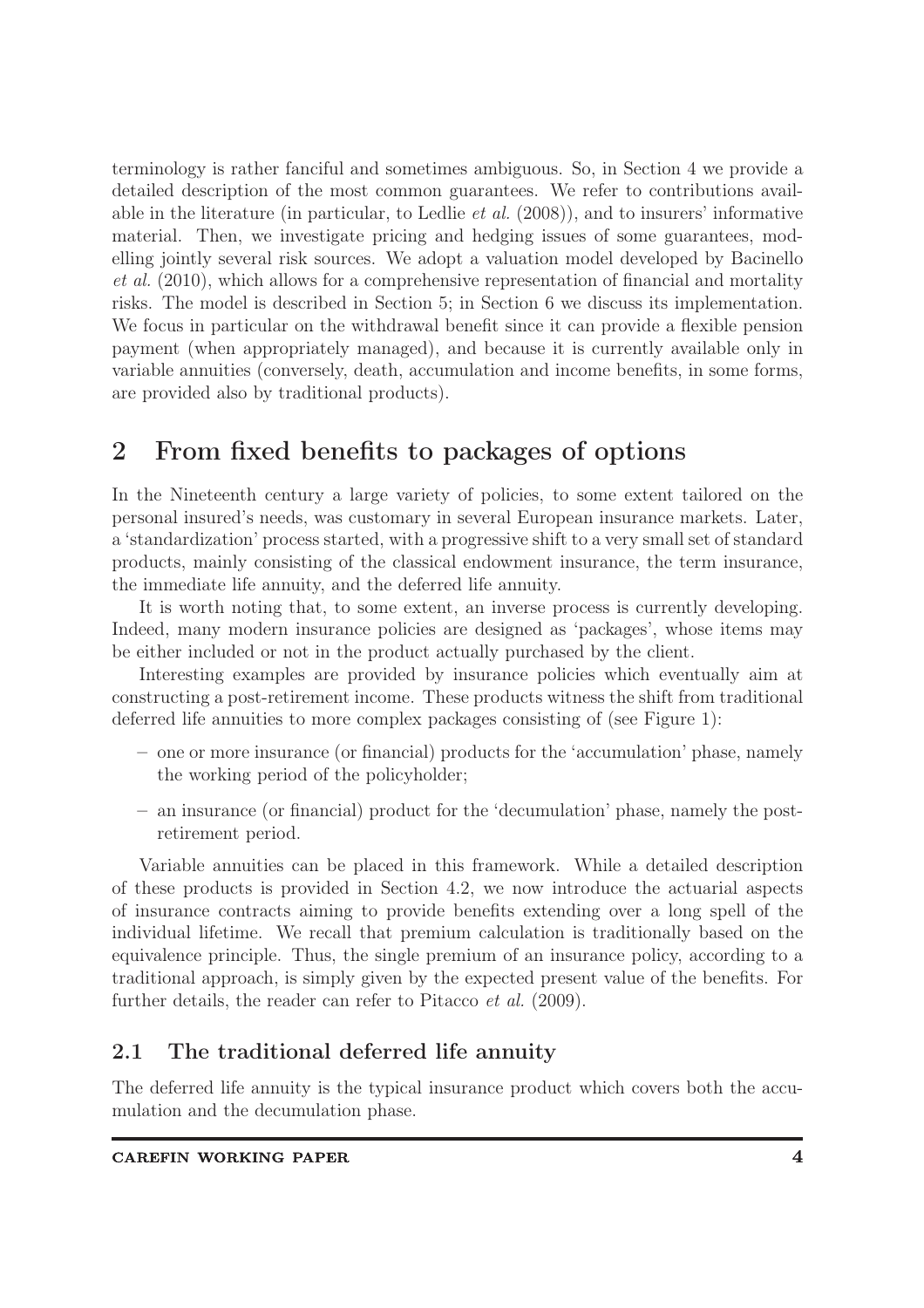

Figure 1: Accumulation and decumulation phase

Consider a deferred life annuity of one monetary unit per annum, with a deferred period of  $T$  years, which coincides with the accumulation period. Let  $x$  denote the age at the beginning of the accumulation process, i.e. at time 0. Assume that each annual payment is due at the beginning of the year (that is, in advance). The actuarial value at time 0,  $T|\ddot{a}_x|$  (according to the common actuarial notation), is given by

$$
T|\ddot{a}_x = \sum_{h=T}^{\infty} (1+i)^{-h}{}_h p_x,\tag{2.1}
$$

where i denotes the technical interest rate and  $_h p_x$  is the probability of an individual age x being alive at age  $x + h$ .

The deferred annuity can be financed, in particular, via a sequence of  $T$  annual level premiums, paid at times  $0, 1, \ldots, T-1$ . The annual level premium P for a deferred life annuity of I monetary units per annum, according to the equivalence principle, is given by

,

 $P = I \frac{T|\ddot{a}_x}{...}$  $\ddot{a}_{x:T}$ 

where

$$
\ddot{a}_{x:T} = \sum_{h=0}^{T-1} (1+i)^{-h}{}_h p_x.
$$
\n(2.2)

Two important aspects of the actuarial structure of deferred life annuities financed by annual premiums should be stressed.

a. Formulae (2.1) and (2.2) rely on the assumption that the technical basis is chosen at time 0, when the insured is aged x. If for example  $x = 40$ , this means that the technical interest rate will likely be guaranteed throughout a period of fifty years,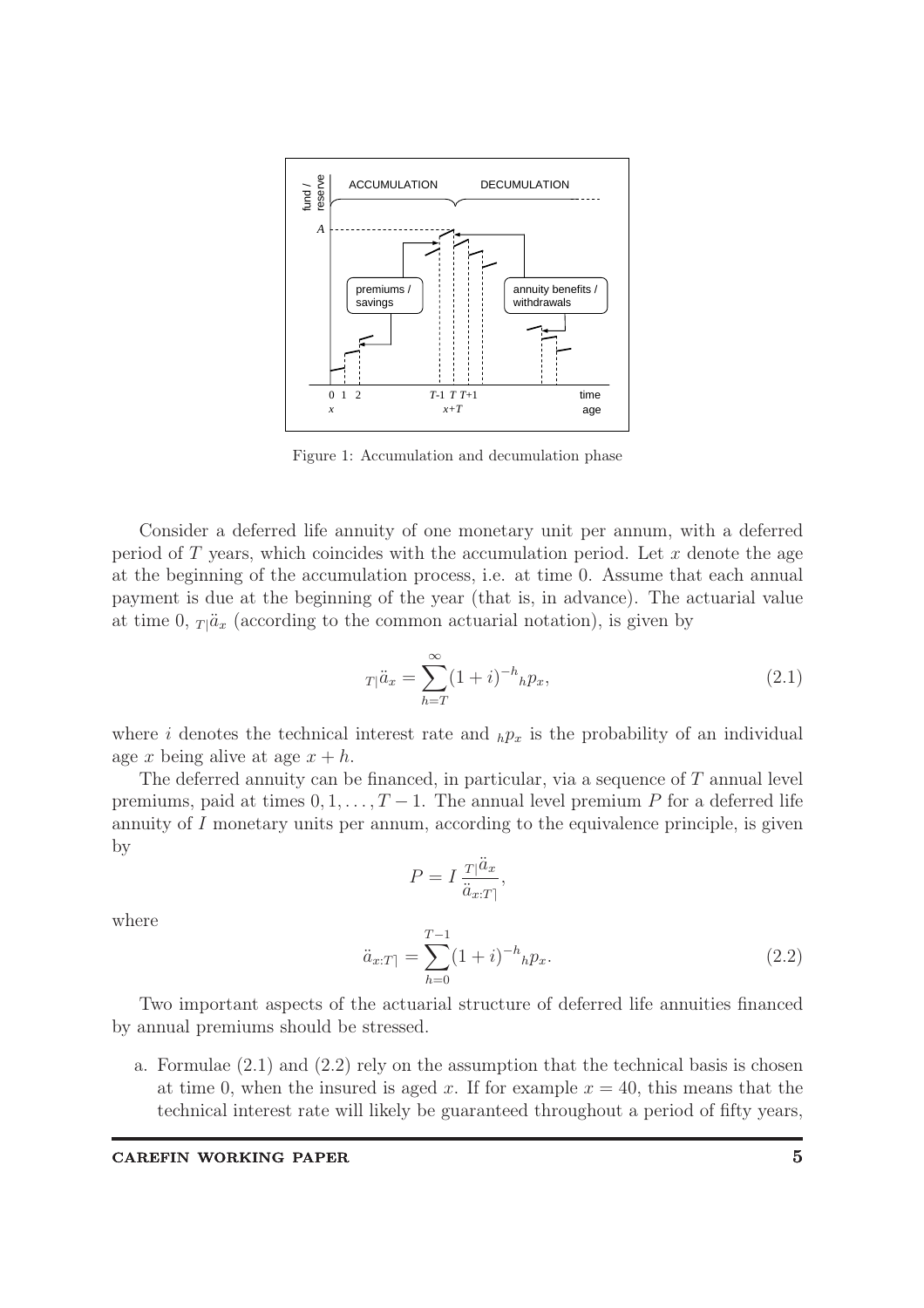or even more. Further, the life table underlying the probabilities  $_h p_x$  should keep its validity throughout the same period. Although these probabilities are drawn from a projected life table, the future trend of mortality is unknown, so that the longevity risk arises.

b. If the policyholder dies before time  $T$ , no benefit is due. This is, of course, a straight consequence of the policy structure, according to which the only benefit is the deferred life annuity.

Feature (b) is likely to have a negative impact on the appeal of the annuity product. However, the problem can be easily removed by adding to the policy a rider benefit such as the return of premiums in case of death during the deferred period, or including some death benefit with term  $T$  (see Sections 2.2 and 2.4).

The problems pointed out in (a) are much more complex, and require a rethinking of the whole structure and design of the life annuity product. A first step toward structures more flexible than the traditional deferred life annuity financed by annual level premiums is described below.

The severity of the longevity risk borne by the life annuity provider can be weakened if the annuity purchase is arranged according to a single-recurrent premium scheme. In this case, with the premium  $P_h$  paid at time  $h$   $(h = 0, 1, \ldots, T - 1)$  a deferred life annuity of annual amount  $I_h$ , with deferred period  $T-h$ , is purchased. In actuarial terms:

$$
P_h = I_{h\,T-h} \ddot{a}_{x+h}^{[h]}.
$$
\n(2.3)

Note that the actuarial value  $T-h|\ddot{a}_{x+}^{[h]}$  $\frac{[n]}{x+h}$  is calculated according to the technical basis adopted at time  $h$ . Hence, the total annuity benefit  $I$ , given by

$$
I = \sum_{h=0}^{T-1} I_h,
$$

is ultimately determined and guaranteed at time  $T - 1$  only. According to this step-bystep procedure, the technical basis, used in  $(2.3)$  to determine the amount  $I_h$  purchased with the related premium  $P_h$ , can change every year, thus reflecting possible adjustments in mortality forecasts.

#### 2.2 Adding flexibility

To build-up a more general framework, we now address separately the accumulation phase and the decumulation phase, and focus on insurance and financial products which can constitute the building blocks of more general policies covering the two phases.

Flexibility in insurance products can be achieved following various ways. In particular:

– instead of fixed benefits, the insurance policy can provide benefits linked to investment performance, or expressed in units;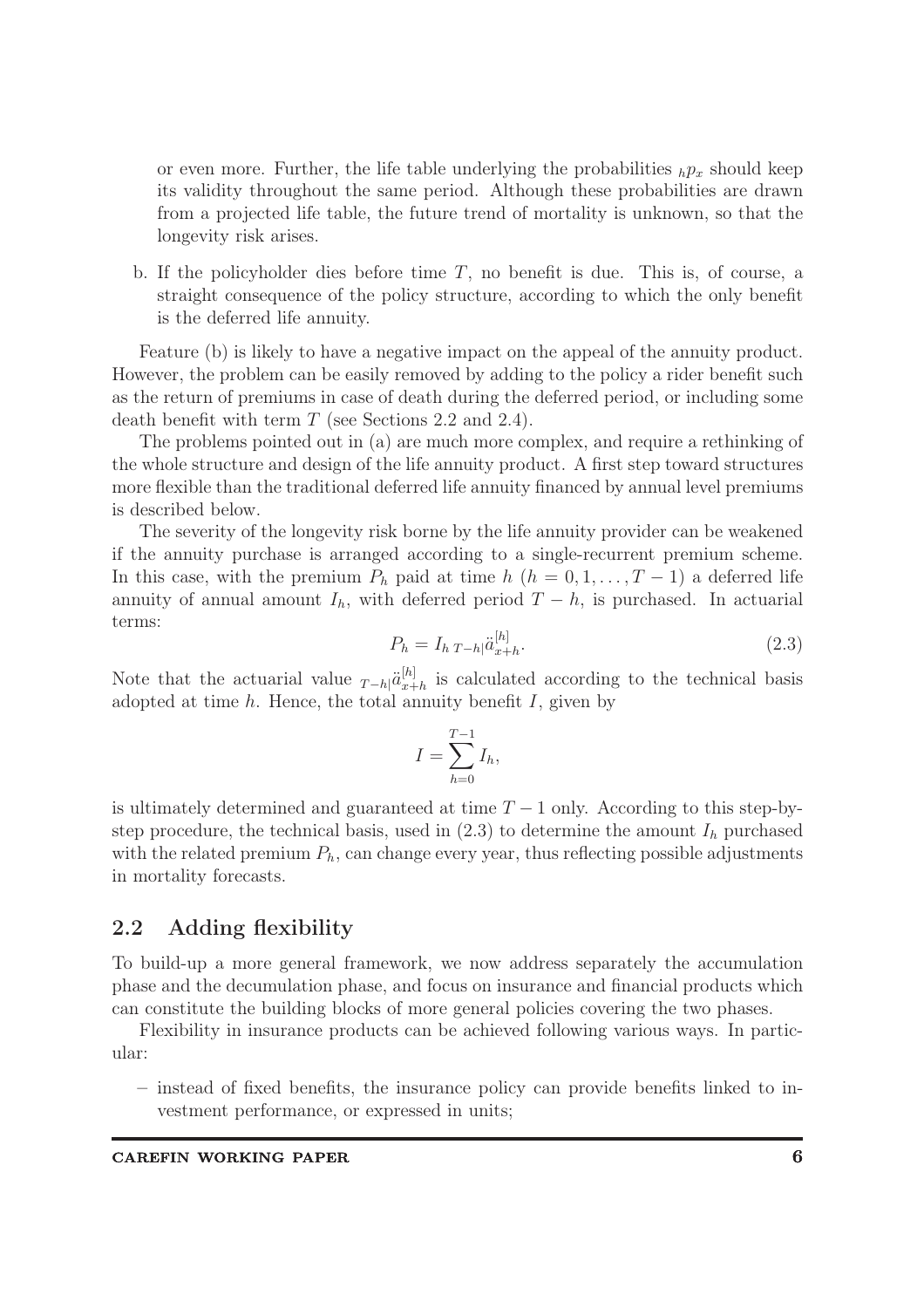- various policyholder's options can be included in the policy conditions;
- several types of benefits (that is, benefits in case of death and survival) can be packaged in the same insurance contract.

Of course, these approaches to flexibility can be implemented in both the accumulation and the decumulation phase. A first look at flexibility mechanisms is provided by Figures 2 and 3, whereas a more detailed discussion follows in Sections 2.3 and 2.4.



Figure 2: Products embedding flexible features: the accumulation phase

### 2.3 The accumulation period

The deferred life annuity, as described in Section 2.1, can be seen as a pure endowment taken out at age x with maturity at age  $x+T$ , followed (in case of survival at maturity) by an immediate life annuity with benefits due at the beginning of each year. In formal terms, from (2.1) we obtain

$$
T|\ddot{a}_x = (1+i)^{-T} \, T p_x \sum_{h=0}^{\infty} (1+i)^{-h} h p_{x+T} = T E_x \, \ddot{a}_{x+T},\tag{2.4}
$$

where  $T E_x = (1 + i)^{-T} T p_x$  denotes the actuarial value of a pure endowment with a unitary insured amount.

Clearly, (2.4) relies on the assumption that the same technical basis is adopted for both the period of accumulation and decumulation. As already noted, this implies a huge risk for the life annuity provider that can be weakened by adopting single recurrent premium arrangements or related structures.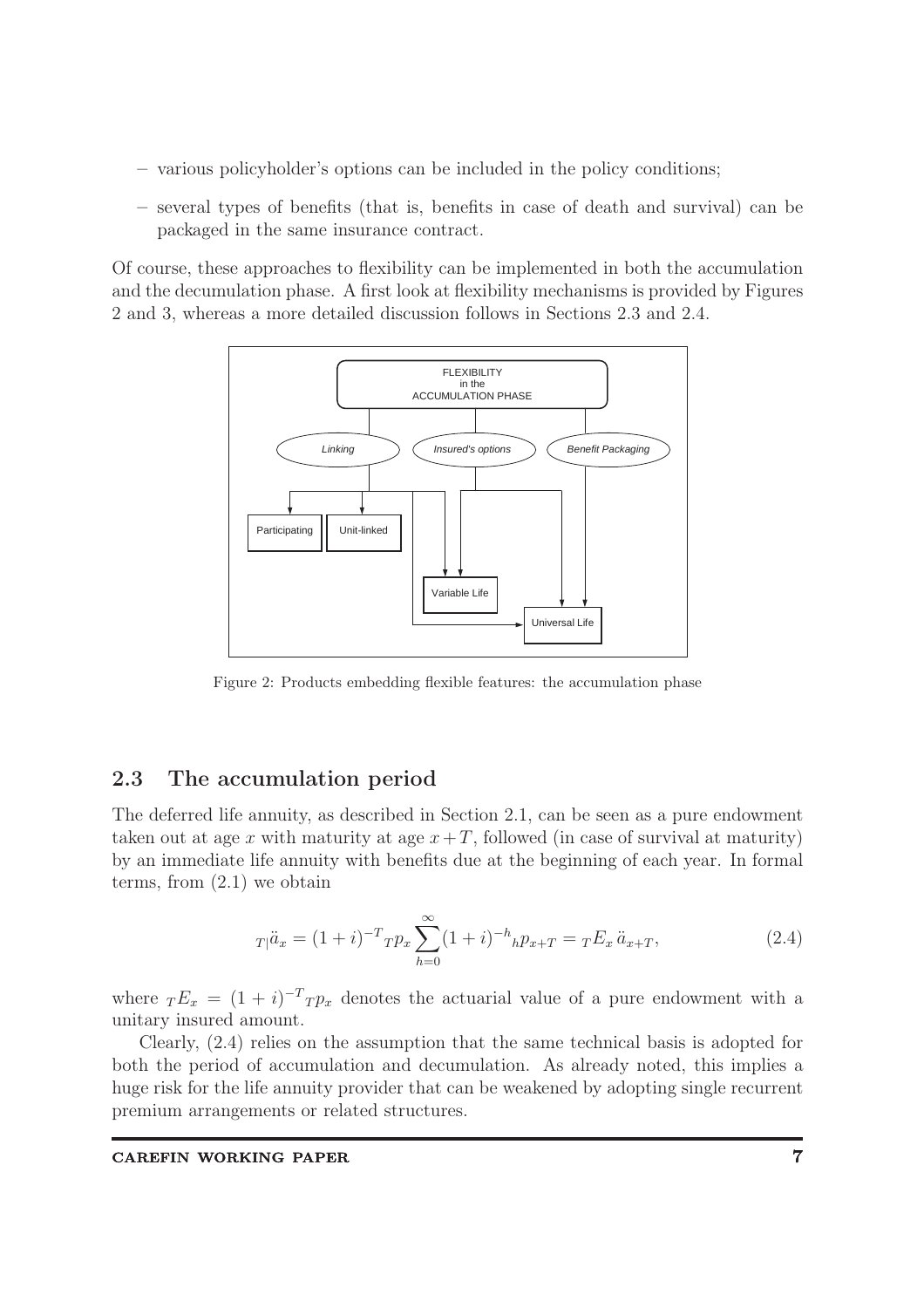

Figure 3: Products embedding flexible features: the decumulation phase

Conversely, a pure endowment can be used to pursue the accumulation target, then converting the maturity benefit into an immediate life annuity. The pure endowment can be replaced by a purely financial accumulation, via appropriate saving instruments. The loss in terms of the mutuality effect is very limited as just the working period (or part of it) is concerned. Hence, a very modest extra-yield (compared to the interest rate in the pure endowment) can replace the so-called mortality drag. See Pitacco *et al.* (2009), also for numerical examples.

Of course, alternative insurance products including a benefit in case of life at time T can replace the pure endowment throughout the accumulation period. Examples are given by the traditional endowment insurance policy, by various types of unit-linked endowments, and so on. In many cases, some minimum guarantee is provided: for example, the technical rate of interest in traditional products like pure endowments and endowment insurances, a minimum death benefit and/or a minimum maturity benefit in unit-linked contracts.

More complex products can be built-up including options and packaging benefits. For example, the so-called 'Variable Life' insurance allows the policyholder to vary the amount of periodic premiums, whereas the 'Universal Life' policies can also include payments other than the death benefit, like sickness payments, lump sum in the case of permanent disability, and so on.

Whatever the insurance product may be, the benefit at maturity can be used to purchase an immediate life annuity. However, the 'quality' of the accumulation product can be improved, from the perspective of the policyholder, including in the product itself an 'option to annuitise'. This option allows the policyholder to convert the lump sum at maturity into an immediate life annuity, without the need to cash in the sum and pay the expense charges related to the underwriting of the life annuity.

Clearly, when an option to annuitise is included in the policy, the insurer first takes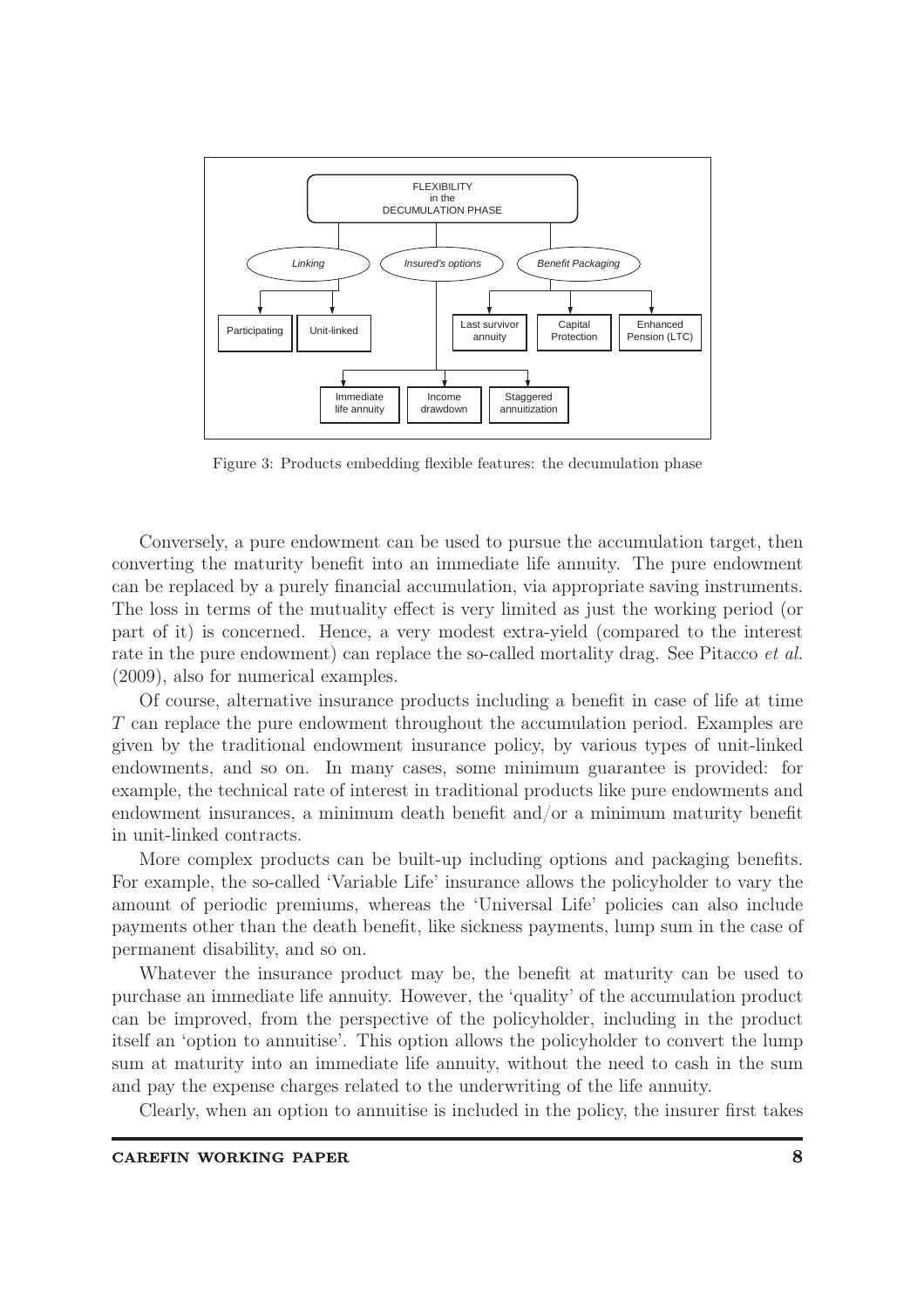the adverse selection risk, as the policyholders who choose the conversion into a life annuity will presumably be in good health, with a life expectancy higher than average. However a further risk arises, due to the uncertainty in future mortality trends, i.e. the longevity risk (as already noted in Section 2.1).

If the annuitisation rate, that is the quantity  $\frac{1}{\ddot{a}_{x+T}}$  which is applied to convert the maturity benefit into an immediate life annuity, is stated (and hence guaranteed) only at maturity, the time interval throughout which the insurer bears the longevity risk clearly coincides with the time interval during which the life annuity is paid.

However, more 'value' can be added to the product if the annuitisation rate is guaranteed during the accumulation period, the limiting case being represented by the annuitisation rate guaranteed at time 0, i.e. at policy issue. This case is known as Guaranteed Annuity Option (GAO). Then, the GAO provides the policyholder with the right to receive at retirement either a lump sum (the maturity benefit) or a life annuity whose annual amount is calculated at a guaranteed rate. The GAO will likely be exercised by the policyholder if the annuity rate applied by the insurer at time  $T$  for pricing immediate life annuities will be lower than the guaranteed one.

#### 2.4 The decumulation period

Also in the decumulation phase flexibility can be achieved both by allowing the policyholder to exercise various options and by linking the annuity benefits to investment performance. Further, various features can be packaged into the life annuity product. Figure 3 illustrates possible flexibility in the decumulation phase.

First, at the end of the accumulation period, a range of alternatives can be proposed to the retiree. The following ones are of practical interest:

- i. an immediate life annuity, typically provided by an insurer;
- ii. a drawdown process, namely a sequence of withdrawals from a fund managed by a financial intermediary (an insurer, in particular);
- iii. a 'staggered annuitisation', that is
	- a temporary drawdown process (say, for 5 years);
	- then, one or more partial annuitisations of the residual fund, so that the post-retirement income is partly provided by the non-annuitised fund, and partly by the purchased life annuities;

clearly, the staggered annuitisation is a mixture of alternatives (i) and (ii).

These alternatives can be compared in terms of risks borne, on the one hand, by the financial intermediary (the insurer, in particular) and, on the other, by the retiree.

We just focus on the risk arising from the randomness of the retiree's lifetime. If a whole life annuity is purchased, the retiree does not bear any risk, as the annuity is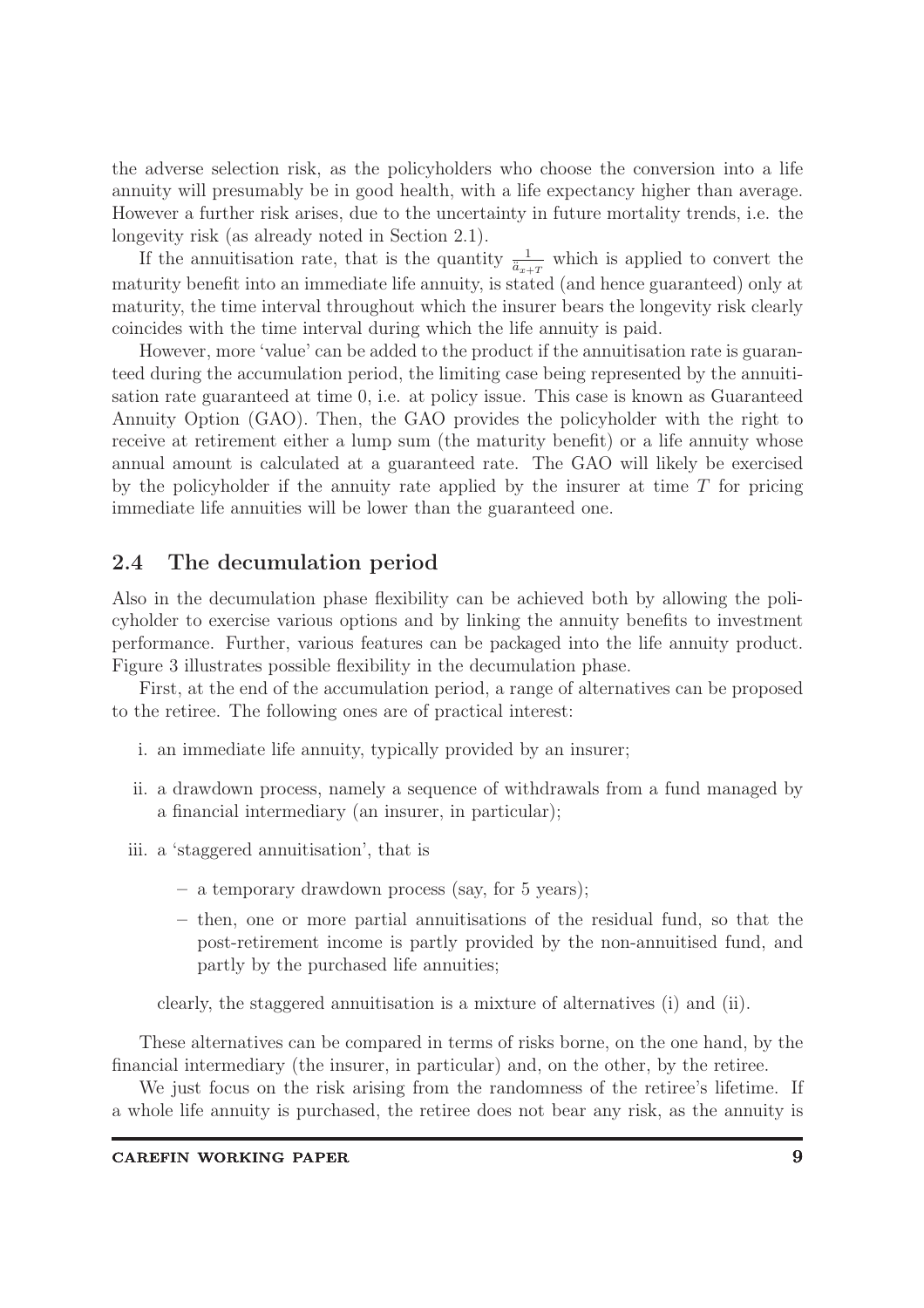paid throughout the whole lifetime. As regards the life annuity provider, we note that, if the actual lifetimes of the annuitants lead to numbers of survivors greater than the estimated ones, then the mutuality mechanism can finance only part of the payments to annuitants still alive, whereas the uncovered part constitutes a loss for the annuity provider. Conversely, numbers of survivors less than the estimated ones lead to a provider's profit. Thus, the annuity provider takes risks related to the longevity of the annuitants.

If the post-retirement income is obtained by withdrawals from the fund, in principle no risk related to the lifetime is borne by the financial intermediary. Conversely, the retiree takes the risk of outliving the available resources, as the drawdown process can exhaust sooner or later the fund (provided that the annual withdrawal is greater than the annual interest). On the contrary, in the case of early death of the retiree, the residual amount will be available as a bequest. However, as we will see in Section 4.2, specific policy conditions can provide guarantees in respect of the duration of the drawdown process.

We now describe some basic models of immediate annuity (focussing on annuities in arrears only), among which we find:

- the straight life annuity;
- life annuities which combine two or more benefits, and thus can be considered as (traditional) packages of benefits.

Let us denote with T the starting point of the decumulation period, and with  $x + T$ the annuitant's age. Let A denote the amount, available at time  $T$ , to finance the life annuity (we note that, in the case of the deferred life annuity described in Section 2.1, A is given by the mathematical reserve at time T of the annuity itself). The relation between  $A$  and the annual payment  $I$  depends on the policy conditions which define the (random) number of payments, and hence the duration of the decumulation period. The following cases are of practical interest.

1. If the number of annual payments, say m, is stated in advance, we have an *annuitycertain*, i.e. a simple withdrawal process. Then, the annual benefit  $I^{[1]}$  is defined by the following relation:

$$
A = I^{[1]} a_{m}.
$$

2. In the case of a *whole life annuity*, the annual payments stop upon the annuitant's death. We have:

$$
A = I^{[2]} a_{x+T}.
$$

3. The m−year *temporary life annuity* pays the annual benefit while the annuitant survives during the first  $m$  years. Then

$$
A = I^{[3]} a_{x+T:m} = I^{[3]} \sum_{h=1}^{m} (1+i)^{-h} h p_{x+T}.
$$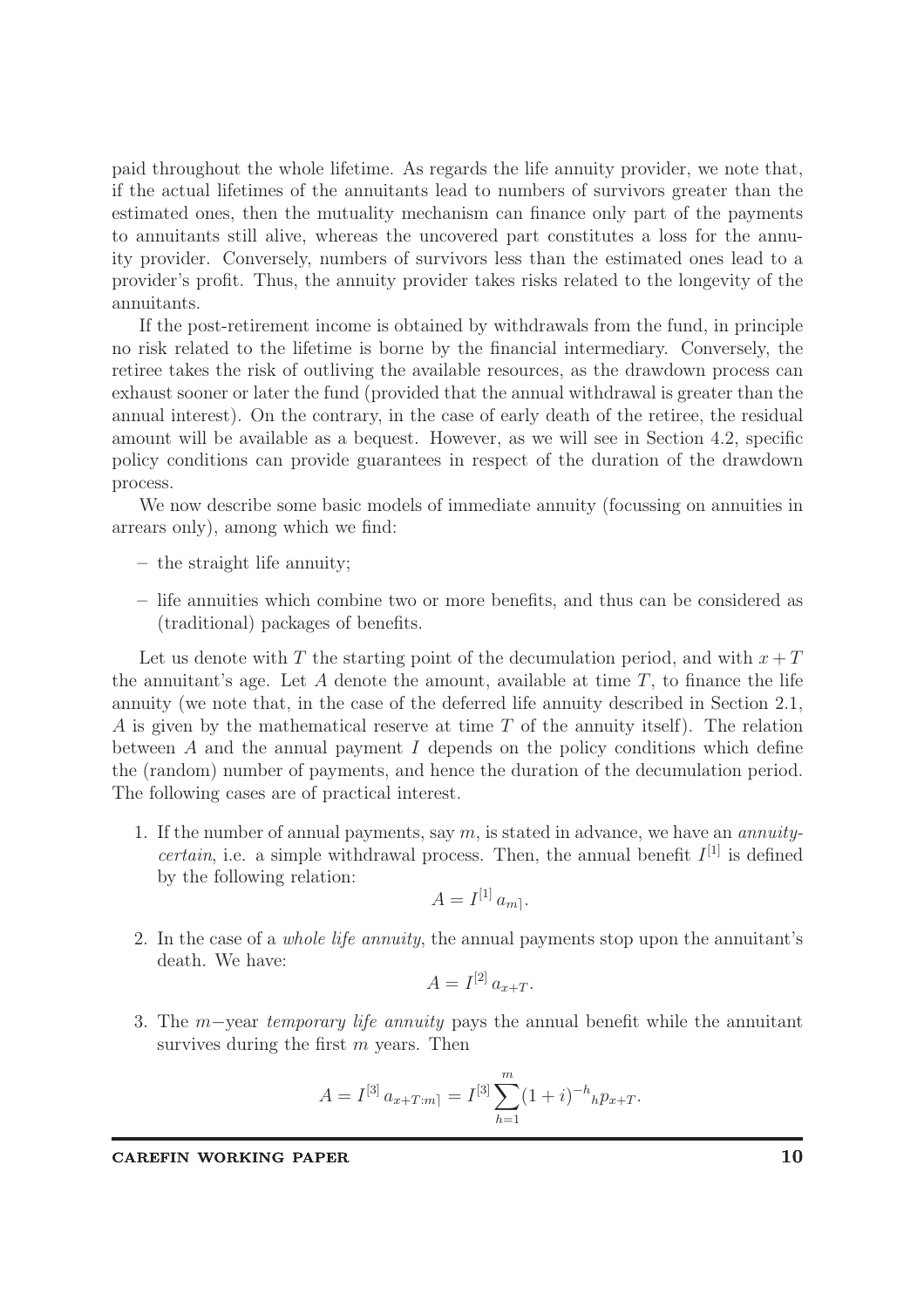Of course,  $I^{[3]} > I^{[2]}$ .

4. If the annuitant dies soon after time T, neither the annuitant nor the annuitant's estate receive much benefit from the purchase of the life annuity. In order to mitigate this risk, it is possible to buy a *life annuity with a guarantee period* (5 or 10 years, say), in which case the benefit is paid for the guarantee period regardless of whether the annuitant is alive or not. Hence, for a guarantee period of  $m$  years we have

$$
A = I^{[4]} a_{m]} + I^{[4]}{}_{m]} a_{x+T}.
$$

Clearly, we find  $I^{[4]} < I^{[2]}$ .

We have so far assumed that the annuity payment depends on the lifetime of one individual only, namely the annuitant. However, it is possible to define annuity models involving two (or more) lives. Some examples (referring to two lives) follow.

5. Consider an annuity payable as long as at least one of two individuals (the annuitants) survives, namely a *last-survivor annuity*. Let now denote by y and z respectively the ages of the two lives at the annuity commencement. The actuarial value of this annuity is usually denoted by  $a_{\overline{u},\overline{z}}$ , and can be expressed as

$$
a_{\overline{y,z}} = a_y^{(1)} + a_z^{(2)} - a_{y,z},
$$

where the suffices (1), (2) denote the life tables (for example, referring to males and females respectively) used for the two lives, whereas  $a_{u,z}$  denotes the actuarial value of an annuity of 1 per annum, payable while both individuals are alive (namely a *joint-life annuity*). Hence,

$$
A = I^{[5]} a_{\overline{y,z}} = I^{[5]} (a_y^{(1)} + a_z^{(2)} - a_{y,z}).
$$
\n(2.5)

Of course,  $I^{[5]} < I^{[2]}$ . Note that, if we accept the hypothesis of independence between the two random lifetimes, we have

$$
a_{y,z} = \sum_{h=1}^{\infty} (1+i)^{-h}{}_h p_y^{(1)}{}_h p_z^{(2)}.
$$

In (2.5) it has been assumed that the annuity continues with the same annual amount until the death of the last survivor. A modified form provides that the amount, initially set to  $I^{[5]}$ , will be reduced following the first death: to  $I^{[5]}$  if the individual (2) dies first, and to  $I^{[5]''}$  if the individual (1) dies first. Thus

$$
A = I^{[5]'} a_y^{(1)} + I^{[5]''} a_z^{(2)} + (I^{[5]} - I^{[5]'} - I^{[5]''}) a_{y,z},
$$
\n(2.6)

with  $I^{[5]'} < I^{[5]}, I^{[5]''} < I^{[5]}$ . Conversely, in many pension plans the benefit of a last-survivor annuity is reduced only if the retiree, say life (1), dies first. Formally,  $I^{[5]'} = I^{[5]}$  (instead of  $I^{[5]'} < I^{[5]}$ ) in (2.6).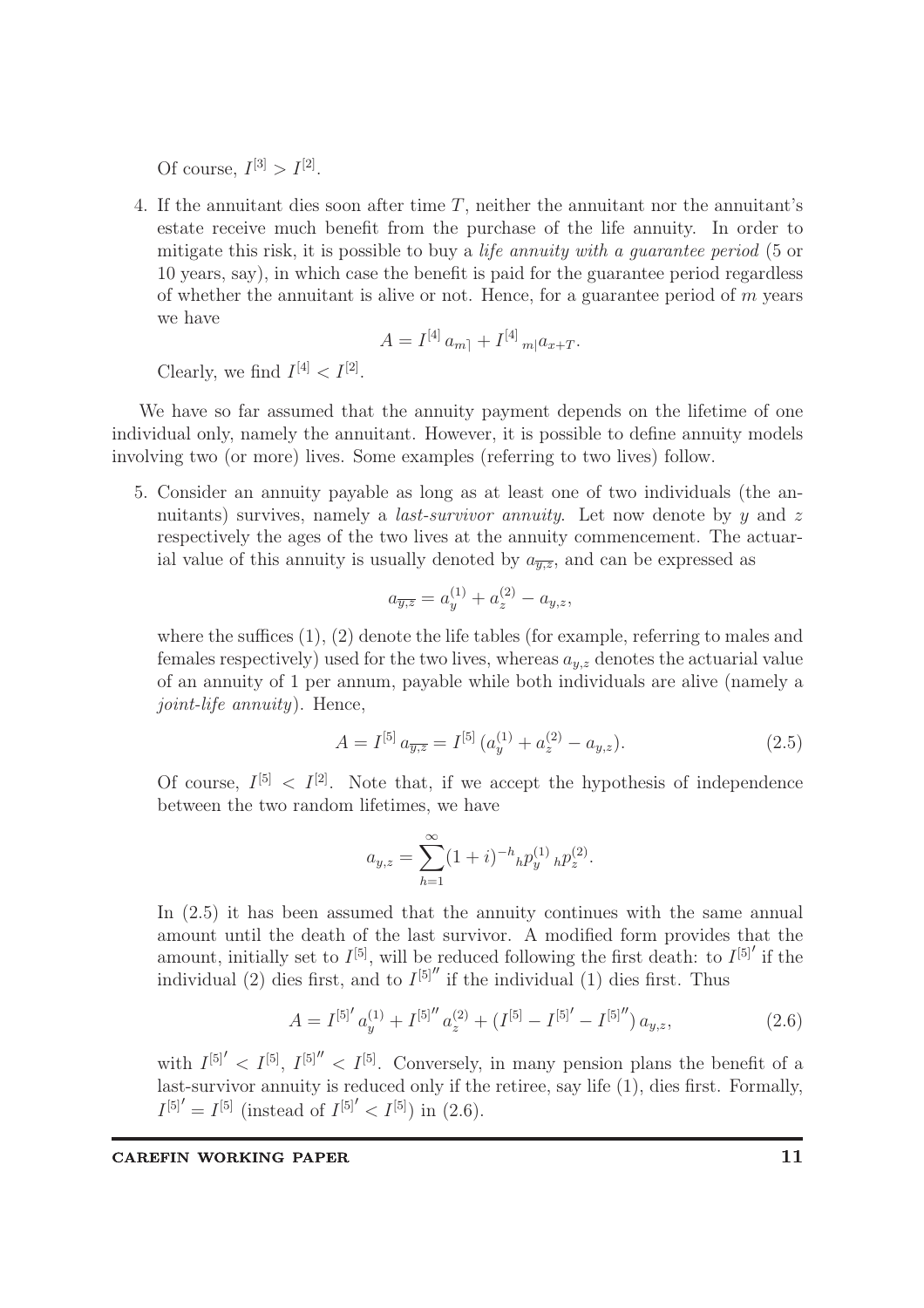6. A *reversionary annuity* (on two individuals) is payable while a given individual, say individual (2), is alive, but only after the death of the other individual. Such an annuity can be used, for example, as a death benefit to be paid to a surviving spouse or dependant (and thus constitutes a 'settlement' option).

We note that some policy conditions provide a 'final' payment, namely some benefits after the death of the annuitant. In particular, the *complete life annuity* (or *apportionable annuity*) is a life annuity payable in arrears which provides a pro-rata adjustment on the death of the annuitant, consisting in a final payment proportional to the time elapsed since the last payment date. Clearly, this feature is more important if the annuity is paid annually, and less important in the case of, say, monthly payments.

*Capital protection* represents an interesting feature of some annuity policies, usually called *value-protected annuities*, and actually represents a traditional packaging of benefits. Consider, for example, a single-premium life annuity. In case of early death of the annuitant, a value-protected annuity will pay to the annuitant's estate the difference (if positive) between the single premium and the cumulated benefits paid to the annuitant. Usually, capital protection expires at some given age (75, say), after which nothing is paid even though the difference above mentioned is positive. The capital protection benefit can be provided in two ways:

– in a *cash-refund annuity* the balance is paid as a lump sum;

– in an *instalment-refund annuity* the balance is paid in a sequence of instalments.

Adding capital protection clearly reduces the annuity benefit (for a given single premium).

As regards the time profile of the annuity benefit, the following classification reflects the life annuity types offered in various insurance markets.

*Level annuities* (sometimes called *standard annuities*) provide an income which is constant in nominal terms. Thus, the payment profile is flat.

A number of models of 'varying' annuities have been derived, mainly with the purpose of protecting the annuitant against the loss of purchasing power because of inflation. Many models can be interpreted as tools to add flexibility to the life annuity product (see models (b) to (f) below). First, we focus on *escalating annuities*.

(a) In the *fixed-rate escalating annuity* (or *constant-growth annuity*) the annual benefit increases at a fixed annual rate, say  $c$ , so that the sequence of payments is

$$
I_1
$$
,  $I_2 = I_1 (1 + c)$ ,  $I_3 = I_1 (1 + c)^2$ ,....

The premium is calculated accounting for the annual increase in the benefit. Thus, for a given single premium of the immediate life annuity, the starting benefit  $I_1$  is lower than the benefit the annuitant would get from a level annuity.

Various types of *index-linked escalating annuities* are sold in annuity and pension markets. Two examples follow.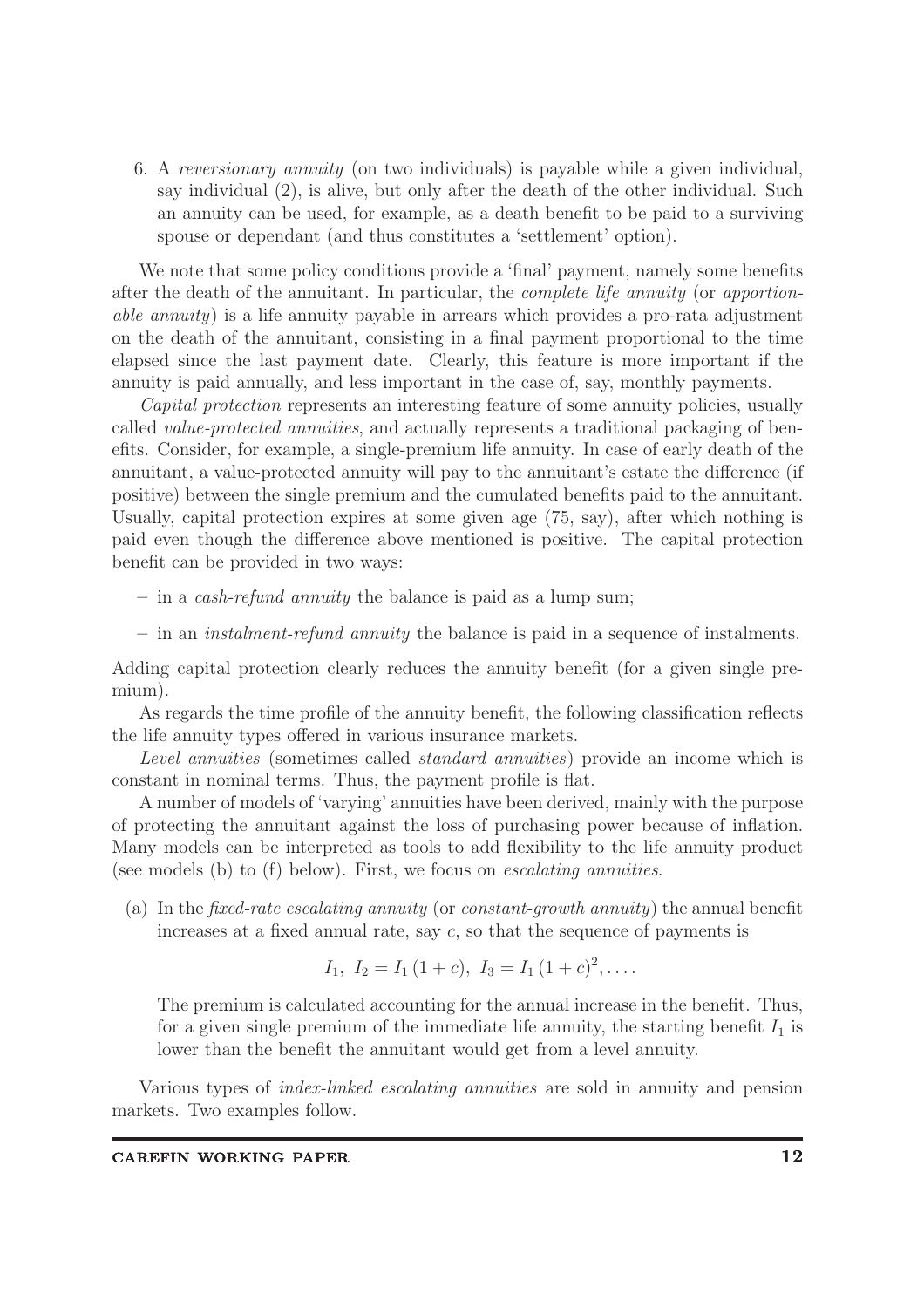- (b) *Inflation-linked annuities* provide annual benefits varying in line with some index, for example a retail-price index (like the RPI in the UK), usually with a stated upper limit. An annuity provider should invest the premiums in inflation-linked assets so that these back the annuities with payments linked to a price index.
- (c) *Equity-indexed annuities* earn annual interest that is linked to a stock or other equity index (for example, the Standard  $&$  Poor's 500). Usually, these annuities promise a minimum interest rate.

Moving to *investment-linked annuities*, we focus on the following models.

- (d) In a *with-profit annuity* the single premium is invested in an insurer's with-profit fund. Annual benefits depend on an *assumed annual bonus rate* (e.g. 5%), and on the sequence of *actual declared bonus rates*, which in turn depend on the performance of the fund. In each year, the annual rate of increase in the annuity depends on the spread between the actual declared bonus and the assumed bonus. Clearly, the higher is the assumed bonus rate, the lower is the rate of increase in the annuity. The benefit decreases when the actual declared bonus rate is lower than the assumed bonus rate. Although the annual benefit can fluctuate, with-profit annuities usually provide a guaranteed minimum benefit. This kind of policies is very common in the UK market.
- (e) Various *profit participation mechanisms* (other than the bonus mechanism described above in respect of with-profit annuities) are adopted in many European continental countries. A share (e.g. 80%) of the difference between the yield from the investments backing the mathematical reserves and the technical interest rate (i.e., the minimum guaranteed interest, say  $2\%$  or  $3\%$ ) is credited to the reserves. This leads to increasing benefits, thanks to the extra-yield.
- (f) The single premium of a *unit-linked life annuity* is invested into unit-linked funds. Generally, the annuitant can choose the type of fund, for example medium risk managed funds, or conversely higher risk funds. Each year, a fixed number of units are sold to provide the benefit payment. Hence, the benefit is linked directly to the value of the underlying fund, and then it fluctuates in line with unit prices. Some unit-linked annuities, however, work in a way similar to with-profit annuities. An annual growth rate (e.g. 6%) is assumed. If the fund value grows at the assumed rate, the benefit stays the same. If the fund value growth is higher than assumed, the benefit increases, whilst if lower the benefit falls. Some unit-linked funds guarantee a minimum performance in line with a given index.

## 2.5 Guarantees and options

From the previous sections, it clearly appears that an insurance policy can be seen as a package of guarantees and options; see Figure 4. A general discussion of all these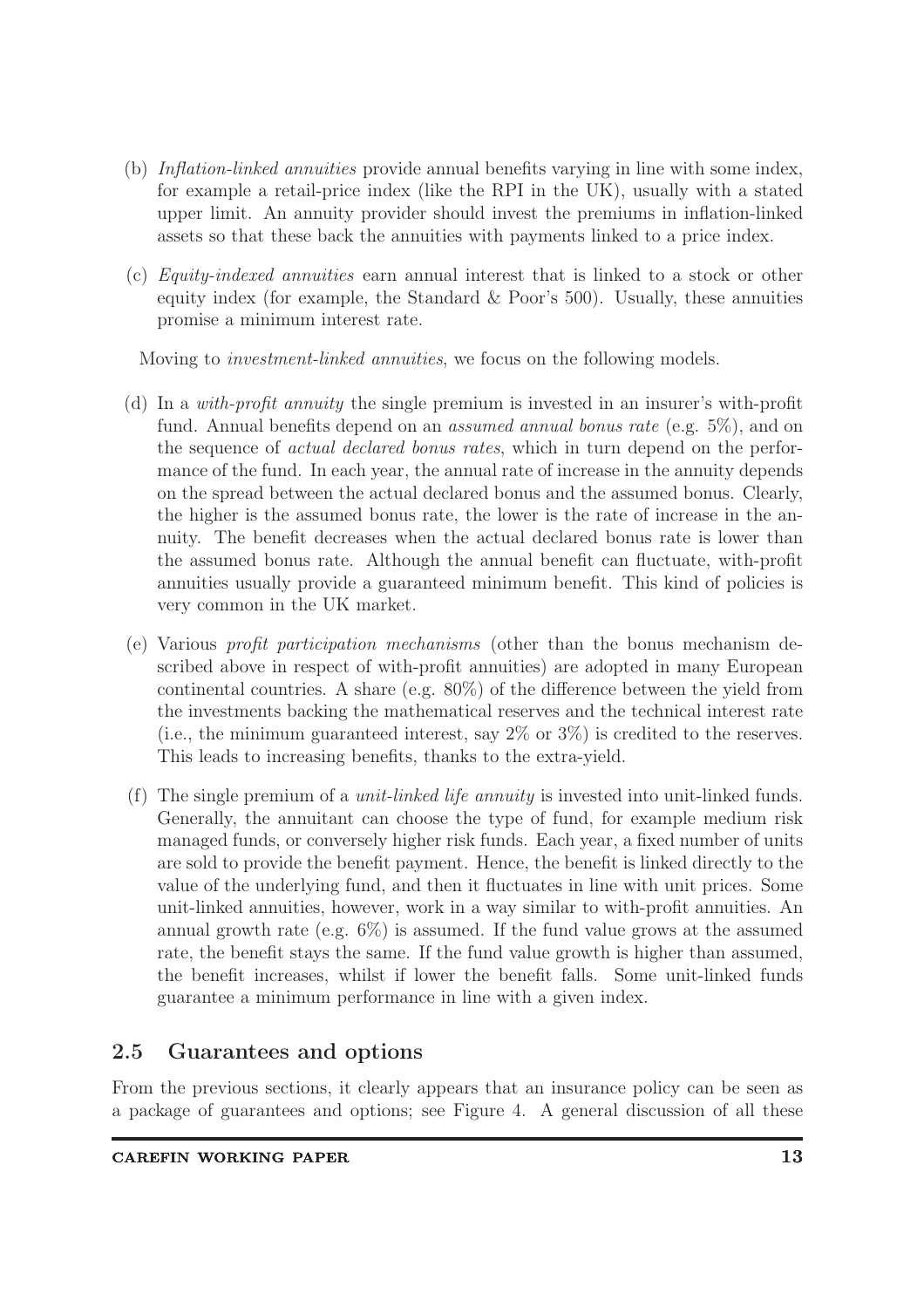features is beyond the scope of this paper. An exhaustive description of guarantees and options in variable annuity products will be provided in Section 4. Here we just address some issues.

- The guarantee of *fixed life and death benefits* means that, whatever the numbers of people dying and surviving in the portfolio, the insurer takes the risk of paying the amounts stated in the policy conditions.
- The expression *minimum benefit guarantees* denotes a wide range of guarantees which applies to unit-linked benefits.
- *Surrender* and *alterations* constitute policyholder's options which imply a change in future benefit cash flows with respect to flows initially stated in the policy.
- The *option to annuitise* has been already discussed in the previous sections (in particular, see Section 2.3); notwithstanding, it is worth stressing that this option constitutes a critical feature in insurance products which aim at providing postretirement income, in particular as regards the longevity risk.

All the options and guarantees embedded in an insurance product should be carefully accounted for in both the pricing and the reserving steps, with an appropriate assessment of the risks involved. It follows that the traditional equivalence principle, yet widely adopted in life insurance calculations, reveals several weak points when options and guarantees have to be assessed. A risk-management approach should then be adopted, in order to properly deal with the risks borne by the insurer (and by the annuity provider in particular) as a consequence of the guarantees and options included in the insurance package.

## 3 The Risk Management perspective

## 3.1 Why a new approach to actuarial problems

Advantages provided by 'large' portfolio sizes in respect of the risk originated by mortality random fluctuations, namely the 'volatility' or *process risk*, justify, to some extent, the traditional approach adopted in life insurance actuarial calculations, mainly based on the equivalence principle. However, it is worth noting the following aspects.

- Other sources of risk also affect the results of a life insurance portfolio such as market (or investment) risk, expense risk, credit risk, lapse risk, etc..
- The presence of other mortality risk components should be recognized. In particular, the risk due to the uncertainty in level as well as in trend of future mortality, i.e. the *uncertainty risk*, may heavily affect portfolio results because of systematic departures from expectations. Hence, this risk cannot be lowered by increasing the portfolio size. Special attention should be placed when dealing with long-term insurance products, for example life annuities.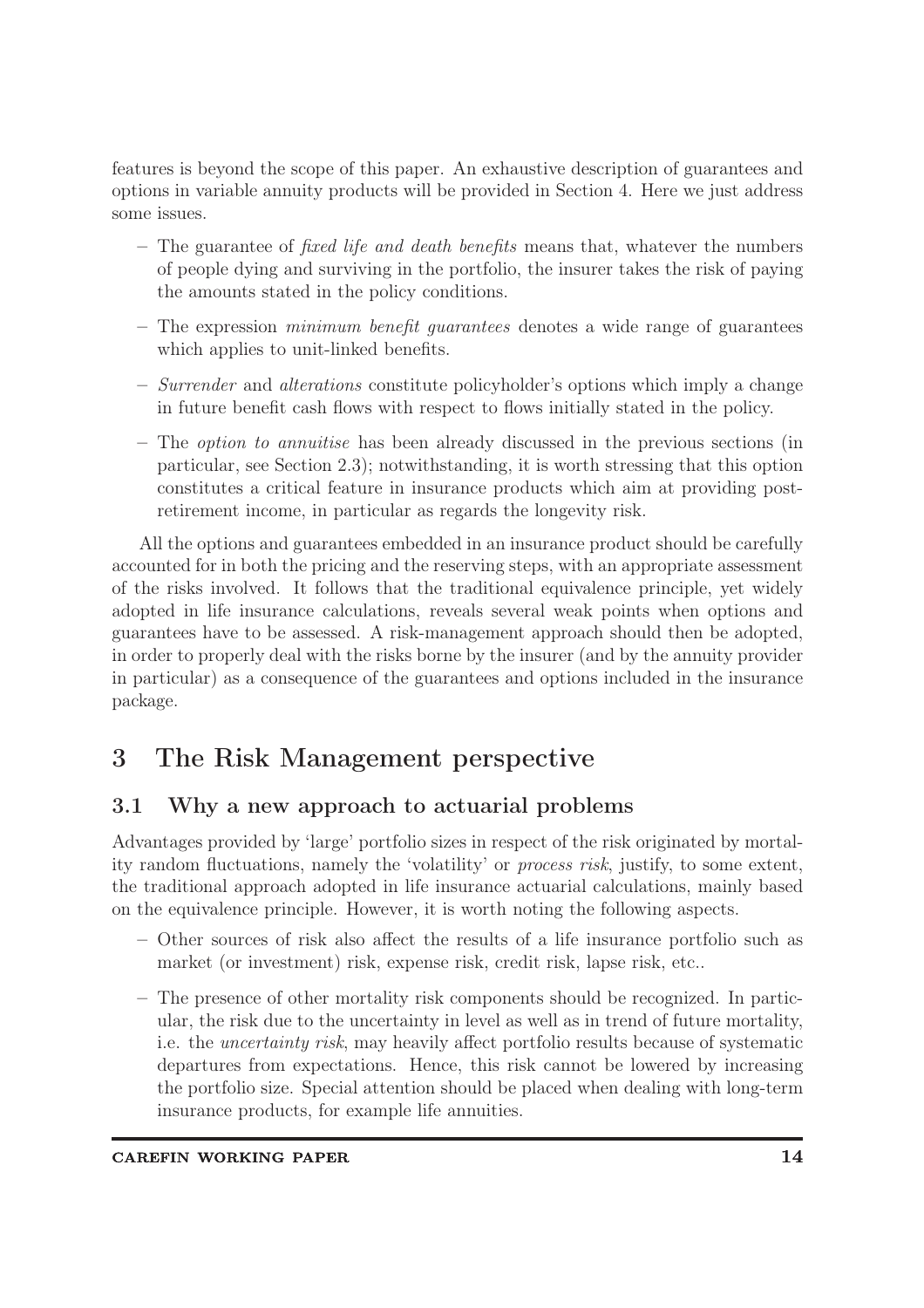

Figure 4: The life insurance policy as a package of guarantees and options

- The process component of mortality risk should be anyway accounted for, in particular when small insurance portfolios (or pension plans) are addressed.
- The impact of both mortality and investment risks can be rather high in the presence of some guarantees and options. This happens, in particular, in variable annuity products, as we will see in Section 4.

Each source of risk (mortality, yield from investment, and so on) should be investigated by singling out its components and other relevant factors (for example the portfolio size, the prevailing type of products, and so on). With these arguments in mind, we move towards a risk-management oriented approach to life insurance technical problems. Actually, the 'identification' of risks constitutes the first step of the Risk Management (RM) process.

## 3.2 The Risk Management process

As sketched in Figure 5, the RM process consists of three basic steps, namely the identification of risks, the assessment (or measurement) of the relevant consequences, and the choice of appropriate RM techniques. In what follows we obviously refer to the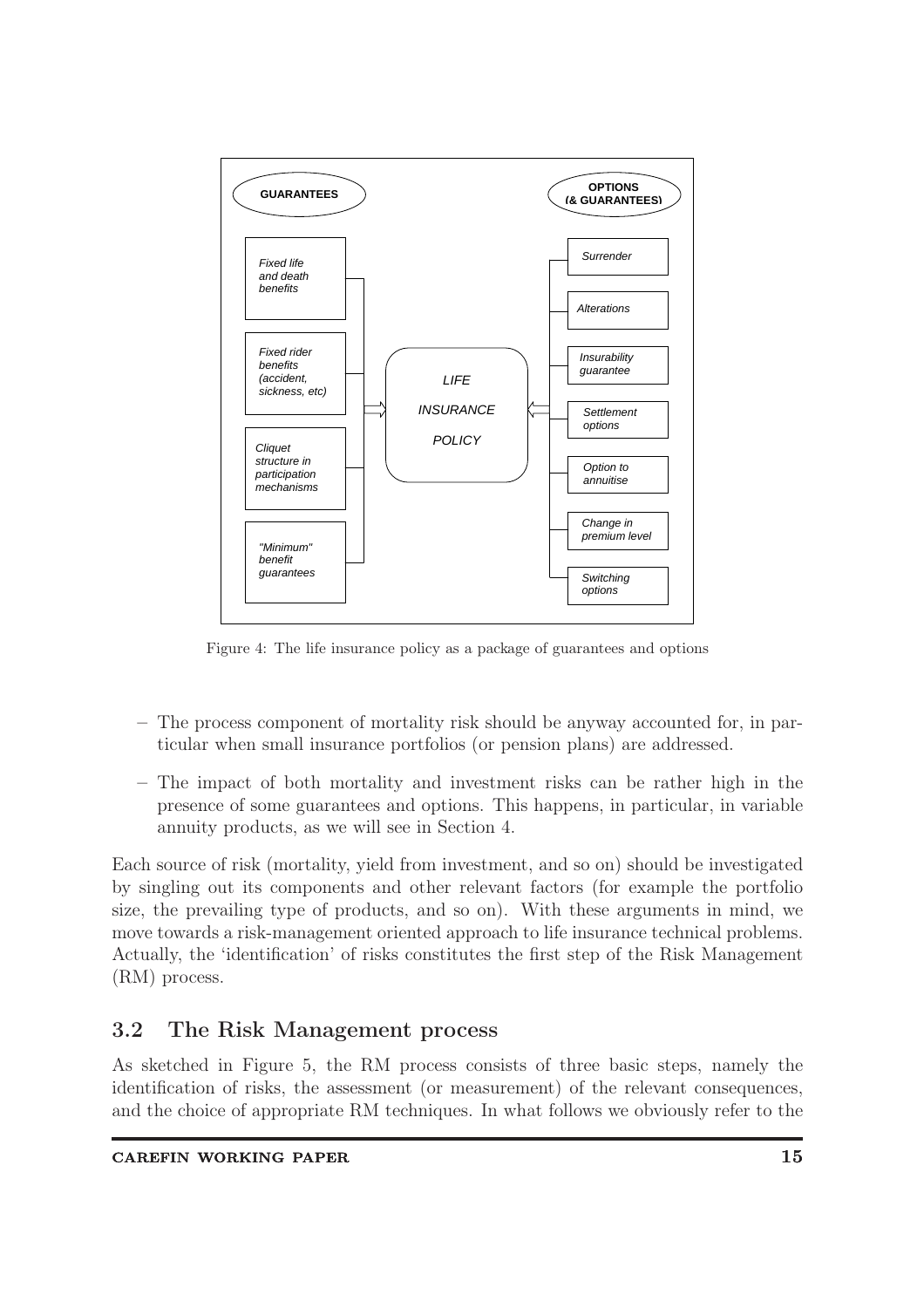

Figure 5: The risk management process

RM process applied to life insurance. For further detail, the reader can refer to Pitacco *et al.* (2009).

The *identification of risks* affecting an insurer can follow, for example, the guidelines provided by IAA (2004) or those provided within the Solvency 2 project (see CEIOPS (2007), CEIOPS (2008)). For life insurance products, mortality/longevity risk (and the related components) and market risk can have dramatic impact on portfolio results.

The *risk assessment* step can be performed, at least in principle, by using both deterministic and stochastic models. Deterministic models allow us to calculate the range of values that some output variables (for example: cash flows, profits, mathematical reserves) may assume in respect of the values attributed to some input variables, but do not yield any probabilistic evaluation related to output variables (for example: the probability distribution, variance, Value at Risk, default probability, and so on).

Although the use of deterministic techniques is considered in the Solvency 2 frame-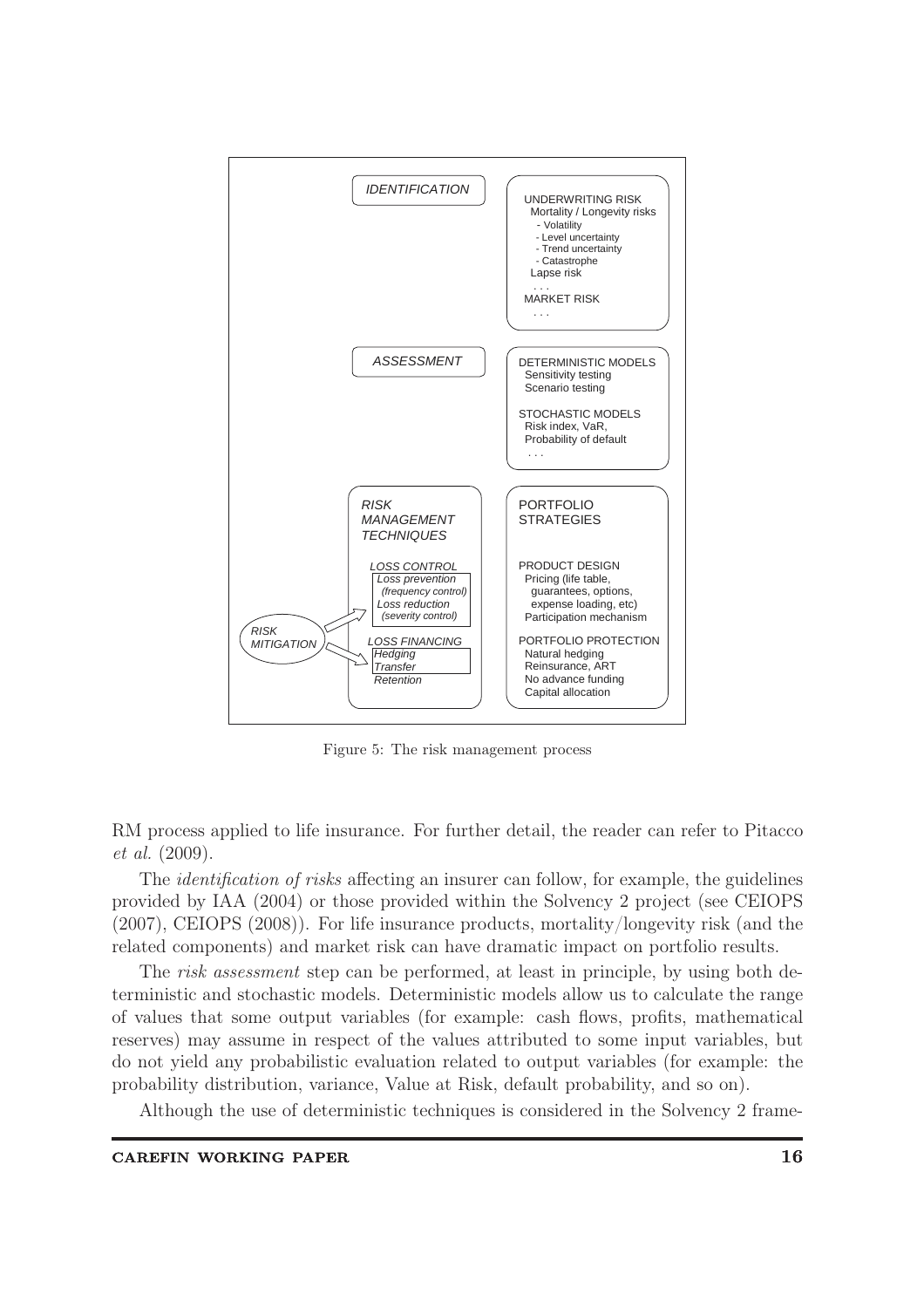work, a rigorous assessment of a number of risks (mortality/longevity and market risks in particular) requires the use of stochastic models. Usually, the complexity of the assessment problems requires the adoption of Monte Carlo simulation techniques. Some implementations concerning variable annuity products are presented in Section 6.

Finally, *risk management techniques* for dealing with risks inherent in a life insurance portfolio include a wide set of tools which can be interpreted, under an insurance perspective, as portfolio strategies aimed at risk mitigation.

We just focus on some critical aspects, which should be carefully considered when managing a life insurance portfolio. For further aspects, the reader can refer to Pitacco *et al.* (2009). The product design obviously constitutes the starting point of portfolio strategies. As regards variable annuities and the guarantees therein included, the reader should refer to Section 4.

When dealing with insurance products as bundles of guarantees and options (see Figure 4), some crucial points can be immediately singled out. In particular, we stress the following points.

- 1. The choice of the life table can mitigate the risk of losses due to the payment of life and death benefits whose amount is guaranteed whatever the mortality in the portfolio may be.
- 2. The structure of profit participation can be weakened with respect to the cliquet mechanism, so as to lower the level of market risk borne by the insurer.
- 3. Any minimum guarantee included in the policy conditions requires a sound pricing (relying, of course, on appropriate stochastic models).
- 4. 'Natural' hedging, in the context of life insurance, refers to diversification strategies combining opposite benefits with respect to life duration. The main idea is that, if mortality rates decrease, then life annuity costs increase while death benefit costs decrease (and vice versa). Natural hedging can be implemented in two ways.
	- (a) *Hedging across time* is pursued by packaging survival benefits and death benefits in the same insurance policy. An example is provided by capital protection (the death benefit) in a life annuity product (the survival benefit); see Section 2.4.
	- (b) *Hedging across lines of business* is tackled by properly mixing positions in life insurances (providing death benefits) and life annuities. However, the offset result can be rather weak since life insurances usually concern range of ages not matching those of life annuities and, moreover, mortality trends might emerge differently.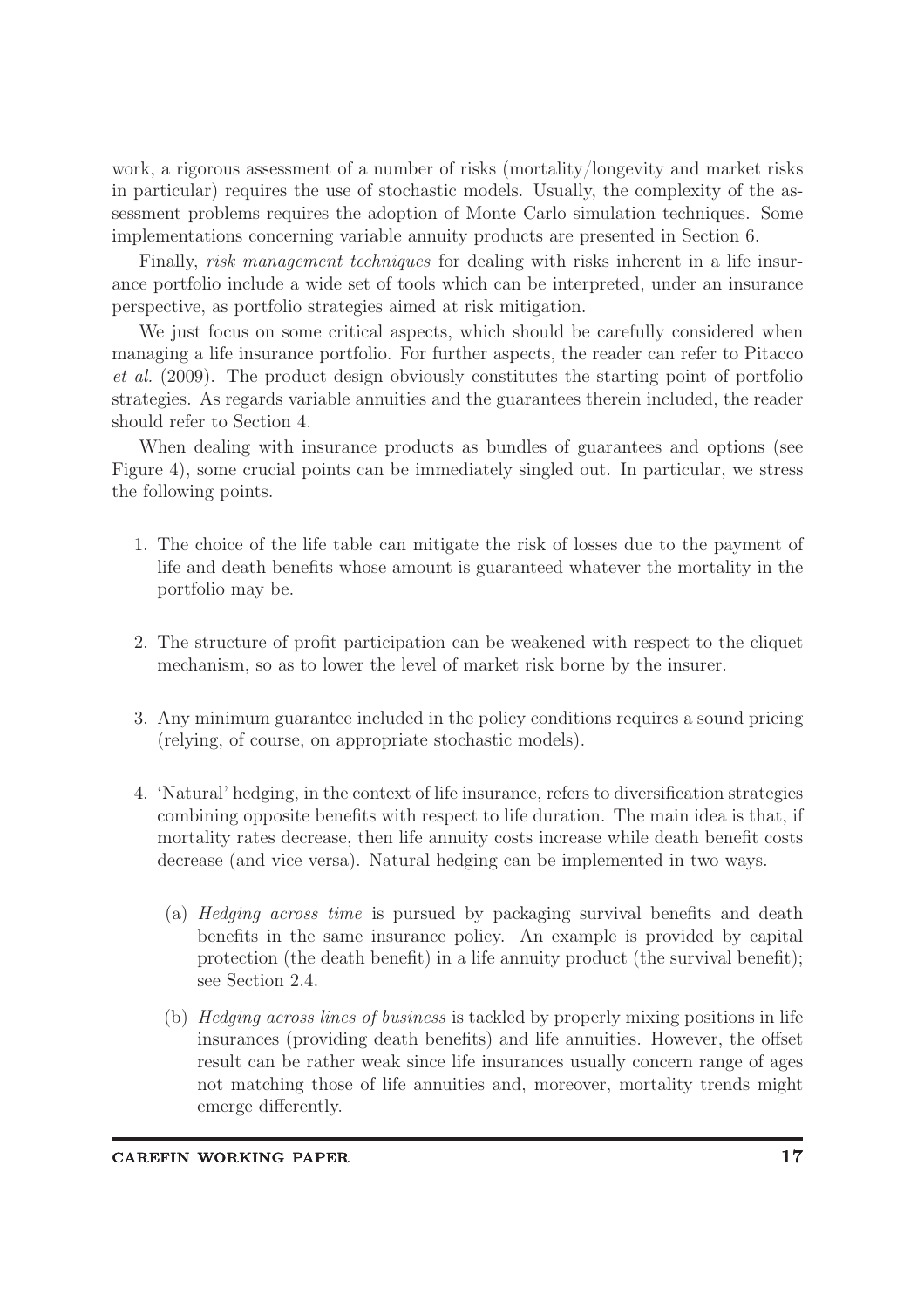## 4 The structure of variable annuities

## 4.1 Benefits, assets, premiums, expenses

As mentioned in Section 1, variable annuities merge the most attractive commercial features of unit-linked and participating life insurance contracts: dynamic investment opportunities, protection against financial risks and benefits in case of early death. Further, they offer modern solutions in regard of the post-retirement income, trying to arrange a satisfactory trade-off between annuitisation needs and bequest preferences. Basically, the variable annuity is a fund-linked insurance contract, with rider benefits in the form of guarantees on the policy account value; such riders become attainable either in case of death or survival.

Available guarantees may be first classified into two main broad classes:

- Guaranteed Minimum Death Benefits (GMDB);
- Guaranteed Minimum Living Benefits (GMLB).

The second class can be further arranged into three subclasses:

- Guaranteed Minimum Accumulation Benefits (GMAB);
- Guaranteed Minimum Withdrawal Benefits (GMWD);
- Guaranteed Minimum Income Benefits (GMIB).

As already mentioned in Section 1, guarantees in variable annuities are referred to as GMxB, where 'x' stands for the class of benefits involved: accumulation (A), death (D), withdrawal (W) or income (I). In Section 4.2 we provide a general description of the contents of each GMxB, whilst in Section 5.1 we formalize some specific examples.

Variable annuities are generally issued with single premium or single recurrent premiums. The total amount of premiums is also named the principal of the contract or the invested amount. Apart from some upfront costs, premiums are entirely invested into the reference funds chosen by the policyholder. Several investment opportunities are available to the customer, providing different risk-return profiles. Thus, the policyholder can opt for more conservative or more dynamic asset combinations. She is also allowed to switch from one risk-return solution to another at no cost, if some constraints are fulfilled (for example, the switch is required no more than once a year). Unlike in with-profit or participating business, reference funds backing variable annuities are not required to replicate the guarantees selected by the policyholder, as these are hedged by specific assets. Therefore, reference fund managers have more flexibility in catching investment opportunities.

Guarantees and asset management fees, administrative costs and other expenses are charged year by year to the contract through a reduction of the policy account value. This improves the transparency of the contract, as any deduction to the policy account value must be reported to the policyholder. Some guarantees can be added or removed,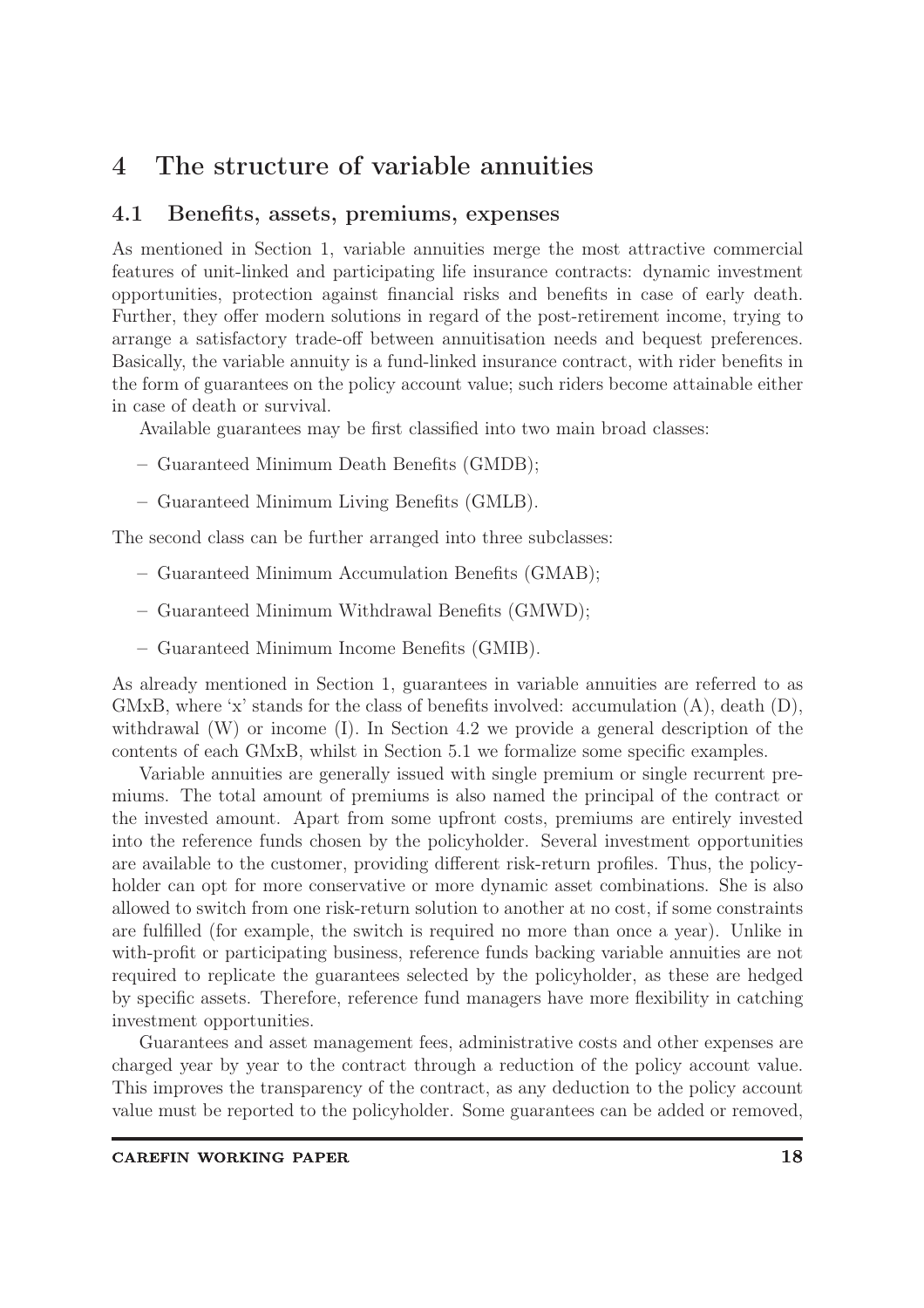at policyholder's discretion, when the contract is already in-force. Accordingly, the corresponding fees start or stop being charged. The cost of guarantees, as well as other expenses, are typically expressed as a given percentage of the policy account value. In particular when relating to mortality or longevity guarantees, applying a constant percentage may result in some drastic approximations of the fair underlying cost, as it emerges in Section 6, where the cost of the guarantees is investigated.

## 4.2 Benefits in variable annuities: the contents of GMxB

In this section we provide some details on the contents of each GMxB.

The GUARANTEED MINIMUM ACCUMULATION BENEFIT (GMAB) is usually available prior to retirement. At some specified date, the insured (if alive) is credited the greater between the policy account value and a guaranteed amount. Such guaranteed amount can be stated as follows:

- the amount of premiums paid, net of partial withdrawals;
- the roll-up of premiums, net of partial withdrawals, at a specified guaranteed interest rate;
- the highest account value recorded at some specified times (prior to the maturity of the GMAB); this is the so-called ratchet guarantee, which locks-in the positive performances of the reference fund.

A further guarantee which may be attached to the GMAB is the reset, which gives the opportunity to renew the GMAB when it reaches maturity.

Similarly to the GMAB, also the GUARANTEED MINIMUM DEATH BENEFIT (GMDB) is available during the accumulation period; some insurers are willing to provide a GMDB also after retirement, up to some maximum age (say, 75 years). The structure of the guarantee is similar to the GMAB: in case of death prior to the stated maturity, the insurer will pay the greater between the account value and a stated amount. The guaranteed amount can be either fixed, e.g. equal to

- the amount of premiums paid, net of partial withdrawals;
- the roll-up of premiums, net of partial withdrawals, at a specified guaranteed interest rate;

or depending on the account value, such as

- the highest account value recorded at some specified times prior to death (ratchet);
- the account value at some prior specified date (the so-called reset date<sup>1</sup>) plus the total amount of premiums paid following such date, net of partial withdrawals.

<sup>&</sup>lt;sup>1</sup>Note that the term reset has a different meaning within GMAB and GMDB.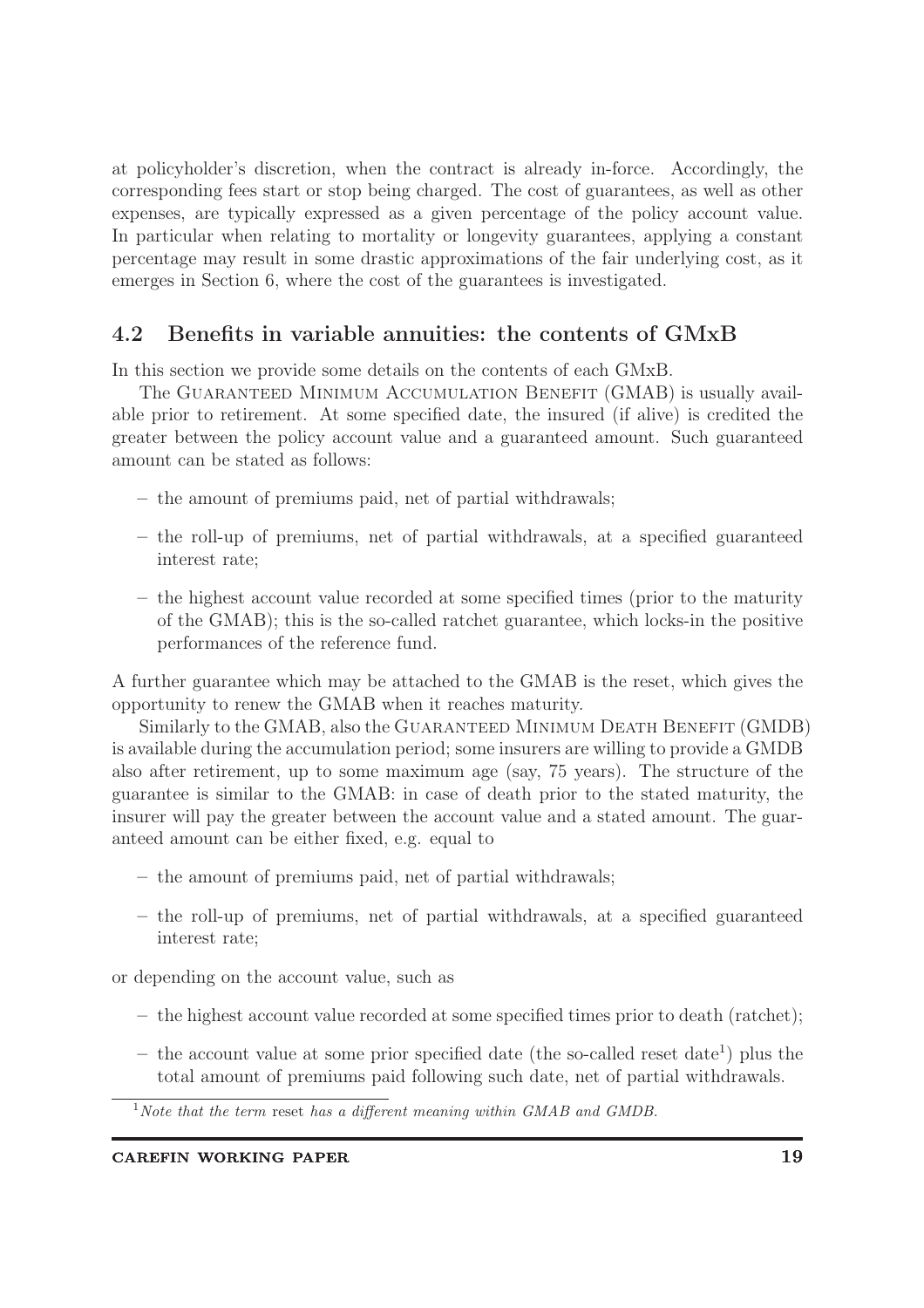The difference between the ratchet and the reset guarantee within the GMDB stands in the behaviour of the guaranteed minimum amount: in the ratchet guarantee the minimum amount never decreases, whilst a reduction may occur in the reset, if the account value decreases between two reset dates.

The Guaranteed Minimum Income Benefit (GMIB) provides a lifetime annuity from a specified future point in time. The guarantee may be arranged in two different ways:

- the amount to be annuitised will be the greater between the account value and a specified sum. Possible ways to specify such an amount are similar to the GMAB. The annuitisation rate will be defined according to market conditions prevailing at the annuitisation date;
- the annuitisation rate will be the more favourable between a stated rate and what resulting from current conditions. The annuitised amount will be the account value. Thus, this case is similar to a Guaranteed Annuitisation option (GAO).

The former guarantee is sometimes described as a guarantee on the annual amount, which would suggest an arrangement similar to a deferred life annuity; it is then worthwhile to stress that the guarantee actually concerns the amount to be annuitised, as described above. After annuitisation, the policyholder loses access to the account value (while prior to annuitisation the contract works like an investment product, bearing some guarantees). The guarantee must be selected by the policyholder some years before annuitisation; typically, the GMIB may be exercised after a waiting period of 5 to 10 years. The cost of the GMIB is deducted from the account value during the accumulation period. If prior to annuitisation the policyholder gives up the guarantee, the insurer stops deducting the relevant fee. Typically, full annuitisation is required; however, partial annuitisation is admitted in some arrangements. As far as the duration of the annuity is concerned, the following solutions are usually available: a traditional life annuity; a reversionary annuity; a life annuity with a minimum number of payments (say, up to 5 or 10 years). Money-back arrangements may also be available, providing a death benefit consisting of the residual principal amount, i.e. the annuitised amount net of the annual payments already cashed. The annual amount may be either fixed, participating or indexed to inflation or stock prices; a financial risk is borne by the annuitant in the latter case, as the annual amount can fluctuate in time (conversely, in a participating scheme the annual amount never decreases).

The Guaranteed Minimum Withdrawal Benefit (GMWB) guarantees periodical withdrawals from the policy account, also if the account value reduces to zero (either because of bad investment performances or long lifetime of the insured). The guarantee concerns the annual payment and the duration of the income stream. The annual payment is stated as a given percentage of a base amount, which is usually the account value at the date the GMWB is selected. In some arrangements, at specified dates (eg, every policy anniversary) the base amount may step up to the current value of the policy account, if this is higher; this is a ratchet guarantee, which may be lifetime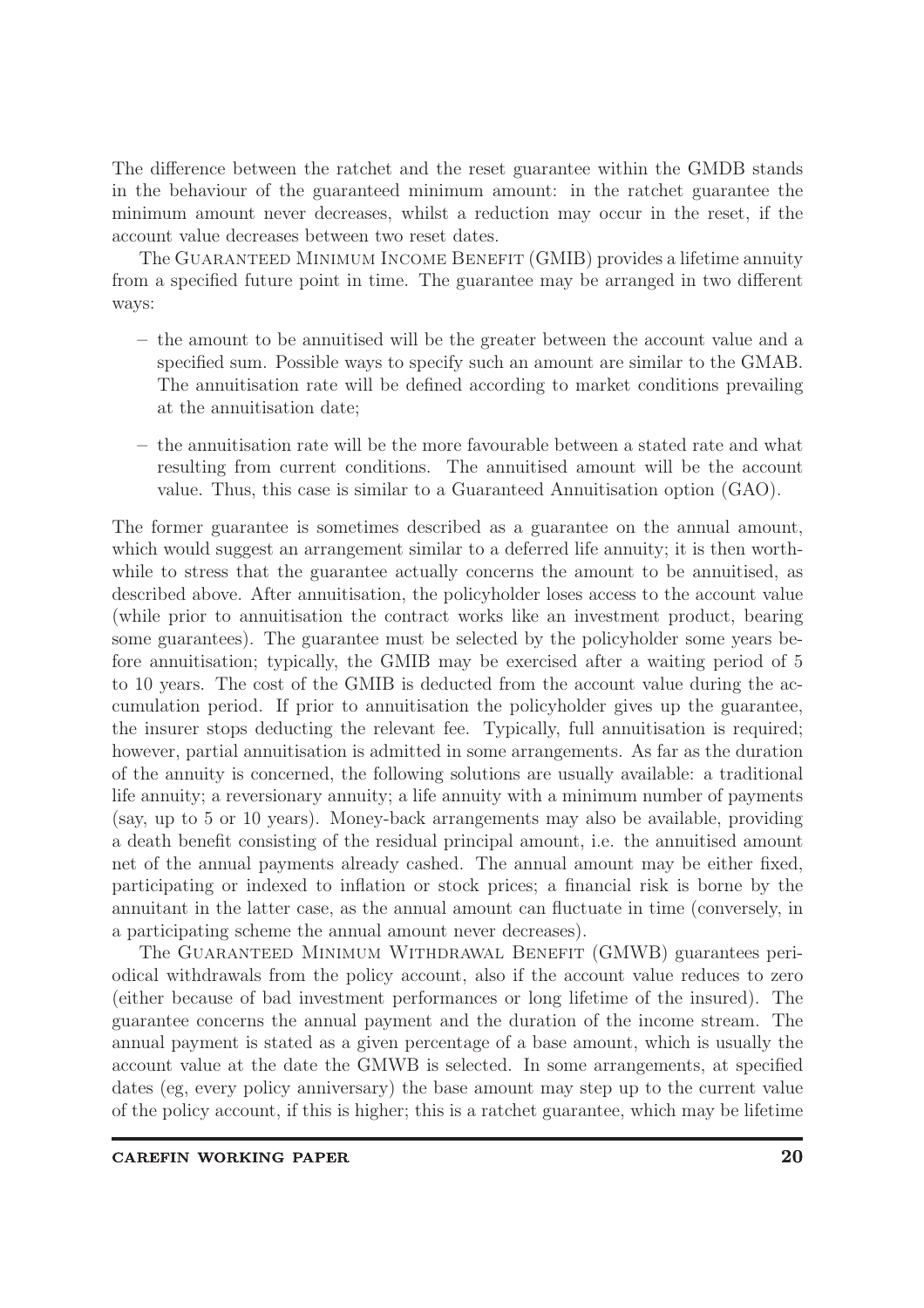or limited to some years (e.g., 10 years). Note that, thanks to the ratchet, the guaranteed annual payment may increase in time; in some arrangements, a maximum accepted annual increase is stated in policy conditions. The guaranteed annual payment may be alternatively meant as the exact, the maximum or the minimum amount that the policyholder is allowed to withdraw in each year. In the last case, any withdrawal above the guaranteed level reduces the base amount. The duration of the withdrawals may be fixed (e.g., 20 years) or lifetime. In the former case, if at maturity the account value is positive, it is paid back to the policyholder or, alternatively, the contract stays in-force until exhaustion of the policy account value. The cost of the guarantee is deducted from the account value during the payment period; if the policyholder gives up the guarantee, the relevant fee stops being applied. During the withdrawal period, the policyholder keeps access to the unit-linked fund; if at death the account value is positive, such an amount is paid to the estate of the policyholder.

From the descriptions above, it emerges that GMAB and GMDB are similar to what can be found in investment life insurance contracts, apart from the possible range of guarantees, which is wider in variable annuities than in traditional contracts. The GMIB is like a traditional life annuity, possibly participating. The GMWB is the real novelty of variable annuities in respect of traditional life insurance contracts; it provides a benefit which is similar to an income drawdown, but with guarantees. When comparing a GMIB to a GMWB, three major differences arise: the duration of the annuity (which is lifetime in the GMIB), the accessibility to the account value (just for the GMWB) and the features of the reference fund (which is unit-linked in the GMWB, but typically participating in the GMIB). Clearly, the presence of death benefits also in the GMIB, a lifetime duration for the withdrawals in the GMWB and other possible features reduce a lot the differences between the GMIB and the GMWB. Apart from the use of one name or the other, policy conditions should suggest the real features of the income provided by the contract.

## 5 Valuation framework

In this section we give some detailed examples of GMxB's and provide a formalization suitable to assess the cost of the guarantees under quite general model assumptions.

## 5.1 Benefits in variable annuities: notation and assumptions

We consider a single premium variable annuity contract issued at time 0. Let P denote the single premium and  $T \geq 0$  the end of the accumulation period.<sup>2</sup> We only consider single premium contracts as they constitute the building block for single recurrent premium schemes. We denote by  $A_t$  the policy account value at time t. Clearly, this value depends on the evolution of the reference fund in which the single premium is invested.

<sup>&</sup>lt;sup>2</sup>If  $T = 0$  there is no accumulation period, so that the variable annuity is immediate. In this case some of the guarantees become meaningless.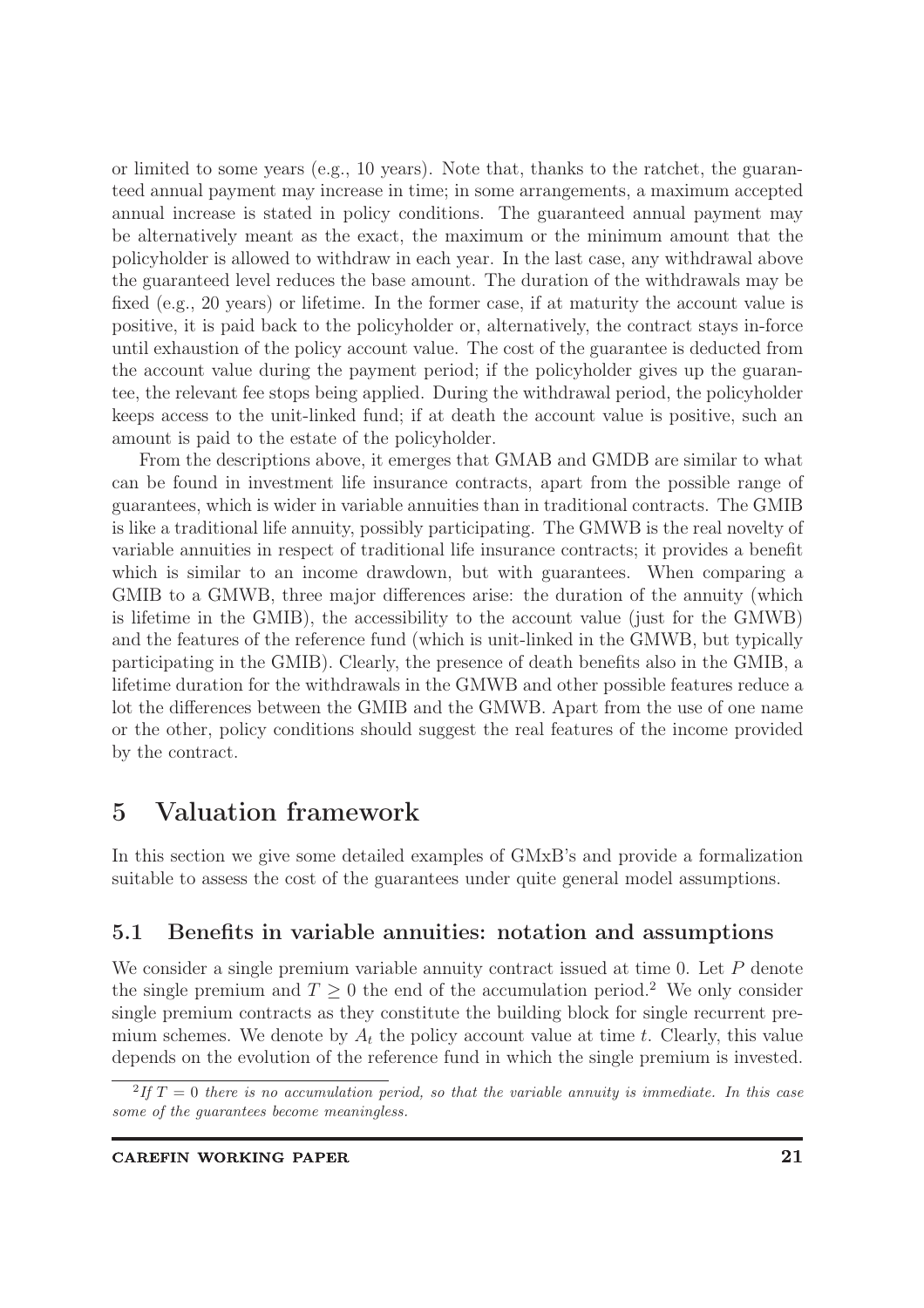We assume that all possible guarantees are selected at time 0 and are kept for all the contract duration. The main guarantees offered by the contract can be formalized as follows.

#### 5.1.1 Guaranteed Minimum Death Benefit

In case of death at time t, during the accumulation period (i.e.  $t \leq T$ ), the benefit is given by

$$
\max\{A_t, G_t^D\}, \quad t \le T,\tag{5.1}
$$

where  $G_t^D$  is some guaranteed amount such as, e.g.,

$$
G_t^D = P
$$
 (return of premium) (5.2)

$$
G_t^D = Pe^{\delta t}, \quad \delta > 0
$$
 (roll-up) (5.3)  
\n
$$
G_t^D = \max_{t_i < t} A_{t_i}
$$
 (ratehet) (5.4)

$$
G_t^{\text{D}} = \max \left\{ P e^{\delta t}, \max_{t_i < t} A_{t_i} \right\} \qquad \text{(ratchet + roll-up)} \tag{5.5}
$$
\n
$$
G_t^{\text{D}} = A \qquad \text{(6.6)}
$$

$$
G_t^D = A_{\max\{t_i : t_i < t\}}\tag{5.6}
$$

Equation (5.2) describes a simple return of premium guarantee, while (5.3), that encompasses (5.2), describes a roll-up guarantee, where  $\delta$  is the guaranteed continuously compounded interest rate. Clearly (5.3) could be modified to accomodate a time dependent deterministic guaranteed interest rate; this would allow us to model situations in which the roll-up feature applies only until a given age of the insured and/or the rate is adjusted at regular intervals. We mention that if the policyholder withdraws funds from her account during the accumulation period, the guaranteed amount  $G_t^{\text{D}}$  is reduced accordingly. Equation (5.4) describes a ratchet guarantee, where the profits on the reference fund are locked-in at the (predetermined) ratchet dates  $t_0, t_1, ..., t_n$ , with  $0 = t_0 < t_1 < \ldots < t_n < T$ . Equation (5.5) describes a combination of roll-up and ratchet features. Equation (5.6) describes the reset guarantee, where  $t_1, t_2, ..., t_n$  now define the reset dates. Further definitions of the guaranteed amount, e.g. including annual guarantees, could be considered. If the contract does not include a GMDB, the death benefit is simply given by  $A_t$ ; it can still be described through (5.1) by setting

$$
G_t^D = 0 \qquad \text{(no guarantee).} \tag{5.7}
$$

#### 5.1.2 Guaranteed Minimum Accumulation Benefit

In this case the benefit at the end of the accumulation period (in case of survival) is given by

$$
\max\{A_T, G_T^{\mathcal{A}}\},\tag{5.8}
$$

with  $G_T^{\mathcal{A}}$  expressed by formuale resembling (5.2)–(5.7). A reset option in the GMAB simply allows to postpone the maturity date T.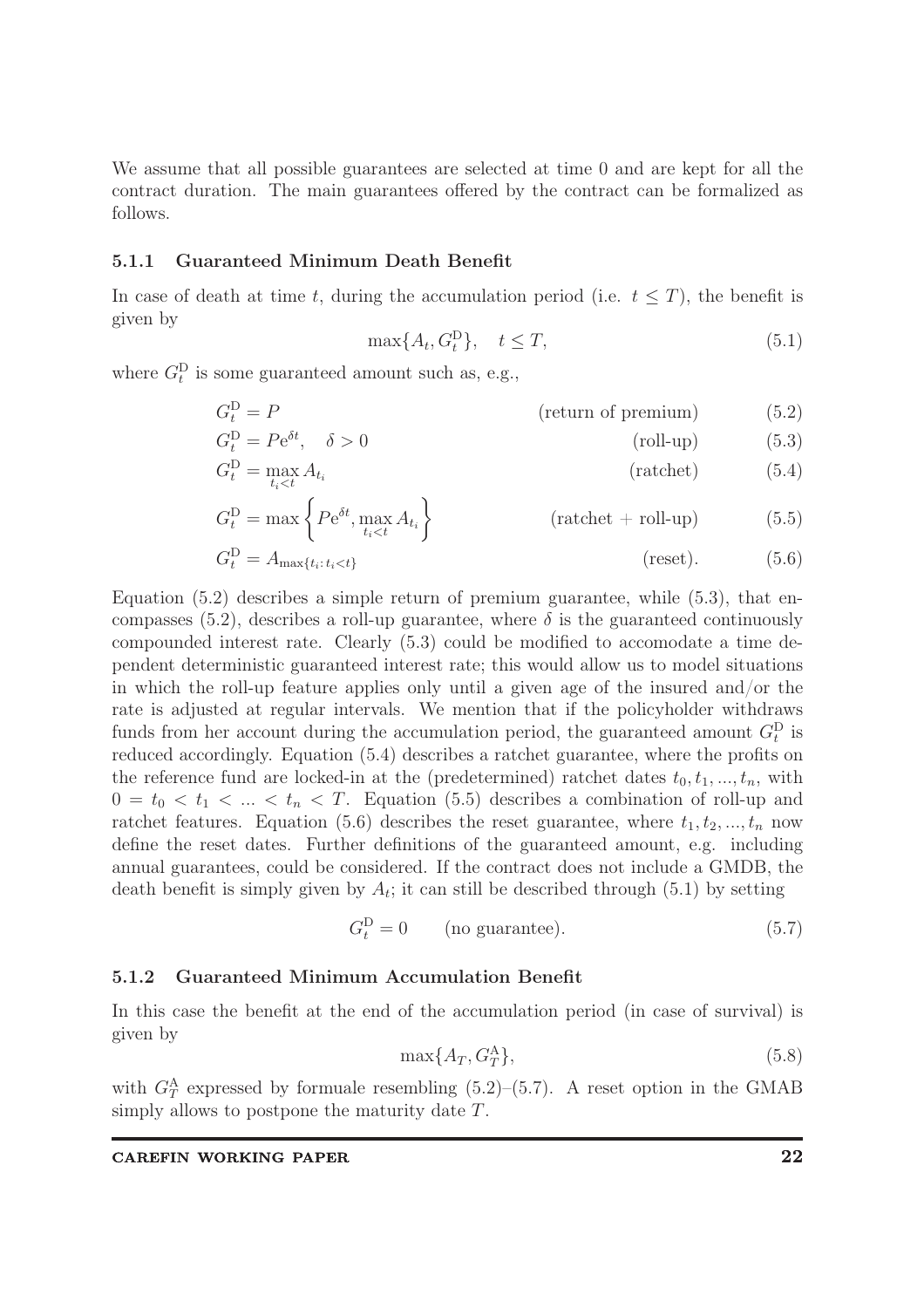#### 5.1.3 Guaranteed Minimum Income Benefit

If the guarantee concerns the annuitised amount, the annuity payments are given by

$$
\alpha \max\{A_T, G_T^{\mathrm{I}}\},\tag{5.9}
$$

where  $\alpha$  is the conversion rate (set according to market conditions prevailing at date T) and  $G_T^{\text{I}}$  is the guaranteed amount specified by formulae resembling (5.2)–(5.7). If instead there is a GAO, the annuity payments are usually<sup>3</sup> expressed as

$$
A_T \max\{\alpha, g\},\tag{5.10}
$$

where  $q$  is the guaranteed annuitisation rate. Payments frequency can vary according to policy conditions. As far as type and duration of the annuity is concerned, we will consider the following cases, that are the most common in practice:

- (Ia) a whole life annuity;
- (Ib) an annuity-certain with maturity  $T' > T$ , in which payments occur independently of life contigencies;
- (Ic) an annuity-certain with maturity  $T' > T$ , followed by a whole life annuity if the insured is alive at  $T'$ .

Moreover, we do not consider money-back arrangements and reversibility provisions.

#### 5.1.4 Guaranteed Minimum Withdrawal Benefit

This rider is usually offered as an alternative to the GMIB, so that we will assume that the contract includes only one of these provisions. The contractually specified withdrawal amount is denoted by

$$
G_t^{\mathbf{W}} = \beta_t W_t,
$$

where t belongs to a set of contractually specified withdrawal dates. Here  $\beta_t$  represents a withdrawal rate that applies to the base amount  $W_t$ , which for example can be given by the account value when the guarantee is first selected by the policyholder.<sup>4</sup> The base amount is suitably modified if the policyholder withdraws more or less than contractually specified, or a reset provision is present. We assume that withdrawals can occur

(Wa) up to a date  $T' > T$ , independently of survival;

(Wb) up to a date  $T' > T$ , only if the insurer is alive;

 ${}^{3}$ It is implicit in (5.10) the assumption that the GAO is exercised if it is in the money, neglecting subjective preferences regarding annuitisation vs. bequest or asymmetric information.

<sup>&</sup>lt;sup>4</sup>Since we have assumed that all quarantees are selected at time 0, this would coincide with the single premium P.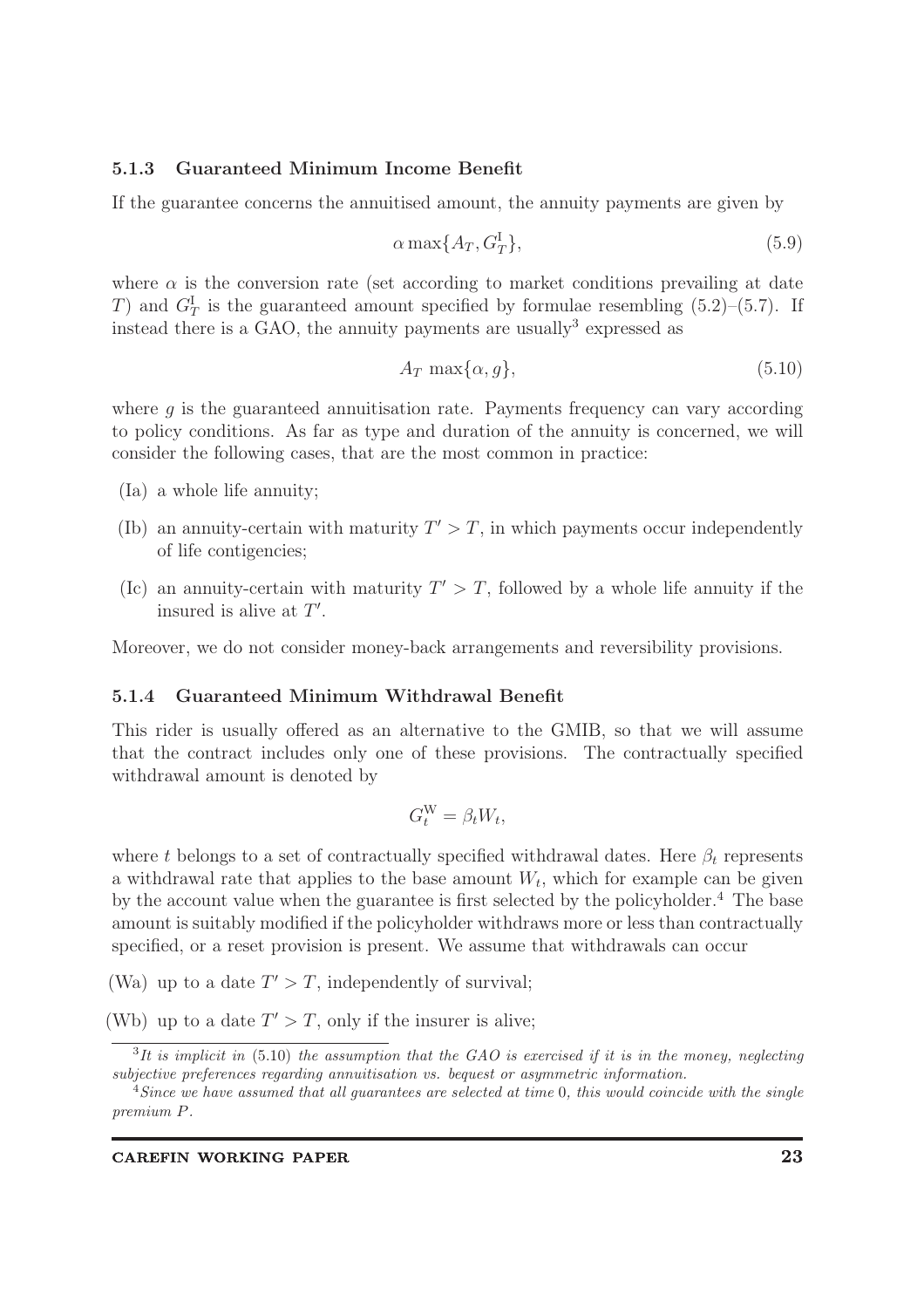(Wc) during the whole life of the insured.

We recall that the GMWB rider entitles the policyholder (or her estate) to receive any remaining fund from the account  $A_t$  (if positive) at death or at the end of the withdrawal period  $T'$ .

In the remainder of this Section we show how all these features can be encompassed into the general framework proposed by Bacinello *et al.* (2010).

#### 5.2 Valuation

In this subsection we describe the set-up used to evaluate the variable annuity contract and in particular the embedded guarantees.

It is a well-known result in asset pricing theory (see, e.g., Duffie (2001)) that, under reasonable economic assumptions, the market price of a security is given by its expected discounted cash-flows. Discounting takes place at the risk-free rate and the expectation is taken with respect to a suitably risk-adjusted probability measure. The incompleteness of insurance markets implies that infinitely many such probabilities exist. We assume henceforth that the insurer has picked out a specific probability for valuation purposes. From now on, without further mention, all random variables and processes will be considered under this probability. Expectation is denoted by  $E[\cdot]$  while  $E_t[\cdot]$  is the expectation conditional on information available at time t. We let  $r_t$  be the instantaneous risk-free rate at time t and

$$
M_t = e^{\int_0^t r_u \mathrm{d}u}, \qquad t \ge 0,
$$

is the balance at  $t$  of a money market account formalizing the investment of cash at the continuously compounded risk-free rate r. Finally, we denote by  $S_t$  the unit value at time t of the reference fund backing the contract, and by  $\tau$  the time of insured's death.

We now formalize the cash-flows generated by the contract. To this end, we denote by  $b_t^d$  the lump sum benefit paid in case of death at time t and by  $B_t^s$  the cumulated benefits paid in case of survival up to time t.

#### 5.3 The static approach

In this subsection we focus on what is usually called the *passive*, or *static*, approach (see, e.g., Milevsky and Salisbury (2006)), that is characterized by the following assumptions:

- the policyholder does not withdraw any fund from her account during the accumulation period or during the payout phase of a GMIB rider;
- if the contract contains a GMWB rider, the policyholder withdraws exactly the amounts contractually specified;
- the contract is never surrendered.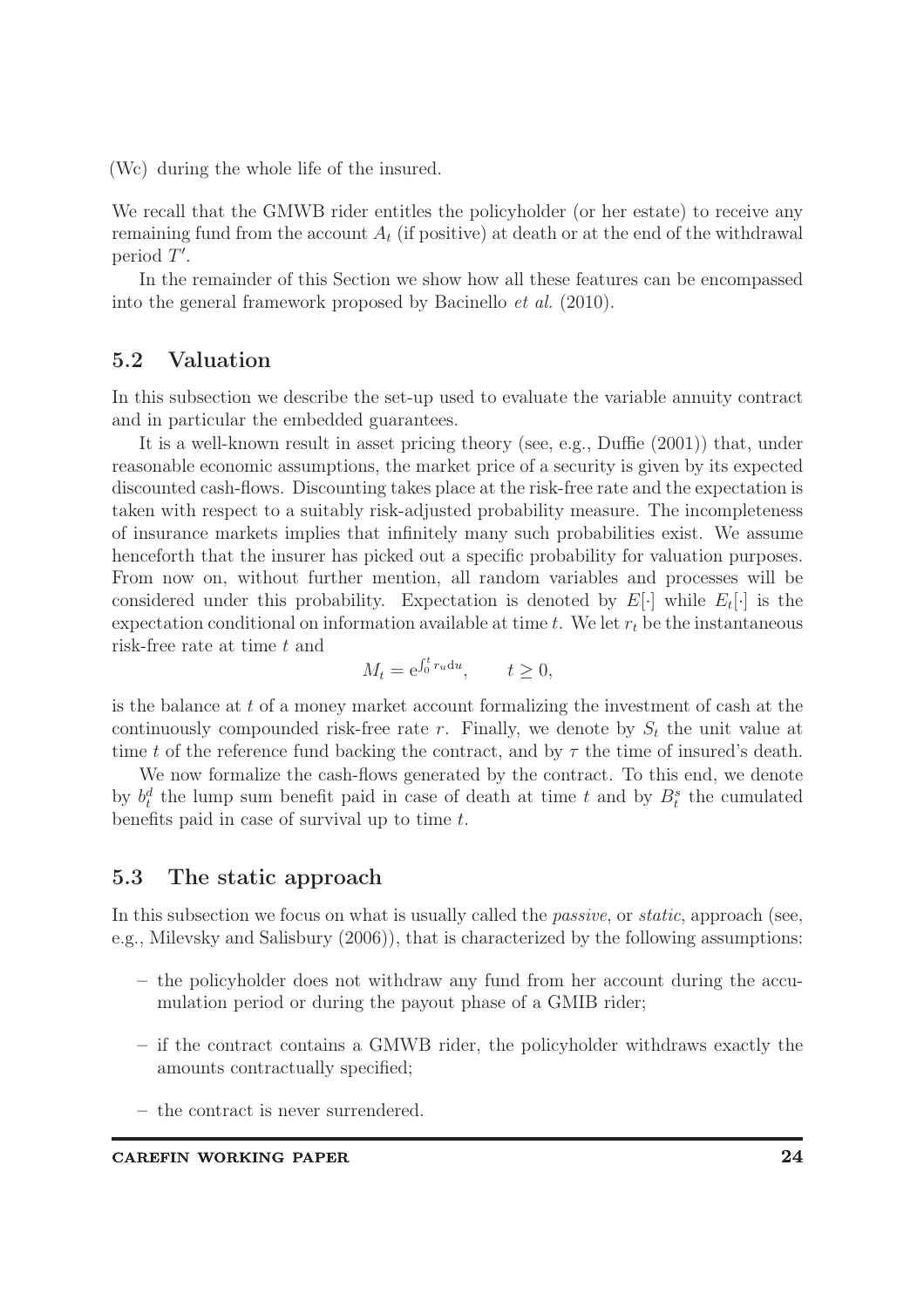#### 5.3.1 Cumulated surviving benefits

We use the same notation introduced in Section 5.1. Assume that the contract provides only one of the following alternative living benefits: (i) a benefit paid at  $T$  (GMAB); (ii) a deferred annuity from time  $T$  onwards (GMIB); (iii) a guaranteed minimum withdrawal benefit (GMWB) from time  $T$  onwards.

Let us now specify the cumulated survival benefits.

i. GMAB: the benefit paid at  $T$  is expressed by  $(5.8)$ , so that the cumulated survival benefit is given  $bv^5$ 

$$
B_t^s = \begin{cases} 0 & \text{if } t < T\\ \max\{A_T, G_T^A\} & \text{if } t \ge T \end{cases}
$$

$$
= \max\{A_T, G_T^A\} 1_{t \ge T}.
$$

#### ii. GMIB.

(Ia) *Whole life annuity*:

$$
B_t^{\rm s} = I \sum_{i=1}^{\infty} 1_{t \ge T_i},
$$

with annuity payment dates  $(T \leq) T_1 < T_2 < \ldots$ 

(Ib) *Annuity certain*:

$$
B_t^s = I \sum_{i=1}^m 1_{t \ge T_i},
$$

with annuity payment dates  $(T \leq) T_1 < T_2 < \ldots < T_m (\leq T')$ .

- (Ic) Annuity certain followed by a whole life annuity: We take  $B_t^s$  exactly as in case (a), while in Section 5.3.2 we will accordingly define a 'fictitious' death benefit.
- In (Ia), (Ib) and (Ic) the annuity payment  $I$  can be expressed, e.g., by formulae (5.9) or (5.10).

#### iii. GMWB.

(Wa) *Temporary withdrawals independent of survival*:

$$
B_t^s = \sum_{i=1}^m G_{T_i}^W 1_{t \ge T_i} + \max \{ A_{T'}, 0 \} 1_{t \ge T'}, \tag{5.11}
$$

where  $(T \leq)T_1 < T_2 < \ldots < T_m(\leq T')$  are the withdrawal dates. The second term on the right-hand side of  $(5.11)$  represents the payment at date  $T'$ , if

<sup>5</sup>We denote by  $1_E$  the indicator of the event E, equal to 1 if E is true and 0 otherwise.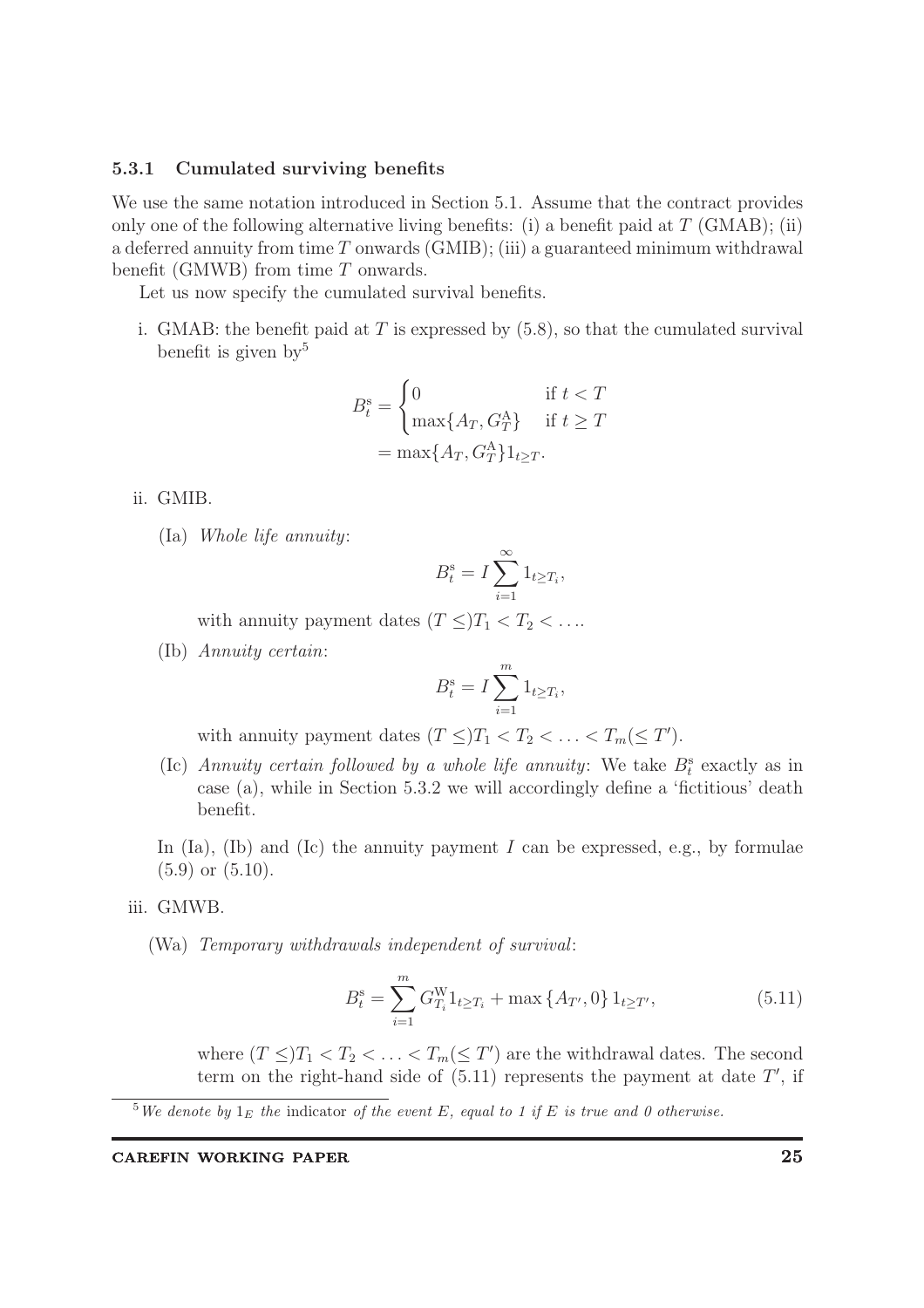the insured is alive, of the remaining policy account value (thus, we disregard policy solutions which allow for a continuation of the contract beyond time T ′ , until fund exaustion).

- (Wb) *Temporary withdrawals in case of survival*: We take  $B_t^s$  exactly as in case (Wa).
- (Wc) *Whole life withdrawals*:

$$
B_t^s = \sum_{i=1}^{\infty} G_{T_i}^{\mathcal{W}} 1_{t \ge T_i},\tag{5.12}
$$

.

where  $(T \leq) T_1 < T_2 < \dots$  are the withdrawal dates.

#### 5.3.2 Death benefit

Let us now define the benefit  $b_t^d$  paid in case of death at time t. If  $t \leq T$ , it is usually given by (5.1). Moreover, if there is a GMIB rider of type (Ib) and (Ic) of 5.3.1(ii), in the static approach it is perfectly equivalent, from the valuation point of view, to consider as a death benefit the time  $t$  value of the annuity payments due between  $t$  and  $T'$  when  $T < t \leq T'$ . If instead there is a GMWB rider, we have

$$
b_t^d = \begin{cases} \max\left\{A_t, R_t\right\} & \text{for } T < t \le T' \text{ in case (Wa)}\\ \max\left\{A_t, 0\right\} & \text{for } T < t \le T' \text{ in case (Wb)}\\ \max\left\{A_t, 0\right\} & \text{for } t > T \text{ in case (We)} \end{cases}
$$

Here  $R_t$  denotes the value at time t of the remaining contractually guaranteed withdrawal amounts due between t and  $T'$ . Then, in case of death before  $T'$ , we have implicitly assumed that withdrawals cease and the market value of the remaining guaranteed amounts is immediately paid as a death benefit. This solution, however, is not financially equivalent to the withdrawals continuation until  $T'$  due to the presence of the proportional fees that reduce the account value while the contract is still in force.

#### 5.3.3 Valuation

Denote by  $\varphi$  the proportional fee rate that is applied to the account value in order to recover the cost of all the guarantees. In this static approach, the instantaneous evolution of the account value during the life of the insured can be described as follows:

$$
dA_t = \begin{cases} A_t \frac{dS_t}{S_t} - \varphi A_t dt - dB_t^s & \text{if } A_t > 0\\ 0 & \text{otherwise} \end{cases}
$$
 (5.13)

and  $A_0 = P$ . Then, the return on the account value is that of the reference fund adjusted for fees and survival benefits. Denoting by  $B_t$  the (total) cumulated benefits paid by the contract up to time  $t$ , we have

$$
B_t = (B_{\tau^-}^s + b_{\tau}^d) 1_{\tau \le t} + B_t^s 1_{\tau > t}, \qquad t \ge 0.
$$
 (5.14)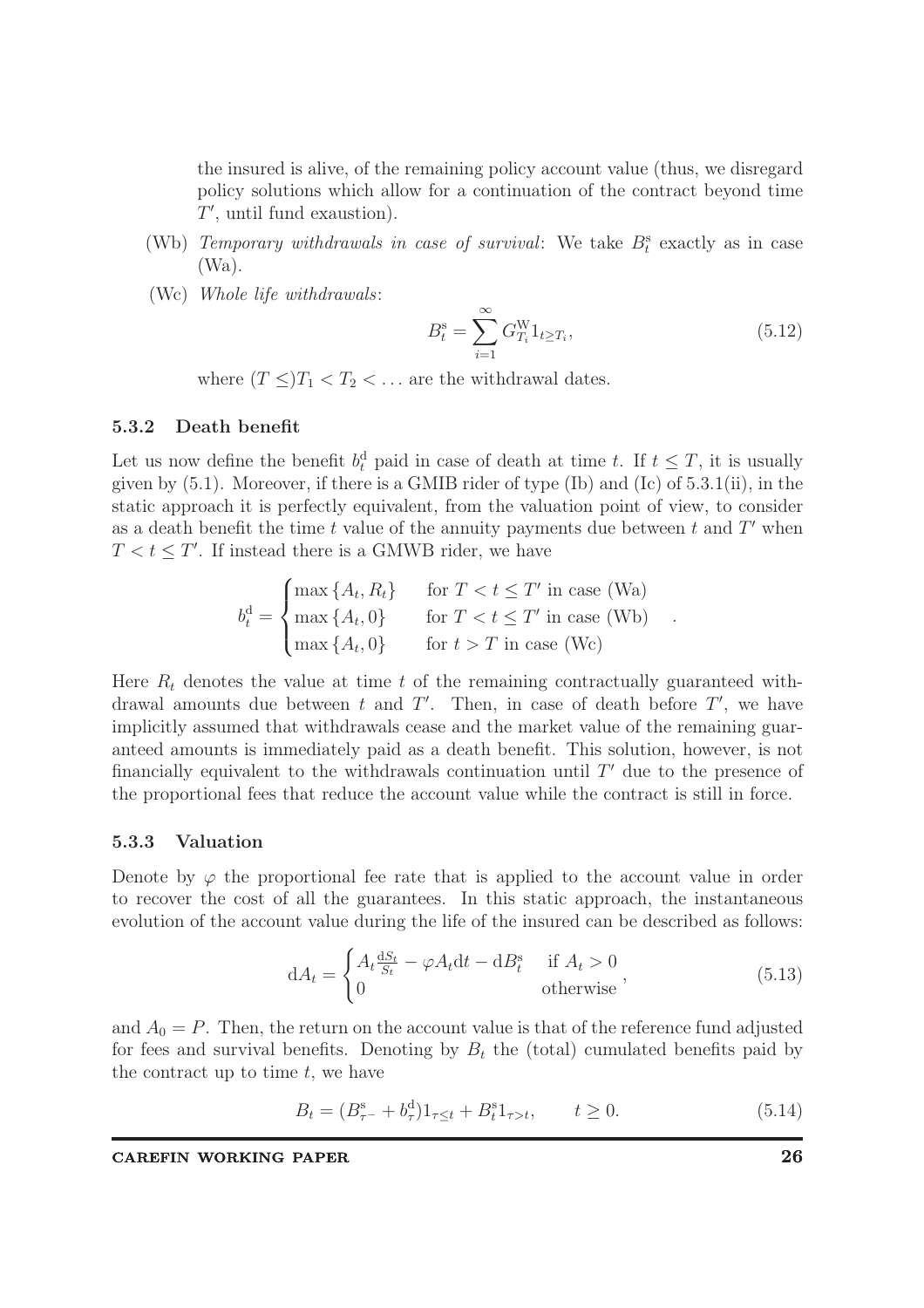Finally, the value at time  $t$  of the variable annuity contract is given by

$$
V_t = M_t E_t \left[ \int_t^{\infty} M_u^{-1} \mathrm{d}B_u \right], \qquad t \ge 0. \tag{5.15}
$$

In some situations this value can be expressed in closed-form, once a very natural assumption of stochastic independence between financial and demographic risk factors is made. This is the case of the celebrated single premium contract analysed by Brennan and Schwartz (1976) and Boyle and Schwartz (1977), where the contract contains both a GMDB and a GMAB rider. However, if more sophisticated assumptions do not allow to obtain such closed-form formulae, a straightforward application of the Monte Carlo method can be carried out in order to value the expectation in (5.15) (see Appendix A for more details).

Since  $V_t$  is net of fees, (5.15) gives the value of the variable annuity contract as a function of the fee rate  $\varphi$ . Of course the contract is fairly priced if and only if

$$
V_0 \equiv V_0(\varphi) = P,\tag{5.16}
$$

so that a fair fee rate  $\varphi^*$  is implicitly defined as a solution of (5.16).

#### 5.4 The dynamic approach

Unlike the static approach, in the so-called *active* or *dynamic* approach the policyholder withdraws amounts not necessarily equal to those contractually specified under a GMWB rider; in particular she can decide not to withdraw or to surrender the contract. In addition, partial withdrawals or surrender decisions could be made on dates not coinciding with those contractually specified, as well as during the accumulation period. Sometimes these actions are admitted also in the payout phase of a GMIB, although this could introduce some antiselection risk. In almost all of these cases there are penalties applied to the withdrawn amounts. That is, in case of surrender, the policyholder could receive less than the account value, while in case of partial withdrawal the amount received, net of penalties, could be less than the amount subtracted from the account value. Moreover, guaranteed amounts, if present, are accordingly reduced.

Once a strategy of partial (or total) withdrawals is given, the corresponding process of cumulated survival benefits is obtained by suitably modifying that defined in Section 5.3.1. By a withdrawal strategy we mean a process specifying the amount to withdraw at each date (provided the insured is alive), including possibly the surrender value. Clearly, only withdrawal strategies consistent with contractual constraints are *admitted*. We need now to consider two cumulated survival benefits processes, one including all net withdrawal amounts, the other including instead gross withdrawal amounts. Denoting by  $\theta$  a specific withdrawal strategy, we let  $(NB)_{t}^{s,\theta}$  and  $(GB)_{t}^{s,\theta}$  be the corresponding net and gross cumulated survival benefits, and add the superscript  $\theta$  to all relevant symbols previously introduced. We replace equation (5.13) with

$$
dA_t^{\theta} = \begin{cases} A_t^{\theta} \frac{dS_t}{S_t} - \varphi A_t^{\theta} dt - d(GB)_t^{s,\theta} & \text{if } A_t^{\theta} > 0\\ 0 & \text{otherwise} \end{cases}
$$
 (5.17)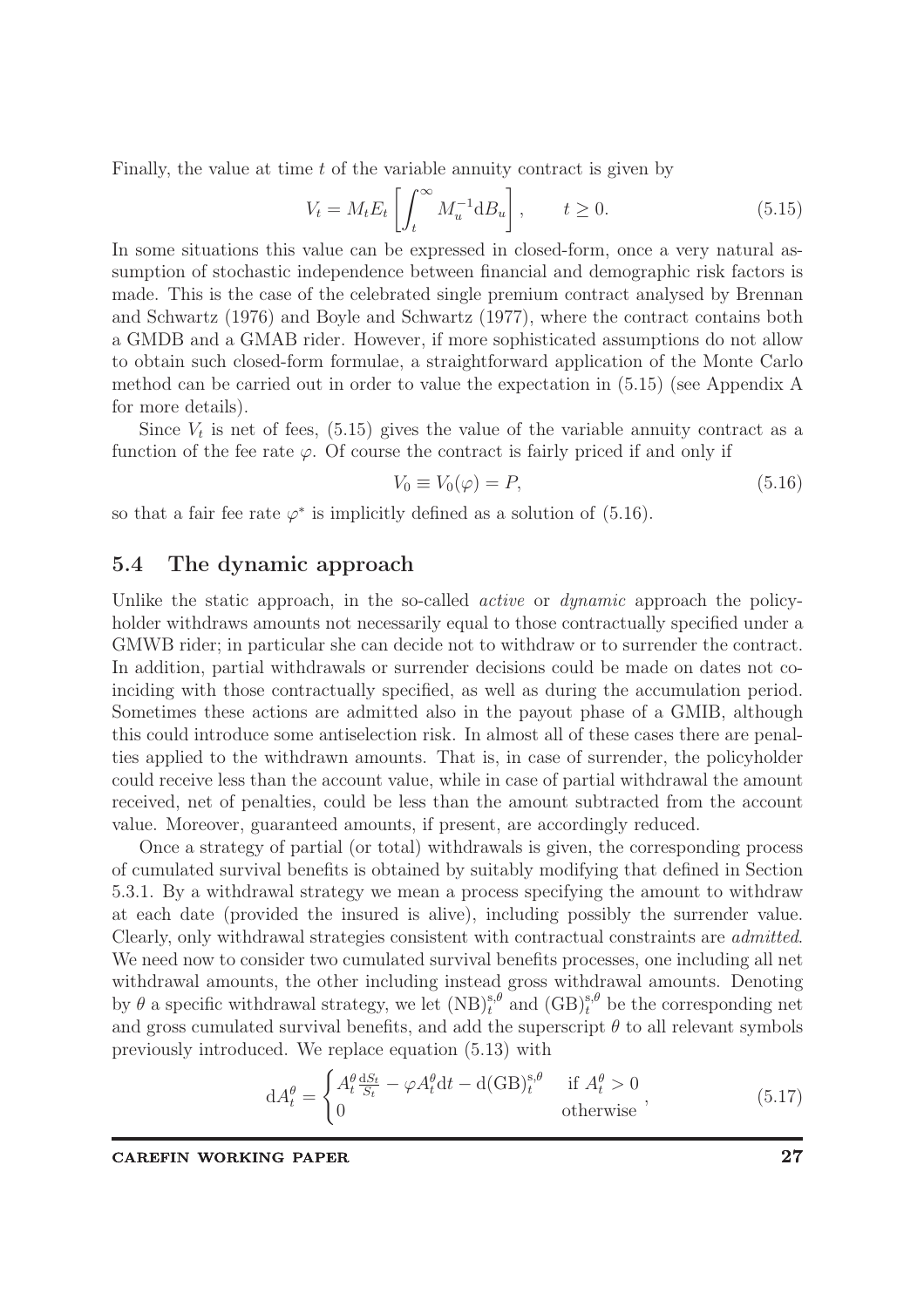and  $A_0^{\theta} = P$ . If the withdrawal strategy  $\theta$  implies surrender of the contract, we denote by  $\lambda^{\theta}$  the corresponding surrender time, and conventionally set  $\lambda^{\theta} = \tau$  otherwise. Given  $θ$ , the contract value at time t is expressed as

$$
V_t^{\theta} = M_t E_t \left[ \int_t^{\infty} M_u^{-1} dB_u^{\theta} \right], \qquad t \ge 0,
$$
\n(5.18)

but now with

$$
B_t^{\theta} = ((NB)_{\tau^-}^{s,\theta} + b_{\tau}^{d,\theta})1_{\tau \le \min\{t,\lambda^{\theta}\}} + (NB)_{\lambda^{\theta}}^{s,\theta}1_{\lambda^{\theta} < \tau, \lambda^{\theta} \le t}, \quad t \ge 0.
$$
 (5.19)

Finally, the contract value is

$$
V_0 = \sup_{\theta} V_0^{\theta},\tag{5.20}
$$

where the supremum is taken with respect to all admissible withdrawal strategies. Equation (5.20) gives the value of the contract under the assumption of an 'optimal' policyholder behaviour. Note, however, as pointed out by Milevsky and Salisbury (2006), that this behaviour is optimal only from the insurance company's point of view. Indeed, the implied behaviour may not necessarily be the best for the policyholder, who could have different preferences (leading thus to a different choice of the risk-adjusted probability measure) and/or asymmetric information (see also Bacinello *et al.* (2010)).

In the present paper we do not offer specific results following this fully dynamic approach, that of course requires a numerical scheme. Some results concerning a contract with a GMWB rider are presented, e.g., by Milevsky and Salisbury (2006) and Dai *et al.* (2008), who argue that, due to the presence of fees, it is never optimal to withdraw less than what contractually specified. Chen *et al.* (2008), as well as Chen and Forsyth (2008), find instead that it could be optimal to withdraw less or even nothing.

#### 5.5 The mixed approach

In this section we assume that the policyholder is 'semiactive', in the sense that, in presence of a GMWB rider, she withdraws exactly when and what contractually specified, and does not make any partial withdrawal during the accumulation period or during the payout phase of a GMIB. However, unlike the static approach, at any time during the life of the contract the policyholder may decide to surrender.

We denote by  $b_t^{\text{w}}$  the surrender value, net of any penalty, that the policyholder receives in case of surrender at time  $t > 0$ . If surrender is not admitted for some t, e.g. during the payout phase of a GMIB rider in order to rule out any adverse selection from the portfolio of life annuitants, then  $b_t^{\mathbf{w}} = 0$ .

Unlike in the dynamic approach, we isolate now the surrender benefit from the other (contractually specified) withdrawal amounts, so that we do not need to modify the cumulated survival benefits and the death benefit defined in Section 5.3 or to distinguish between net and gross survival benefits. Hence, (5.13) still holds; however, the surrender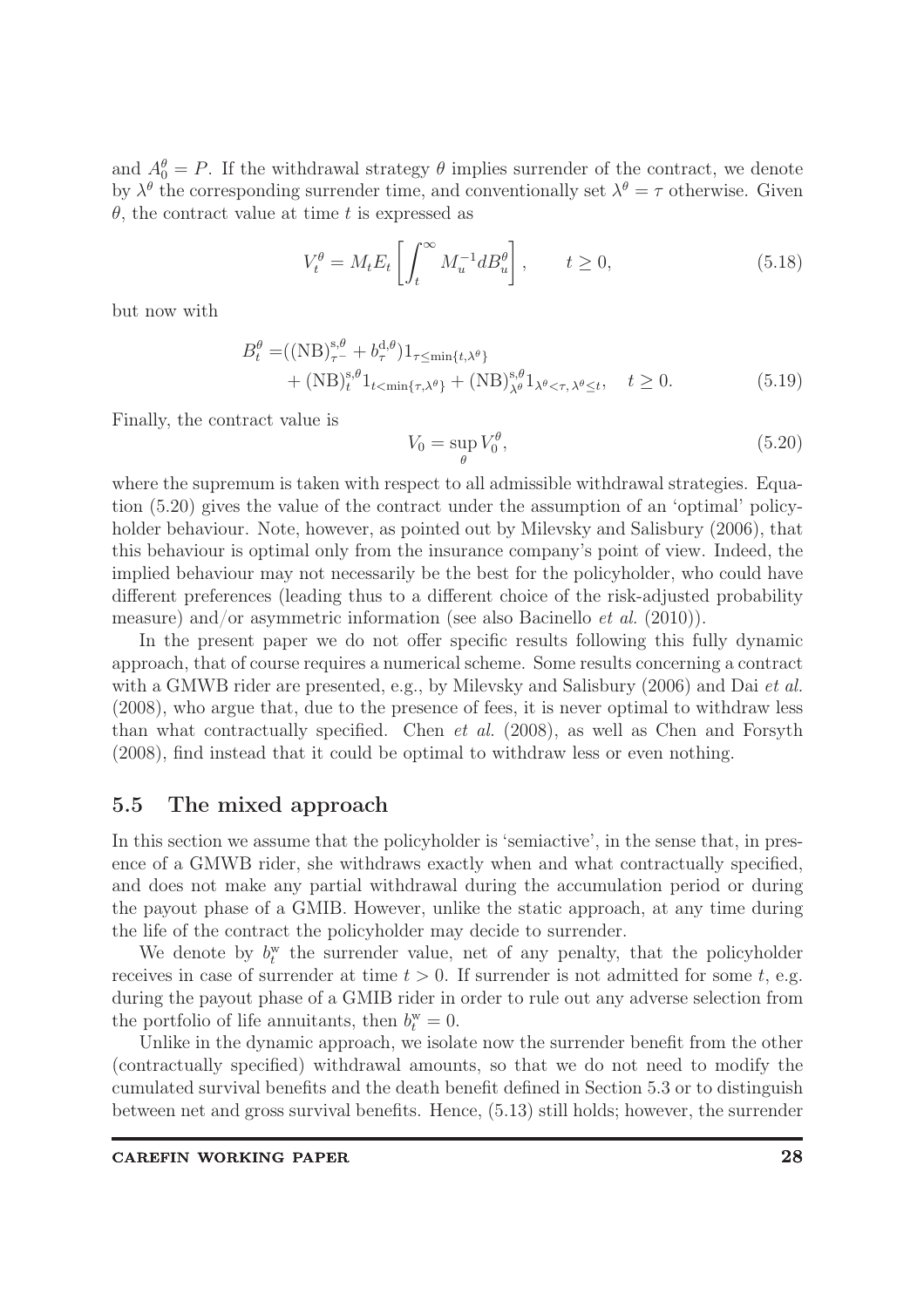value must be added to the total cumulated benefits defined in (5.14). To this end, let  $\lambda$ denote the surrender time, conventionally equal to  $\tau$  if the policyholder never surrenders the contract. Given  $\lambda$ , the total cumulated benefits generated by the contract up to time t, denoted by  $B_t^{\lambda}$ , are now

$$
B_t^{\lambda} = (B_{\tau^-}^s + b_{\tau}^d) 1_{\tau \le \min\{t,\lambda\}} + B_t^s 1_{t < \min\{\tau,\lambda\}} + (B_\lambda^s + b_\lambda^w) 1_{\lambda < \tau,\lambda \le t}, \quad t \ge 0,
$$
\n(5.21)

so that the corresponding value of the contract, denoted by  $V_t^{\lambda}$ , is

$$
V_t^{\lambda} = M_t E_t \left[ \int_t^{\infty} M_u^{-1} dB_u^{\lambda} \right], \qquad t \ge 0.
$$
 (5.22)

Finally, the time 0 value of the contract (net of insurance fees) is given by the following expression:

$$
V_0 = \sup_{\lambda} V_0^{\lambda},\tag{5.23}
$$

where the supremum is taken with respect to all possible surrender times. Once again, the fair fee rate  $\varphi^*$  is implicitly defined by equation (5.16).

The supremum in (5.23) needs to be evaluated by means of a numerical approach. Among the possible methods that have been proposed in the literature to solve such kind of problems (binomial or multinomial trees, partial differential equations with free boundaries, Least Squares Monte Carlo), we choose the Least Squares Monte Carlo method. Our problem fits perfectly in the general framework dealt with by Bacinello *et al.* (2010), so that we refer to their paper for an accurate description of the philosophy underlying this method and the valuation algorithm. In Appendix A we provide a brief description of the Least Square Monte Carlo algorithm adapted to our framework.

#### 5.6 Comparison

In order to relate the approaches described in Sections 5.3, 5.4 and 5.5, we denote by  $V_0^{\text{static}}$ ,  $V_0^{\text{dynamic}}$ <sup>dynamic</sup> and  $V_0^{\text{mixed}}$  the contract values at time 0 defined respectively by  $(5.15)$ , (5.20) and (5.23). By their very definition,

$$
V_0^{\text{static}} \le V_0^{\text{mixed}} \le V_0^{\text{dynamic}}.
$$

Indeed, from the insurance point of view, the dynamic approach assumes the worst case scenario since the policyholder can choose among all withdrawals strategies and, in particular, the surrender time. In the mixed approach, instead, the policyholder can choose only the surrender time, so that her 'optimal' strategy is selected within a subset of that considered by a dynamic agent. Finally, the static approach defines a single, specific, withdrawal strategy included in the previous subset. As a consequence, the proportional fees that have to be applied to the account value to make the contract fair are ordered in the same way: they are the highest with the dynamic approach and the smallest with the static one.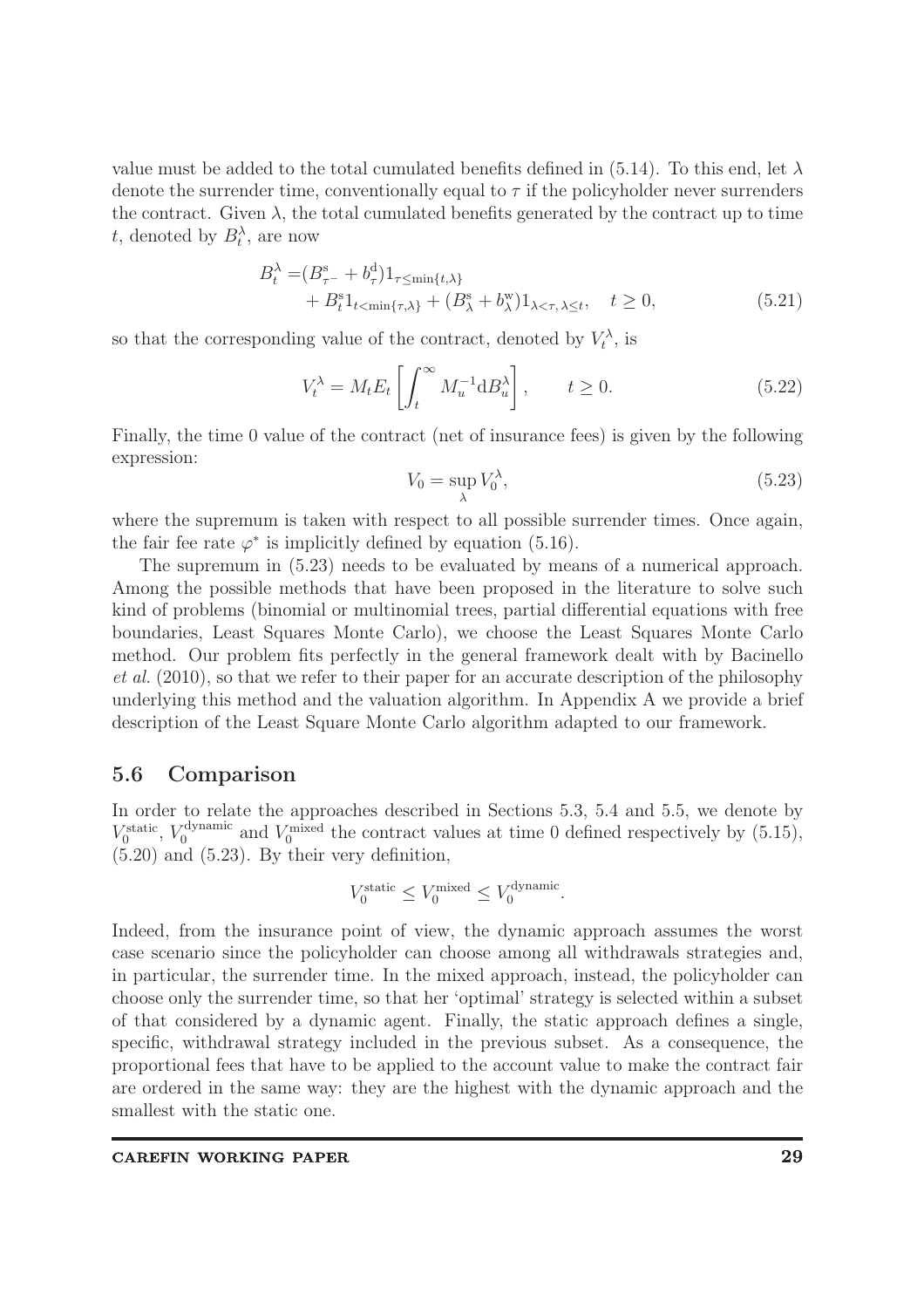## 6 Numerical Investigations

We consider the single premium variable annuity contract described in Section 5 and evaluate different types of guarantees under the static and the mixed approach. For the former, we use a standard Monte Carlo procedure, while for the latter the Least Square Monte Carlo algorithm described in Appendix A. In particular, we determine the fair fee rate with the static approach (denoted by  $\varphi^*$ ) and explore its sensitivity with respect to contract parameters such as, e.g.: minimum interest rate guarantees for the roll-up of premium, frequency of ratchet dates, guaranteed annuity conversion rates and guaranteed total withdrawals. Moreover, we compare the contract values under the static and mixed approaches (denoted by  $V_0^{\text{static}}$  and  $V_0^{\text{mixed}}$ , respectively) for different fee rates and surrender penalties.

Table 1 synthesizes the guarantees analysed and the contract features that are kept fixed across all examples. For each case, we have considered a GMDB benefit, a single type of GMLB, and their combination. As far as GMIBs are concerned, we only consider the guaranteed annuity option (see (5.10)), since guarantees of the annuitised amount (see (5.9)) are equivalent to GMABs.

|                                                 | $\boldsymbol{x}$ | T        | T'                  | static          | mixed    |
|-------------------------------------------------|------------------|----------|---------------------|-----------------|----------|
| Roll-up GMDB, GMAB,<br>GMAB & GMDB              | 60               | 5        |                     | Table 3         | Table 12 |
| Ratchet GMDB, GMAB,<br>GMAB & GMDB              | 60               | 5        |                     | Table 4         |          |
| Roll-up GMDB, GMIB,<br>GMIB $&$ GMDB $(Ia,b,c)$ | 60               | 5        | $10 \text{ (lb,c)}$ | Tables 5, 6, 7  | Table 13 |
| Ratchet GMDB, GMIB,<br>GMIB $&$ GMDB $(Ia,b,c)$ | 60               | 5        | $10 \text{ (lb,c)}$ | Tables 8, 9, 10 |          |
| GMWB, (Wa)                                      |                  | $\theta$ | 5, 10, 15, 20       | Table 11        | Table 14 |

Table 1: Map of the numerical examples.

As can be seen from Table 1, in almost all numerical examples we have fixed the entry age at  $x = 60$  and the end of the accumulation period at  $T = 5$ . Indeed, those data are very common features of variable annuities sold in the Italian market. For the GMWB we have fixed  $T = 0$ , that is we have considered immediate withdrawals since proportional fees for GMWBs are applied during the withdrawal period. We have taken as base amount  $W_t = P = A_0$  and assumed that the annual withdrawal rate is  $\beta = \frac{1}{T'}$ ; this way, at least the entire premium will be paid back to the policyholder or her estate during the withdrawal period. Note, however, that the fair fee rates reported in Table 11 would be the same if we had set  $T > 0$  and if the base amount were reset to the account value at  $T$ , provided the current level of the state variables in  $T$  were the same as in 0.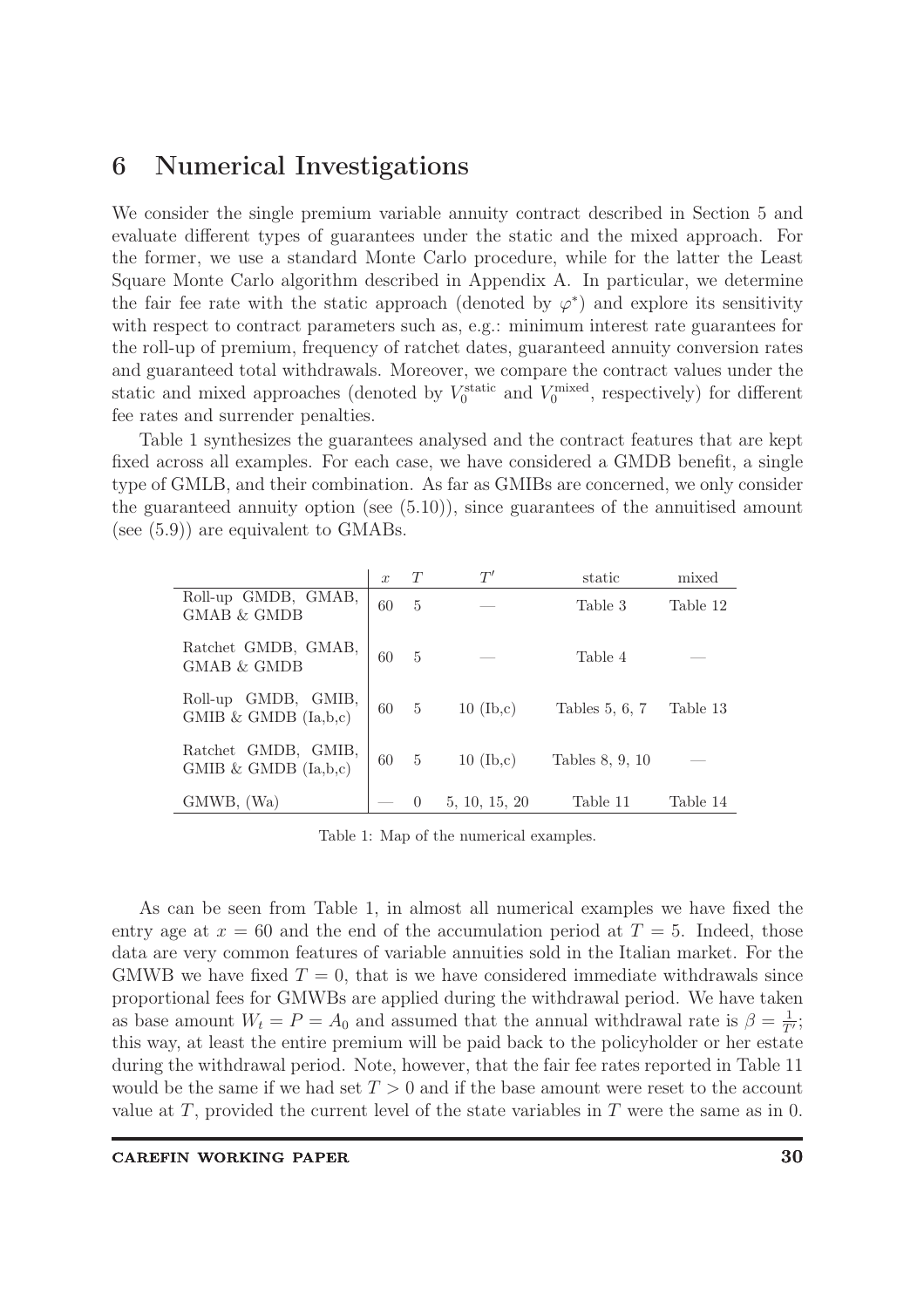We now briefly describe the financial and demographic model employed in the valuation. We adopt a slightly simplified version of the framework presented in Bacinello *et al.* (2010); all processes are specified under the selected risk-adjusted probability measure (see Section 5.2). The instantaneous risk-free rate  $r$  and the variance  $K$  of the reference fund follow square root processes:

$$
dr_t = \xi_r(\zeta_r - r_t)dt + \sigma_r \sqrt{r_t} dZ_t^r,
$$
  

$$
dK_t = \xi_K(\zeta_K - K_t)dt + \sigma_K \sqrt{K_t} dZ_t^K,
$$

while the log of the reference fund price  $S$  satisfies the following dynamics:

d log 
$$
S_t
$$
 =  $\left(r_t - \frac{1}{2}K_t\right)dt + \sqrt{K_t}\left(\rho_{SK}dW_t^K + \sqrt{1 - \rho_{SK}^2}dZ_t^S\right).$ 

The force of mortality  $\mu$  evolves according to the mean reverting square root process

$$
d\mu_t = \xi_\mu(\widehat{\mu}(t) - \mu_t)dt + \sigma_\mu \sqrt{\mu_t} dZ_t^\mu,
$$

where  $\widehat{\mu}(t) = c_1^{-c_2}$  $\int_{1}^{-c_2} c_2(x+t)^{c_2-1}$  is the deterministic Weibull intensity. The standard Brownian motions  $Z^r$ ,  $Z^K$ ,  $Z^S$  and  $Z^{\mu}$  are assumed to be independent. The force of mortality  $\mu_t$  drives the instantaneous probability of death at time t conditional on survival for an individual aged x at time 0. The residual lifetime  $\tau$  is then linked to  $\mu$ through

$$
\tau = \inf \left\{ t \ge 0 : \int_0^t \mu_s \mathrm{d}s > E \right\},\,
$$

where E is a unit exponential random variable independent of  $(\mu_t)_{t>0}$ .

The parameters underlying these processes are reported in Table 2. The coefficients  $c_1$  and  $c_2$  defining the Weibull intensity  $\hat{\mu}$  were obtained by fitting the survival probabilities for a male aged 60 implied by the projected life table IPS55, commonly used in the Italian annuity market.

| $\mathcal{r}$ |                                         | $S^-$               |             | μ                          |
|---------------|-----------------------------------------|---------------------|-------------|----------------------------|
|               | $r_0 = 0.03$ $K_0 = 0.04$               | $S_0 = 100$         | $A_0 = 100$ | $\mu_0 = \widehat{\mu}(0)$ |
|               | $\xi_r = 0.60$ $\xi_K = 1.50$           | $\rho_{SK} = -0.70$ |             | $\xi_u = 0.50$             |
|               | $\zeta_r = 0.03 \quad \zeta_K = 0.04$   |                     |             | $\sigma_{\mu}=0.03$        |
|               | $\sigma_r = 0.03 \quad \sigma_K = 0.40$ |                     |             | $c_1 = 90.43$              |
|               |                                         |                     |             | $c_2 = 10.36$              |

Table 2: Parameters used in the simulation.

Results in Tables 3 to 11 (static approach) were obtained by averaging over 10 sets of 200000 simulations each, those in Tables 12 to 14 (mixed approach) by averaging over 10 sets of 20000 simulations each. In the Least Square Monte Carlo algorithm we have employed 4 state variables  $(K, A, r \text{ and } \mu)$  and 4-th degree polynomials as basis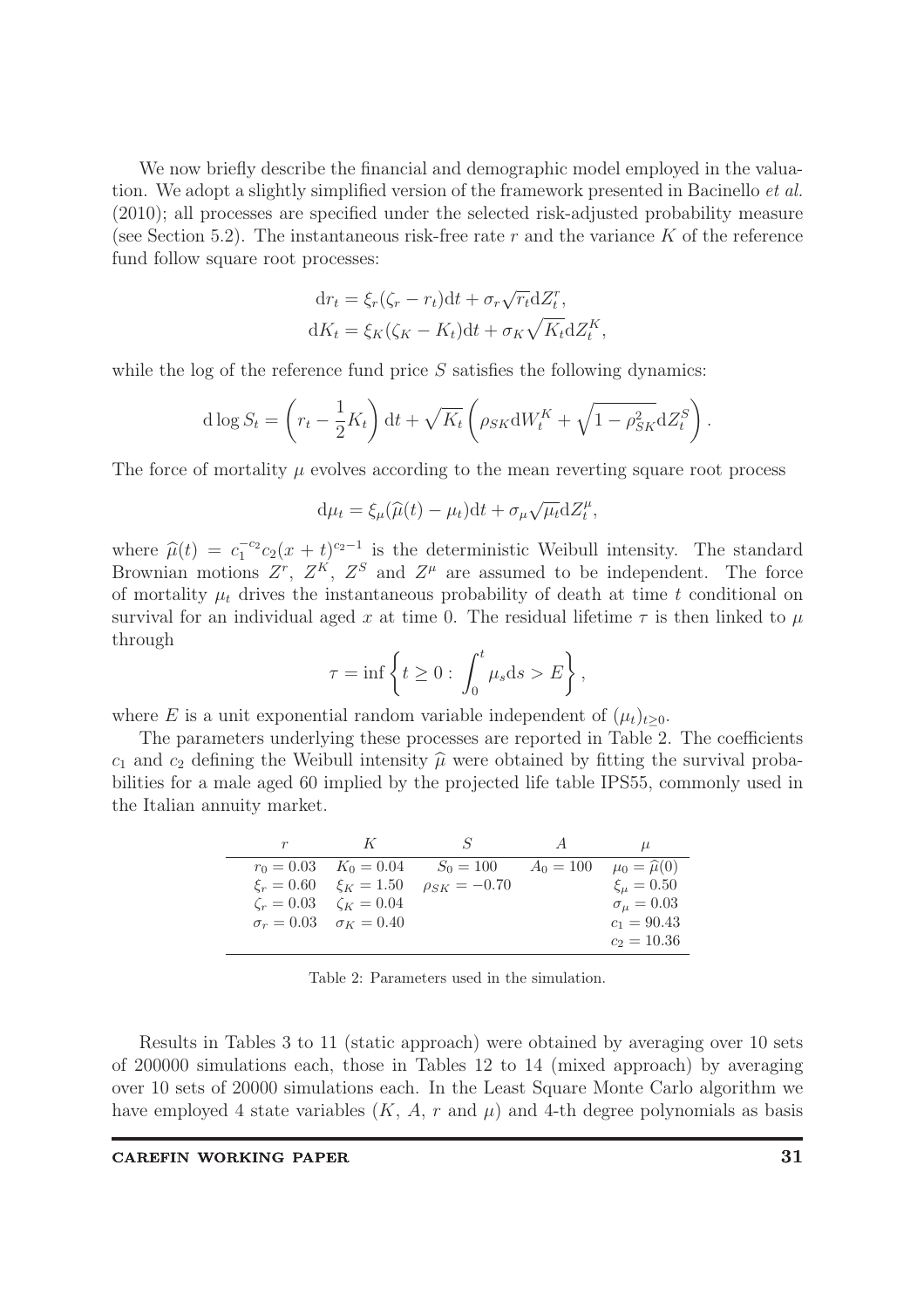functions (see Appendix A for more details). The market annuitisation rate  $\alpha$  of GMIBs was computed in closed form exploiting the joint affine structure of r and  $\mu$  (see Biffis and Millossovich (2006)).

First note that, as expected, higher guarantees imply higher contract values and in turn higher fair fees. By looking at the numerical results reported in Tables 3 to 10, it can be noticed that the GMDB is practically valueless. Indeed, the fair fee rate required for this guarantee ranges from 0.024% to 0.047%. This is because, given the length of the accumulation period and the policyholder age at inception, the GMDB is unlikely to become effective.

Another common feature of Tables 3 to 10 is that the fair fee rate for a contract including both a GMDB and a GMLB is greater than the sum of the fair fee rates for the corresponding guarantees taken separately. This result, although counterintuitive at first sight, can be explained as follows. It is doubtless that, with the static approach, the cost of both guarantees packaged together must be equal to the sum of the costs of the unbundled guarantees because we are using the same risk-adjusted pricing measure and, in particular, the same mortality basis (even if this might be different in practice). However, this cost is not paid as a lump sum but it is recovered through a reduction of the account value according to a proportional fee rate. Then, for a given guarantee, the higher the fee rate applied to the account value the lower the base to which it will be applied in the future (i.e., the account value itself). To fix the ideas, denote by  $\varphi^D$ and  $\varphi^L$  the fair fee rates for GMDB and GMLB taken separately. If we apply the fee rate  $\varphi^D + \varphi^L$ , the account value will be lower than that resulting from the separate application of  $\varphi^D$  or  $\varphi^L$ , and hence the total charge for the guarantees recovered during the whole duration of the contract will be insufficient. This explains why a rate  $\varphi^{\text{DL}}$ higher than  $\varphi^D + \varphi^L$  is required when both guarantees are sold together.

We note from Table 3 that in some instances no fee rate can make the contract fair. Indeed, if the guarantee is too high, the account value at time 0 may be insufficient to recover its cost. This is the case, e.g., of a GMAB with roll-up of premium and a 4% roll-up rate or of a GMAB & GMDB with a roll-up rate higher than 3%.

Some comments concerning GMIBs are in order. First of all, from Tables 5 to 10 one can see that there is a threshold for the guaranteed annuitisation rate under which the guarantee is likely to be out of the money at maturity (i.e., at the annuitization date T). Secondly, comparing the results with those of Tables 3 and 4, one can notice that a guaranteed annuity option can be much cheaper than a guarantee on the annuitised amount. Recall in fact that the results reported in Tables 3 and 4 pertain also to GMIBs when the guarantee is on the annuitised amount. Just to fix the ideas, with a roll-up rate of 2% on the annuitised amount, a GMIB requires a fee of about 6% (see Table 3) while a GAO with annuitisation rate of  $6\%$  in case (Ia) requires a fee of about 2.5% (see Table 5).

As far as ratchet guarantees are concerned, note the sensitivity of the fair fee rate when the ratchet frequency decreases from monthly to annual. There is also a slight decrease in the fair fee rate when the frequency changes from 3 to 4 years, although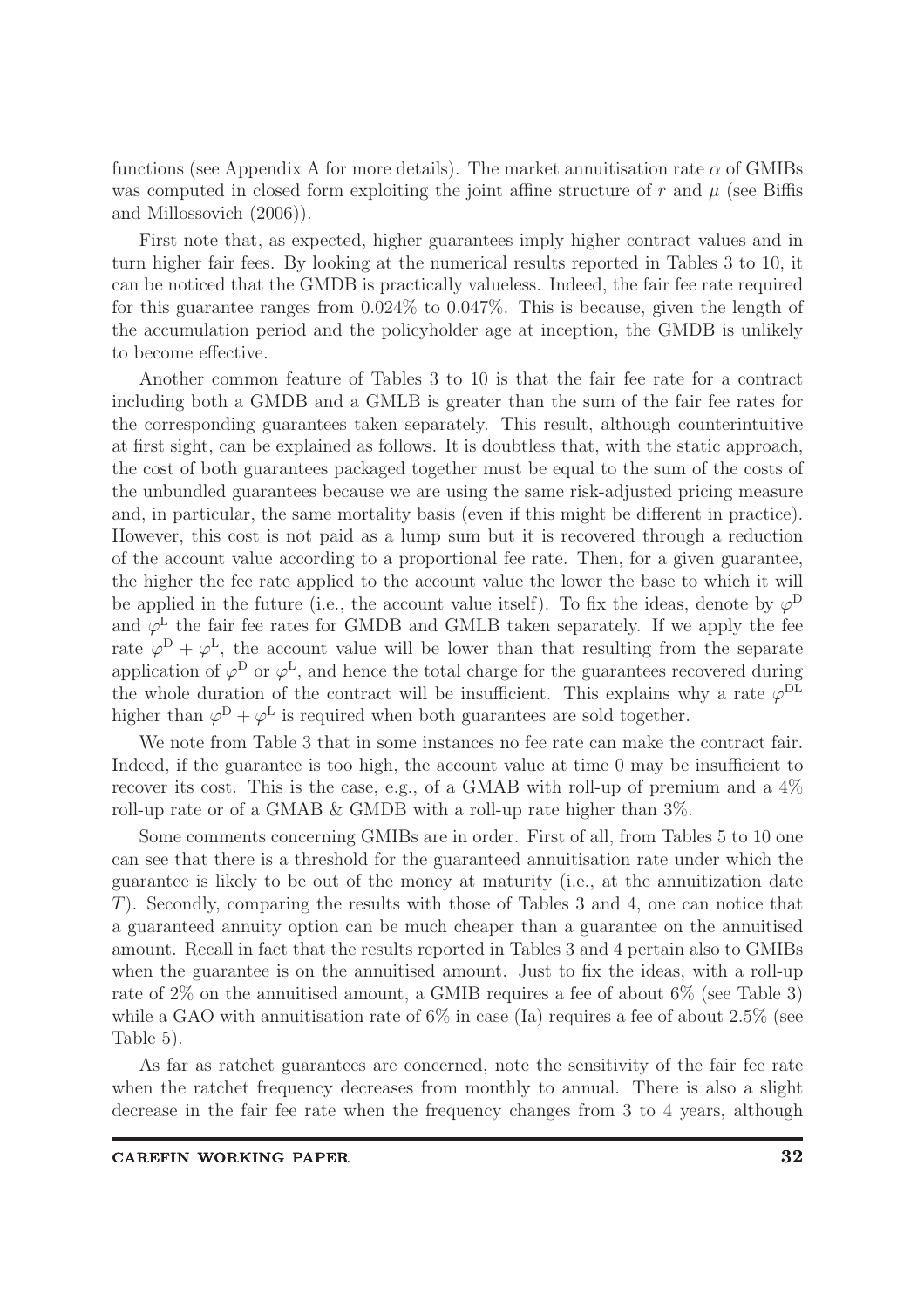in this case there is only one ratchet date after time 0. This is of course due to the (positive) drift term driving the dynamics of the reference fund, that makes its mean increasing with time.

Concerning withdrawals, for brevity, we just consider the most common case in practice, i.e. case (Wa), in which withdrawals occur independently of survival. From Table 11 one can notice that the proportional fee rate required in order to make the contract fair strongly decreases with the contract duration. This is because we have set the sum (instead of the present value) of the guaranteed withdrawal amounts equal to the single premium. Hence, the longer the contract duration the smaller the cost of such guarantee.

Coming now to the results obtained using the mixed approach, we analyse the case of roll-up guarantees with combined GMDB and GMAB or GMIB (Ia), as well as GMWB (Wa), once again for brevity. More specifically, in Tables 12 to 14 we report the contract values at time 0 for given levels of the fee rate and the surrender penalty, in order to compare them with the corresponding results obtained using the static approach (displayed in the last column). To this end, we have assumed that the surrender value is given by  $b_t^W = A_t(1-p)$  for  $t < T$ , for GMAB & GMDB, where p denotes the surrender penalty. Moreover, for GMIB & GMDB we have assumed

$$
b_t^{\mathbf{W}} = \begin{cases} A_t(1-p) & t < T \\ A_t & t = T \\ 0 & t > T \end{cases}
$$

Finally, with GMWB we have assumed, for  $t < T'$ , that  $b_t^W = A_t(1 - p)$  if t is not a withdrawal date, and  $b_t^W = G_t^W + \max\{A_t - G_t^W, 0\} (1 - p)$  otherwise. Note that, in spite of the penalty, the contract values obtained with the mixed approach are almost always greater than those obtained with the static approach. Indeed, the presence of fees could make convenient an early termination of the contract. We have chosen fee rates near the fair fee rate computed with the static approach, but of course one expects that with lower rates the contract value  $V_0^{\text{mixed}}$  will approach  $V_0^{\text{static}}$ . As a last comment, we observe that, when the contract value is over  $P$ , the fixed fee rate and/or the surrender penalty are insufficient to recover the cost of the guarantees, while if it is under  $P$  the proportional fee and/or the surrender penalty are too high.

## A The Monte Carlo Algorithm

We outline the algorithm employed to value a variable annuity under the mixed approach introduced in 5.5. The algorithm is based on the Least Square Monte Carlo method (henceforth LSMC), which has been proposed for the valuation of American-style contingent claims. This method combines Monte Carlo simulation with least squares regression within the dynamic programming principle used to find an optimal exercise strategy. In the insurance field, the LSMC has recently been explored by Bacinello *et al.* (2009,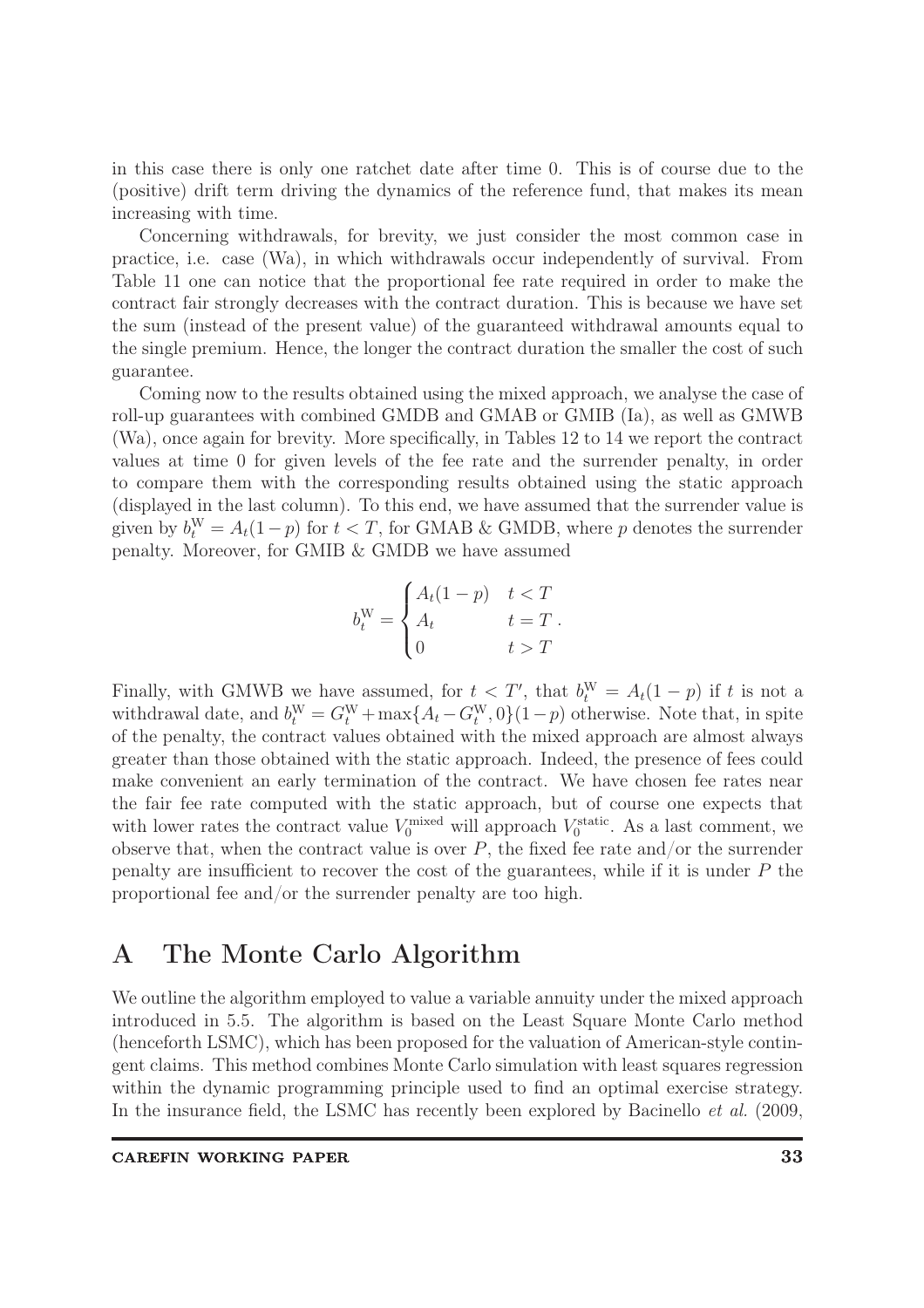2010). We provide now a concise, yet self contained, description of the algorithm and refer to Bacinello *et al.* (2010) for further details and related literature. The notation used here will be consistent with that introduced in Section 5.

As any numerical scheme, the LSMC requires to discretize the time dimension. Without loss of generality, we take as unit of measure the discretization step and denote by  $\mathbb{T} = \{0, 1, 2, \ldots, N\}$ , for some suitable integer N, the time grid. A set of state variables relevant for the valuation problem must be singled out. These variables represent financial and demographic risk factors affecting the contract under scrutiny. Typically, they include interest rates, reference fund and policy account values, mortality bases used to price life insurance contracts, and so on. We denote by X the vector of state variables. Also needed is the choice of a set of basis functions  $e_1, \ldots, e_k$  for some suitable integer  $k > 0$ . Each basis function maps the state vector X into the set of real numbers.<sup>6</sup>

- Step 0. (simulation) Simulate H paths of X over the time grid  $\mathbb{T}$ .<sup>7</sup> With reference to the hth simulation  $(h = 1, \ldots, H)$ , we use the following notation.
	- $X_t^h$  vector of state variables at time  $t \in \mathbb{T}$ ,
	- $M_t^h$  money market account at time  $t \in \mathbb{T}$ ,
	- $\tau^h$  time of death,  $\tau^h \in \mathbb{T}$ ,
	- $F_t^h$  cash flow from the contract at time  $t \in \mathbb{T}$ . Depending on the riders included in the contract, it may involve: a death benefit  $b_t^{d,h}$  when  $t = \tau^h$ ; a surrender benefit  $b_t^{\mathbf{w},h}$ <sup>w,h</sup> if  $\tau^h > t$ ; a survival payment  $\bar{b}_t^{s,h} = B_t^{s,h} - B_{t-1}^{s,h}$  $_{t-1}^{\mathrm{s},n}$  if  $\tau^h > t.$

**Step 1. (initialization)** Set  $\overline{N} = \max_{h=1,\dots,H} \tau^h$ . For all  $h = 1,\dots,H$ , let  $F^h_{\tau^h}$  $\frac{h}{\tau^h} = b_{\tau^h}^{\mathrm{d},h}$  $_{\tau^h}^{\mathfrak{a},n}$  and  $\lambda^h=\tau^h.$ 

Step 2. (dynamic programming) For  $t = \overline{N} - 1, \overline{N} - 2, \ldots, 1$ :

i. Set  $H_t = \{1 \leq h \leq H : \tau^h > t\}$  and, for  $h \in H_t$ ,

$$
C_t^h = \sum_{u=t+1}^{\lambda^h} F_u^h \frac{M_t^h}{M_u^h}.
$$

ii. Regress the values  $(C_t^h)_{h \in H_t}$  against  $(e(X_t^h))_{h \in H_t}$ , i.e. find  $\gamma_t$  that solves

$$
\arg\min_{\gamma \in \mathbb{R}^k} \sum_{h=1}^H \left( C_t^h - \gamma \cdot e(X_t^h) \right)^2
$$

 $6A$  discussion on the choice of type and number of basis functions can be found in Moreno and Navas (2003); Gobet et al. (2005) contain some asymptotic results.

 $7$ It may be convenient to simulate all processes over a grid finer than  $\mathbb{T}$ .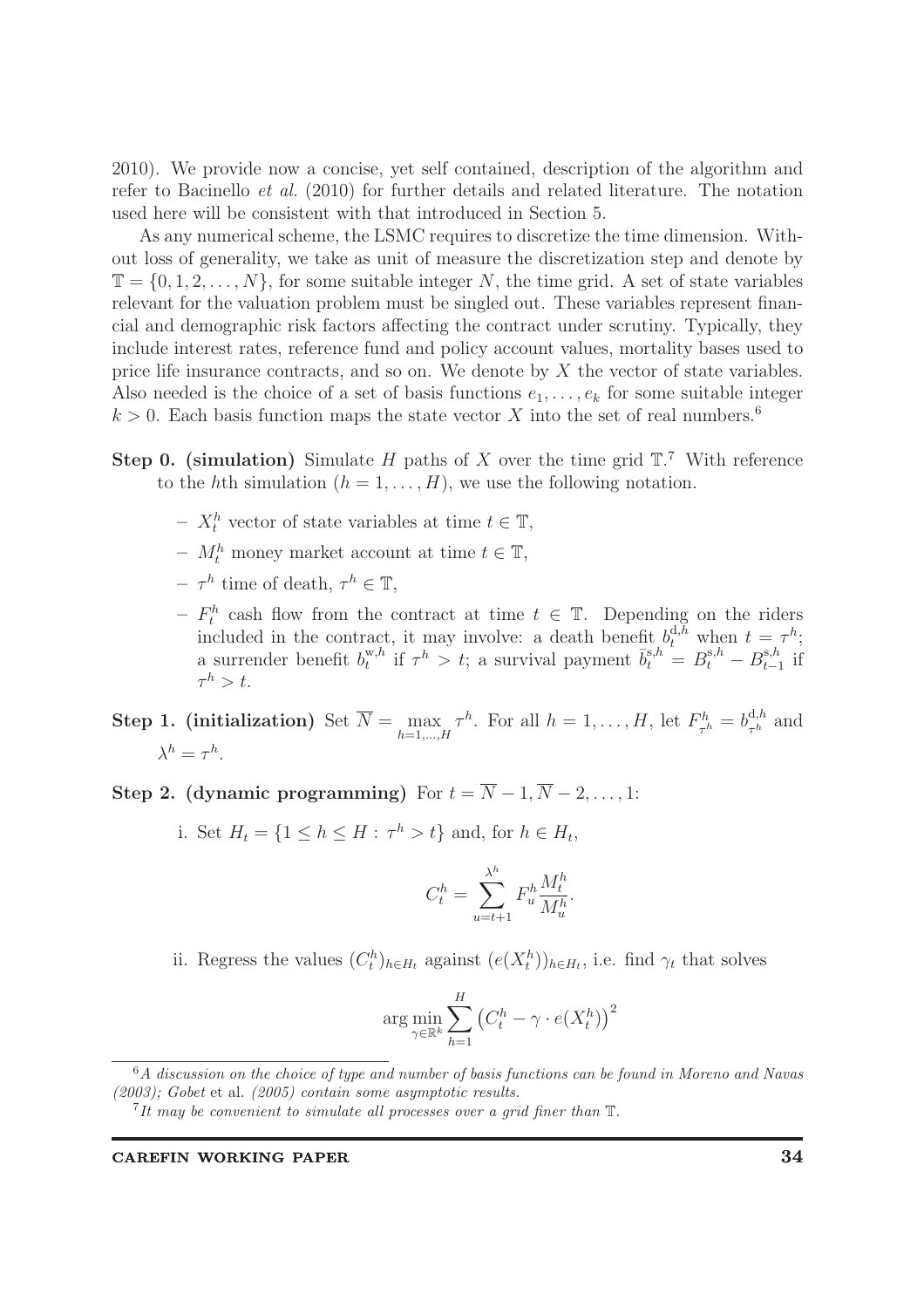(where e is the vector-valued function  $e = (e_1, \ldots, e_k)'$  and  $x \cdot y$  denotes the scalar product of vectors x and y) to obtain  $\hat{C}_t^h = \gamma_t \cdot e(X_t^h)$ ,  $h \in H_t$ . If  $b_t^{w,h} > \widehat{C}_t^h$  then set  $\lambda^h = t$  and  $F_t^h = \overline{b}_t^{s,h} + b_t^{w,h}$  $t^{w,h}$ , otherwise set  $F_t^h = \bar{b}_t^{s,h}$  $\frac{1}{t}$ .

Step 3. (initial values) Compute the initial value of the contract at time 0:

$$
V_0 = \frac{1}{H} \sum_{h=1}^{H} \sum_{t=1}^{\lambda^h} \frac{F_t^h}{M_t^h}.
$$

Note that the algorithm starts at each simulated time of death and then proceeds backward, so that each process needs not be simulated over the entire time grid. Bacinello *et al.* (2010) propose an alternative algorithm in which no time of death has to be simulated at the cost of simulating all processes over the whole time grid and replacing the money market account with a 'mortality-adjusted' version.

## References

- Bacinello, A., E. Biffis and P. Millossovich (2009). Pricing life insurance contracts with early exercise features. *Journal of Computational and Applied Mathematics*, vol.  $233(1):27-35.$
- Bacinello, A., E. Biffis and P. Millossovich (2010). Regression-based algorithms for life insurance contracts with surrender guarantees. *Quantitative Finance*. Forthcoming.
- Bauer, D., A. Kling and J. Russ (2008). A universal pricing framework for guaranteed minimum benefits in variable annuities. *Astin Bulletin*, vol. 38(2):621–651.
- Biffis, E. and P. Millossovich (2006). The fair value of guaranteed annuity options. *Scandinavian Actuarial Journal*, vol. 1:23–41.
- Bélanger, A., P. Forsyth and G. Labahn (2009). Valuing the guaranteed minimum death benefit clause with partial withdrawal. *Applied Mathematical Finance*, vol. 16(6):451– 496.
- Boyle, P. and E. Schwartz (1977). Equilibrium prices of guarantees under equity-linked contracts. *The Journal of Risk and Insurance*, vol. 44(4):639–660.
- Brennan, M. and E. Schwartz (1976). The pricing of equity-linked life insurance policies with an asset value guarantee. *Journal of Financial Economics*, vol. 3(3):195–213.

CEIOPS (2007). QIS3. Technical specifications. Part I: Instructions.

CEIOPS (2008). QIS4. Technical specifications.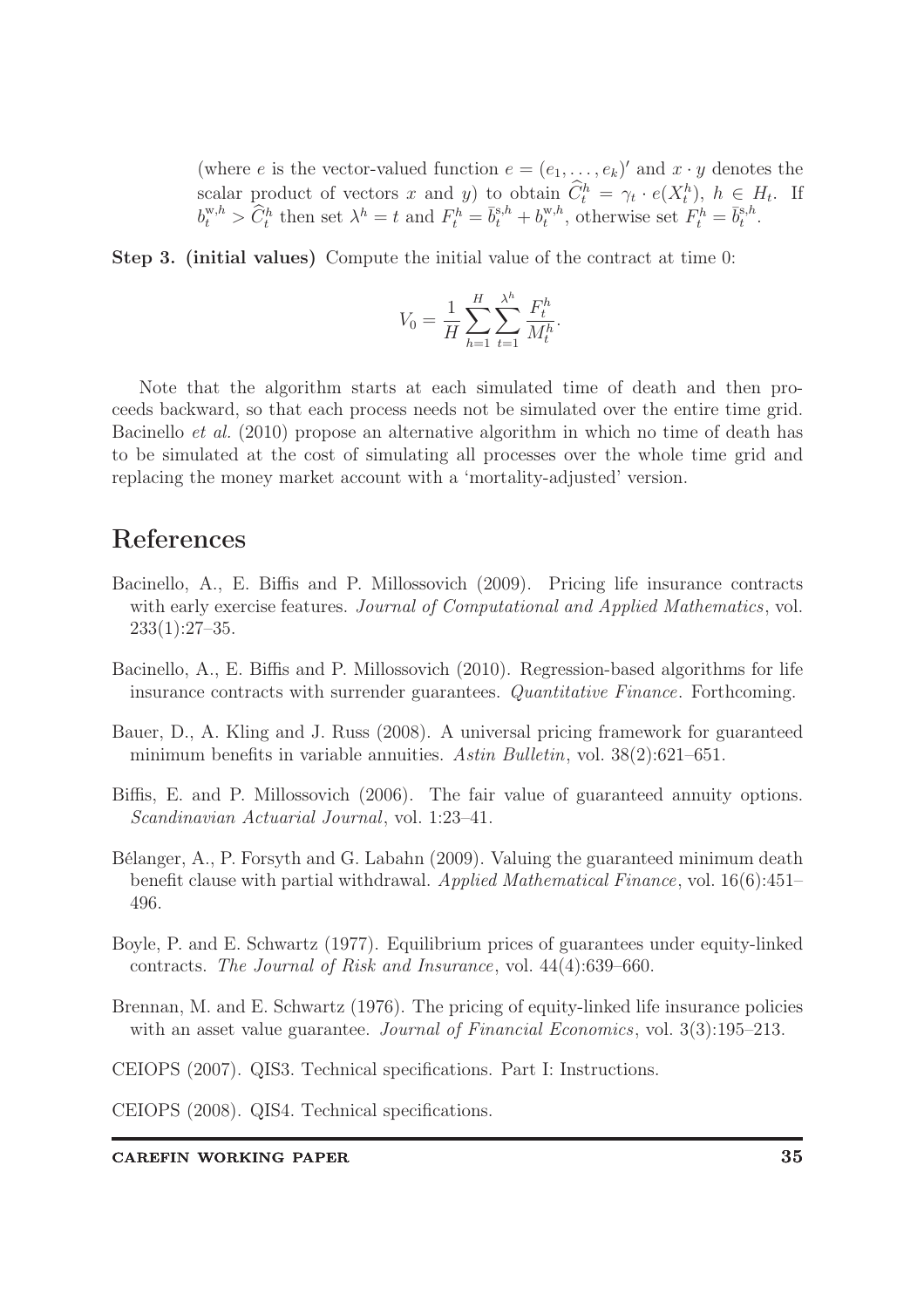- Chen, Z. and P. Forsyth (2008). A numerical scheme for the impulse control formulation for pricing variable annuities with a Guaranteed Minimum Withdrawal benefit (GMWB). *Numerische Mathematik*, vol. 109(4):535–569.
- Chen, Z., K. Vetzal and P. Forsyth (2008). The effect of modelling parameters on the value of GMWB guarantees. *Insurance: Mathematics and Economics*, vol. 43(1):165– 173.
- Dai, M., Y. Kwok and J. Zong (2008). Guaranteed minimum withdrawal benefit in variable annuities. *Mathematical Finance*, vol. 18(4):595–611.
- Duffie, D. (2001). *Dynamic Asset Pricing Theory*. Princeton University Press, Princeton, third edn.
- Gilbert, C., K. Ravindran and R. Reitano (2007). Results of the survey on variable annuity hedging programs for life insurance companies. Tech. rep., Society of Actuaries.
- Gobet, E., J. Lemor and X. Warin (2005). A regression-based Monte Carlo method to solve Backward Stochastic Differential Equations. *Annals of Applied Probability*, vol. 15(2):2172–2202.
- IAA (2004). *A global framework for insurer solvency assessment*. Insurer Solvency Assessment Working Party, International Actuarial Association, http://www.actuaries.org/LIBRARY/Papers/Global\_Framework\_ Insurer\_Solvency\_Assessment-members.pdf.
- Ledlie, M., D. Corry, G. Finkelstein, A. Ritchie, K. Su and D. Wilson (2008). Variable annuities. Presented to the Faculty of Actuaries and to the Institute of Actuaries, UK.
- Milevsky, M. and S. Posner (2001). The titanic option: valuation of the guaranteed miminum death benefit in variable annuities and mutual funds. *The Journal of Risk and Insurance*, vol. 68(1):93–128.
- Milevsky, M. and T. Salisbury (2006). Financial valuation of guaranteed minimum withdrawal benefits. *Insurance: Mathematics and Economics*, vol. 38(1):21–38.
- Moreno, M. and J. F. Navas (2003). On the robustness of Least-Squares Monte-Carlo for pricing American derivatives. *Review of Derivatives Research*, vol. 6(2):107–128.
- Pitacco, E., M. Denuit, S. Haberman and A. Olivieri (2009). *Modelling longevity dynamics for pensions and annuity business*. Oxford University Press.
- Smith, M. (1982). The life insurance policy as an options package. *The Journal of Risk and Insurance*, vol. 49(4):583–601.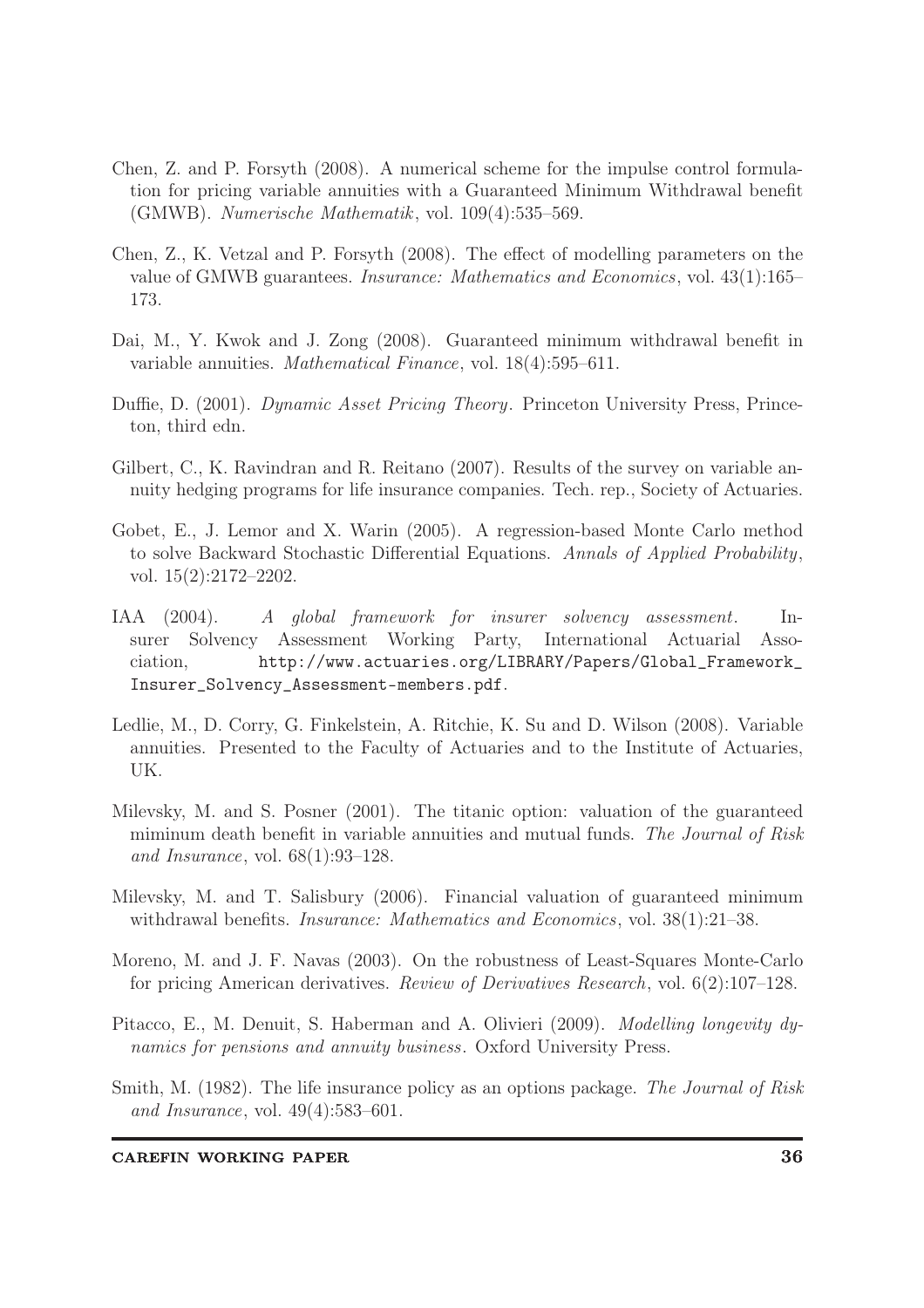- Sun, F. (2006). Pricing and risk management of variable annuities with multiple guaranteed minimum benefits. The Actuarial Practice Forum, SOA.
- Walden, M. (1985). The whole life insurance policy as an options package: An empirical investigation. *The Journal of Risk and Insurance*, vol. 52(1):44–58.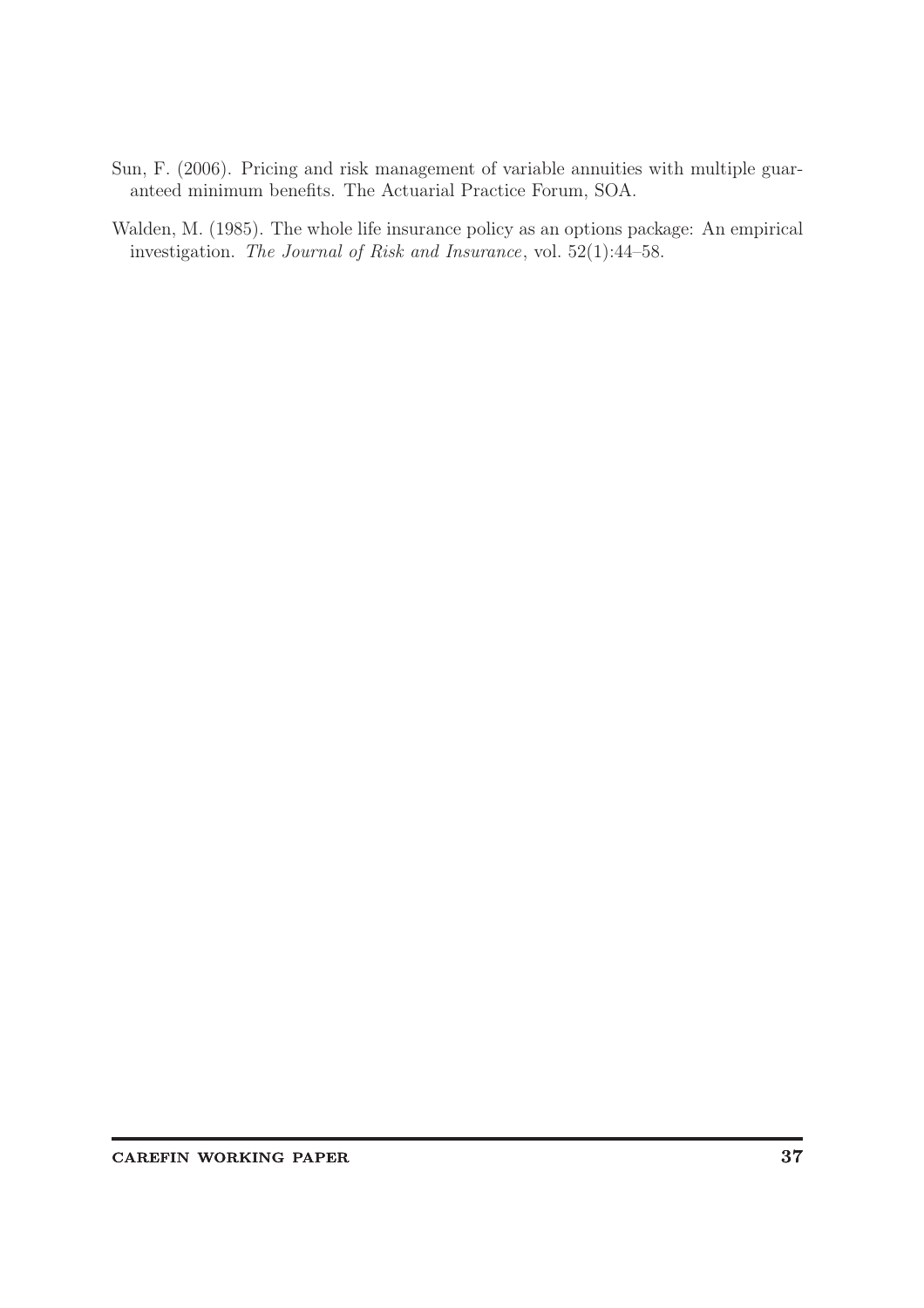| $\delta\%$     | GMDB  |        | GMAB GMAB & GMDB |
|----------------|-------|--------|------------------|
| 0              | 0.024 | 3.201  | 3.263            |
| 1              | 0.027 | 4.245  | 4.340            |
| $\overline{2}$ | 0.031 | 6.039  | 6.229            |
| 3              | 0.035 | 12.168 |                  |
| 4              | 0.039 |        |                  |

Table 3:  $\varphi^*$ % – roll-up – static approach.

| ratchet frequency |       |       | GMDB GMAB GMAB & GMDB |
|-------------------|-------|-------|-----------------------|
| 1/12              | 0.047 | 7.862 | 8.050                 |
|                   | 0.036 | 5.829 | 5.945                 |
| 9                 | 0.031 | 5.022 | 5.114                 |
| 3                 | 0.028 | 4.383 | 4.462                 |
|                   | 0.026 | 4.148 | 4.220                 |
|                   |       |       |                       |

Table 4:  $\varphi^*$ % – ratchet – static approach.

|                | $q\%$       | < 5.00 | 5.25  | 5.50                   | 5.75  | 6.00  |
|----------------|-------------|--------|-------|------------------------|-------|-------|
|                | <b>GMIB</b> | 0.000  | 0.012 | 0.779                  | 1.662 | 2.507 |
| $\delta\%$     | <b>GMDB</b> |        |       | <b>GMIB &amp; GMDB</b> |       |       |
| 0              | 0.024       | 0.024  | 0.037 | 0.806                  | 1.691 | 2.538 |
| 1              | 0.027       | 0.027  | 0.040 | 0.809                  | 1.695 | 2.542 |
| $\overline{2}$ | 0.031       | 0.031  | 0.043 | 0.813                  | 1.699 | 2.547 |
| 3              | 0.035       | 0.035  | 0.047 | 0.817                  | 1.703 | 2.551 |
| 4              | 0.039       | 0.039  | 0.052 | 0.822                  | 1.708 | 2.557 |

Table 5:  $\varphi^*$ % – roll-up, case (Ia) – static approach.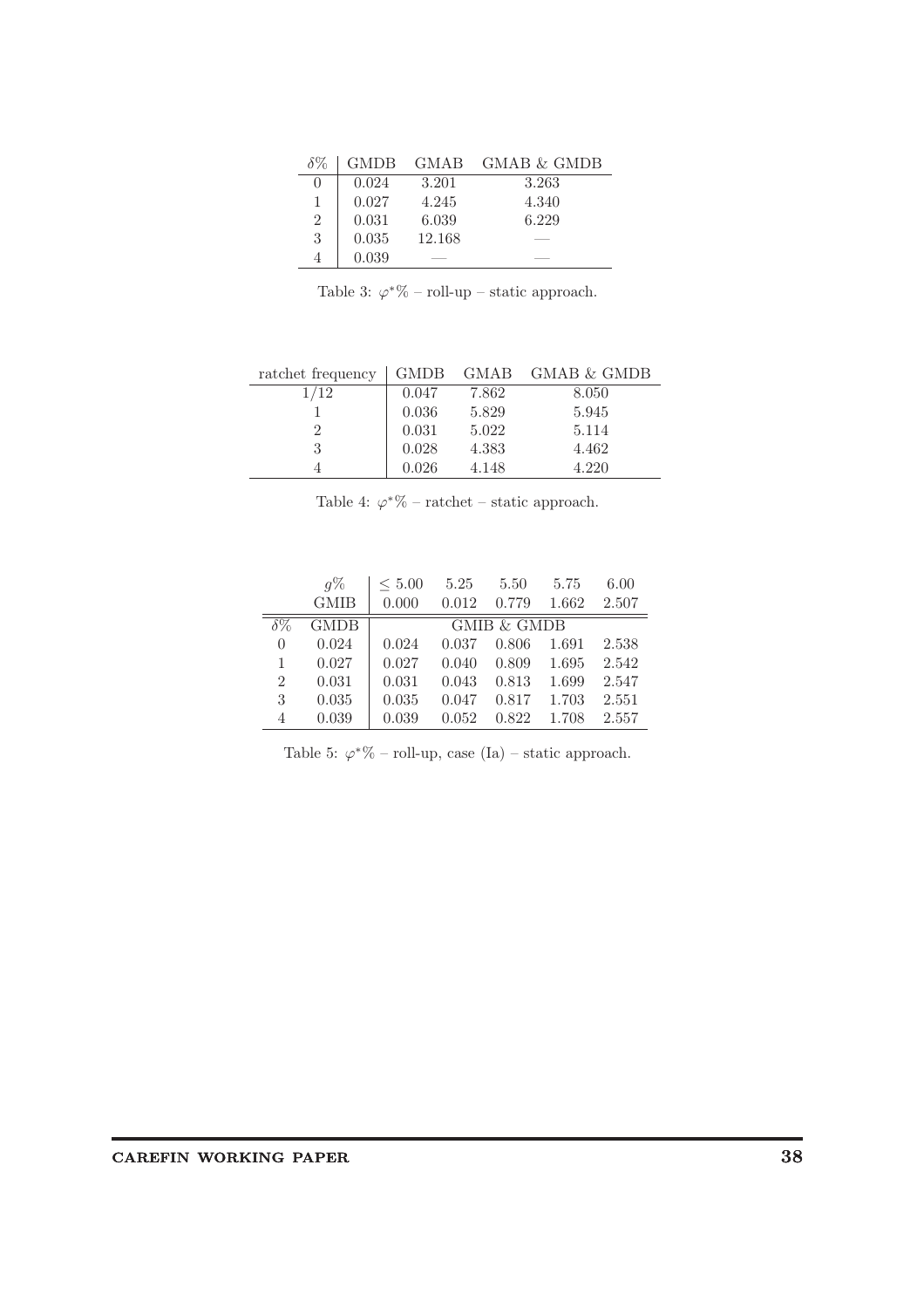|                             | $q\%$       | < 11.0 | 11.5  | 12.0                   | 12.5  | 13.0  |
|-----------------------------|-------------|--------|-------|------------------------|-------|-------|
|                             | <b>GMIB</b> | 0.000  | 0.175 | 1.015                  | 1.827 | 2.605 |
| δ%                          | <b>GMDB</b> |        |       | <b>GMIB &amp; GMDB</b> |       |       |
| 0                           | 0.024       | 0.024  | 0.201 | 1.043                  | 1.856 | 2.637 |
| 1                           | 0.027       | 0.027  | 0.204 | 1.047                  | 1.860 | 2.641 |
| $\mathcal{D}_{\mathcal{L}}$ | 0.031       | 0.031  | 0.207 | 1.050                  | 1.864 | 2.645 |
| 3                           | 0.035       | 0.035  | 0.212 | 1.055                  | 1.868 | 2.650 |
| 4                           | 0.039       | 0.039  | 0.216 | 1.059                  | 1.874 | 2.655 |

Table 6:  $\varphi^*$ % – roll-up, case (Ib) – static approach.

|                | $q\%$       | < 5.00 | 5.25  | 5.50                   | 5.75  | 6.00  |
|----------------|-------------|--------|-------|------------------------|-------|-------|
|                | <b>GMIB</b> | 0.000  | 0.060 | 0.930                  | 1.813 | 2.658 |
| $\delta\%$     | GMDB        |        |       | <b>GMIB &amp; GMDB</b> |       |       |
| 0              | 0.024       | 0.024  | 0.086 | 0.958                  | 1.843 | 2.690 |
| 1              | 0.027       | 0.027  | 0.089 | 0.961                  | 1.847 | 2.694 |
| $\overline{2}$ | 0.031       | 0.031  | 0.093 | 0.965                  | 1.851 | 2.698 |
| 3              | 0.035       | 0.035  | 0.097 | 0.969                  | 1.855 | 2.703 |
| 4              | 0.039       | 0.039  | 0.101 | 0.974                  | 1.860 | 2.709 |

Table 7:  $\varphi^*$ % – roll-up, case (Ic) – static approach.

|                   | $q\%$       | < 5.00 | 5.25  | 5.50                   | 5.75  | 6.00  |
|-------------------|-------------|--------|-------|------------------------|-------|-------|
|                   | <b>GMIB</b> | 0.000  | 0.012 | 0.779                  | 1.662 | 2.507 |
| ratchet frequency | <b>GMDB</b> |        |       | <b>GMIB &amp; GMDB</b> |       |       |
| 1/12              | 0.047       | 0.047  | 0.059 | 0.828                  | 1.713 | 2.560 |
|                   | 0.036       | 0.036  | 0.048 | 0.817                  | 1.702 | 2.549 |
| $\overline{2}$    | 0.031       | 0.031  | 0.043 | 0.812                  | 1.698 | 2.545 |
| 3                 | 0.028       | 0.028  | 0.041 | 0.810                  | 1.695 | 2.542 |
| 4                 | 0.026       | 0.026  | 0.039 | 0.808                  | 1.693 | 2.540 |

Table 8:  $\varphi^*$ % – ratchet, case (Ia) – static approach.

|                   | $g\%$       | < 11.0 | 11.5  | 12.0                   | 12.5  | 13.0  |
|-------------------|-------------|--------|-------|------------------------|-------|-------|
|                   | <b>GMIB</b> | 0.000  | 0.175 | 1.015                  | 1.827 | 2.605 |
| ratchet frequency | <b>GMDB</b> |        |       | <b>GMIB &amp; GMDB</b> |       |       |
| 1/12              | 0.047       | 0.047  | 0.223 | 1.066                  | 1.878 | 2.659 |
|                   | 0.036       | 0.036  | 0.212 | 1.055                  | 1.867 | 2.648 |
| $\overline{2}$    | 0.031       | 0.031  | 0.207 | 1.050                  | 1.863 | 2.643 |
| 3                 | 0.028       | 0.028  | 0.205 | 1.047                  | 1.860 | 2.640 |
| 4                 | 0.026       | 0.026  | 0.203 | 1.045                  | 1.858 | 2.639 |

Table 9:  $\varphi^*$ % – ratchet, case (Ib) – static approach.

 $\ddot{\phantom{a}}$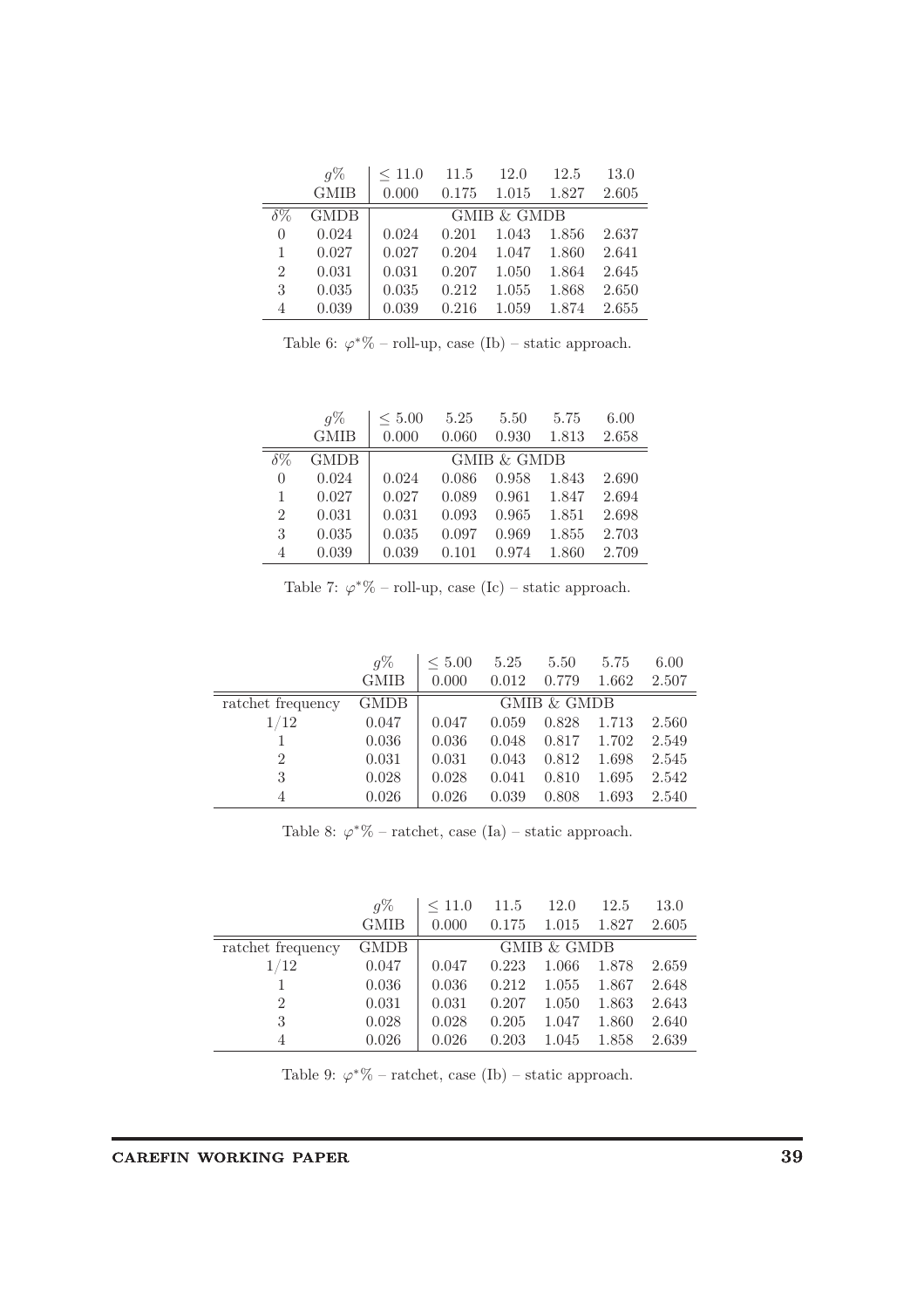|                   | $g\%$<br><b>GMIB</b> | < 5.00<br>0.000 | 5.25<br>0.060 | 5.50<br>0.930          | 5.75<br>1.813 | 6.00<br>2.658 |
|-------------------|----------------------|-----------------|---------------|------------------------|---------------|---------------|
| ratchet frequency | <b>GMDB</b>          |                 |               | <b>GMIB &amp; GMDB</b> |               |               |
| 1/12              | 0.047                | 0.047           | 0.109         | 0.980                  | 1.865         | 2.712         |
|                   | 0.036                | 0.036           | 0.097         | 0.969                  | 1.854         | 2.701         |
| $\overline{2}$    | 0.031                | 0.031           | 0.093         | 0.964                  | 1.849         | 2.696         |
| 3                 | 0.028                | 0.028           | 0.090         | 0.961                  | 1.847         | 2.694         |
| 4                 | 0.026                | 0.026           | 0.088         | 0.959                  | 1.845         | 2.692         |

Table 10:  $\varphi^*$ % – ratchet, case (Ic) – static approach.

|                | - 5   | 10    | 15    | 20    |
|----------------|-------|-------|-------|-------|
| BZ.            | 20.00 | 10.00 | 6.67  | -5.0  |
| $GMWB$   3.919 |       | 1.953 | 1.207 | 0.820 |

|  |  |  | Table 11: $\varphi^*\%$ – case (Wa) – static approach. |
|--|--|--|--------------------------------------------------------|
|  |  |  |                                                        |

 $\mathcal G\mathcal M\mathcal A\mathcal B$  &  $\mathcal G\mathcal M\mathcal D\mathcal B$ 

|                | $p\%$    |         |                             |         |         |                |                     |
|----------------|----------|---------|-----------------------------|---------|---------|----------------|---------------------|
| $\varphi\%$    | $\Omega$ |         | $\mathcal{D}_{\mathcal{A}}$ | 3       | 4       | $\overline{5}$ | $V^{\text{static}}$ |
| 4              | 105.817  | 105.351 | 104.936                     | 104.570 | 104.277 | 104.111        | 103.792             |
| $\overline{5}$ | 104.577  | 104.094 | 103.655                     | 103.248 | 102.898 | 102.631        | 101.942             |
| 6              | 103.557  | 103.056 | 102.618                     | 102.189 | 101.788 | 101.488        | 100.399             |
| $\overline{7}$ | 102.654  | 102.182 | 101.726                     | 101.299 | 100.882 | 100.548        | 99.123              |
| 8              | 101.843  | 101.380 | 100.928                     | 100.515 | 100.136 | 99.787         | 98.088              |
| 9              | 101.122  | 100.674 | 100.237                     | 99.848  | 99.479  | 99.130         | 97.270              |

Table 12:  $V_0^{\text{mixed}}$  – roll-up,  $\delta^A = \delta^D = 2\%$ .

GMIB $\&$  GMDB

|             | $p\%$    |         |         |         |         |         |                  |
|-------------|----------|---------|---------|---------|---------|---------|------------------|
| $\varphi\%$ | $\Omega$ |         | 2       | 3       | 4       | 5       | <b>I</b> /static |
| 0.6         | 101.343  | 101.237 | 101.186 | 101.172 | 101.150 | 101.134 | 101.029          |
| 0.7         | 100.888  | 100.829 | 100.681 | 100.678 | 100.654 | 100.634 | 100.532          |
| 0.8         | 100.459  | 100.301 | 100.217 | 100.185 | 100.173 | 100.122 | 100.037          |
| 0.9         | 100.049  | 99.826  | 99.788  | 99.711  | 99.681  | 99.645  | 99.544           |
| 1.0         | 99.626   | 99.401  | 99.292  | 99.247  | 99.208  | 99.170  | 99.054           |
| $1.1\,$     | 99.330   | 98.958  | 98.840  | 98.801  | 98.712  | 98.690  | 98.566           |

Table 13:  $V_0^{\text{mixed}}$  – rollup,  $\delta = 2\%$ , case (Ia),  $g = 5.5\%$ .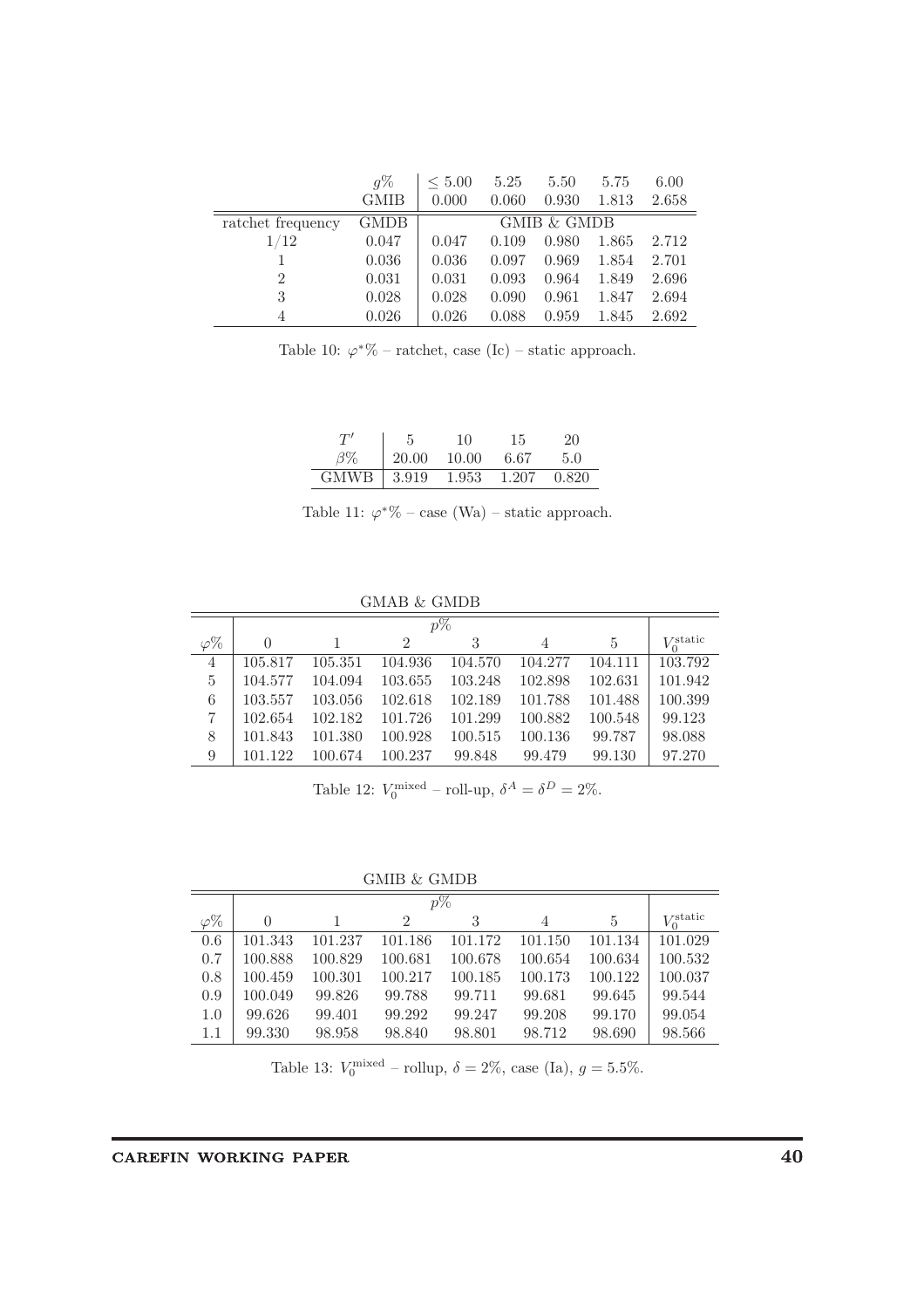|                  | <b>UIVE VV D</b> |         |         |         |         |         |                  |
|------------------|------------------|---------|---------|---------|---------|---------|------------------|
|                  | $p\%$            |         |         |         |         |         |                  |
| $\varphi\%$      | $\theta$         |         | 2       | 3       | 4       | 5       | <b>T</b> /static |
| $\overline{1.0}$ | 105.108          | 104.716 | 104.321 | 103.927 | 103.510 | 103.510 | 103.510          |
| 1.5              | 104.160          | 103.659 | 103.161 | 102.752 | 102.361 | 101.971 | 101.700          |
| 2.0              | 103.374          | 102.840 | 102.286 | 101.794 | 101.354 | 100.926 | 99.953           |
| 2.5              | 102.684          | 102.117 | 101.557 | 100.989 | 100.496 | 100.016 | 98.353           |
| 3.0              | 102.087          | 101.472 | 100.903 | 100.340 | 99.800  | 99.289  | 96.895           |
| 3.5              | 101.520          | 100.911 | 100.305 | 99.744  | 99.189  | 98.662  | 95.571           |

GMWB

Table 14:  $V_0^{\text{mixed}} - \text{case (Wa)}, T' = 10, \beta = 10\%.$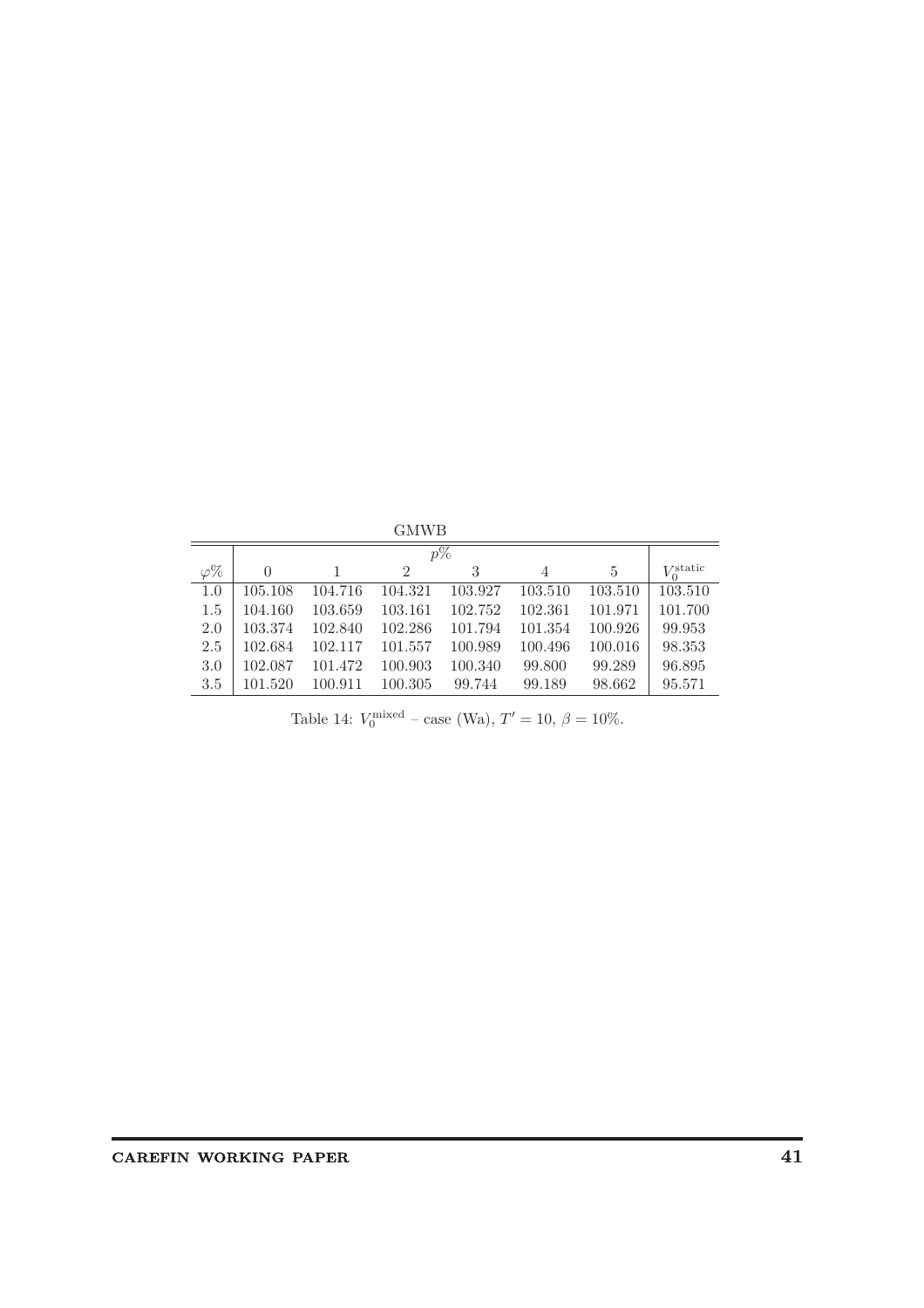#### **WORKING PAPERS IN THE CAREFIN SERIES**

- **1/08** La stima del capitale economico a fronte del portafoglio crediti: un'introduzione alle nuove metodologie
- **2/08** Imperfect Predictability and Mutual Fund Dynamics: How Managers Use Predictors in Changing the Systematic Risk
- **3/08** Il sistema dualistico per la governance di banche e assicurazioni

**4/08** Precautionary investments and vertical externalities: the role of private insurers in intergovernmental relations

- **5/08** I derivati climatici per il settore vitivinicolo
- **6/08** Market discipline in the banking industry. Evidence from spread dispersion
- **7/08** A Survey on Risk Management and Usage of Derivatives by Non-Financial Italian Firms
- **8/08** Hedge Funds: Ability Persistence and Style Bias
- **9/08** Cross-Industry Diversification: Integration, Bubble and Predictability
- **10/08** The Impact of Government Ownership on Banks' Ratings: Evidence from the European Banking Industry
- **11/08** A Framework for Assessing the Systemic Risk of Major Financial Institutions
- **12/08** Multidimensional Distance to Collapse Point and Sovereign Default Prediction
- **13/08** Search Costs and Mutual Fund Fee Dispersion
- **14/08** The Choice of Target's Advisor in Mergers and Acquisitions: the Role of Banking Relationship
- **15/08** Stochastic Mortality: the Impact on Target Capital
- **1/09** Regular(ized) Hedge Fund Clones
- **2/09** Loads and Investment Decisions
- **3/09** The role of Basel II in the subprime financial crisis: guilty or not guilty?
- **4/09** Why Larger Lenders obtain Higher Returns: Evidence from Sovereign Syndicated Loans
- **5/09** Crisi finanziaria, controlli interni e ruolo delle Autorità
- **6/09** Why do foreign banks withdraw from other nations
- **7/09** Do derivatives enhance or deter mutual fund risk-return profiles? Evidence from Italy
- **8/09** External Debt to the Private Sector and the Price of Bank Loans
- **9/09** Pricing insurance contracts following the cost of capital approach: some conceptual issues
- **10/09** Listed Private Equity Funds: IPO Pricing, J-Curve and Learning Effects
- **11/09** Rating changes: the European evidence
- **12/09** Beyond macroeconomic risk: the role of contagion in the italian corporate default correlation
- **13/09** Revisiting corporate growth options in the presence of state-dependent cashflow risk
- **14/09** Borrowing in Buyouts
- **15/09** Explaining Returns in Private Equity Investments
- **16/09** Banks'Loan Loss Provisioning: Procyclical Behaviour and Potential Solutions
- **17/09** Informed intermediation of longevity exposures
- **18/09** Regulations and soundness of insurance firms: international evidence
- **19/09** Project Finance Collateralised Debt Obligations: An Empirical Analysis on Spreads Determinants
- **20/09** Crashes and Bank Opaqueness
- **21/09** Investors' Distraction and Strategic Repricing Decisions
- **22/09** Italian labourers participation in private pension plans: an analysis of closed funds targeting specific industries
- **23/09** Diritto delle assicurazioni e diritto europeo: la prospettiva italiana
- **24/09** The Common Frame of Reference (CFR) of European Insurance Contract Law
- **01/10** Optimal time of annuitization in the decumulation phase of a defined contribution pension scheme
- **02/10** Three make a smile dynamic volatility, skewness and term structure components in option valutation
- **03/10** On the role of behavioral finance in the pricing of financial derivatives: the case of the S&P 500
- **04/10** Stabilizing Large Financial Institutions with Contingent Capital Certificates
- **05/10** Performance in private equity: why are general partnerships' owners important?
- **06/10** Operational Risk Modeling: An Evaluation of Competing Strategies
- **07/10** Ownership Structure, Board Composition And Investors' Protection: Evidence From S&P 500 Firms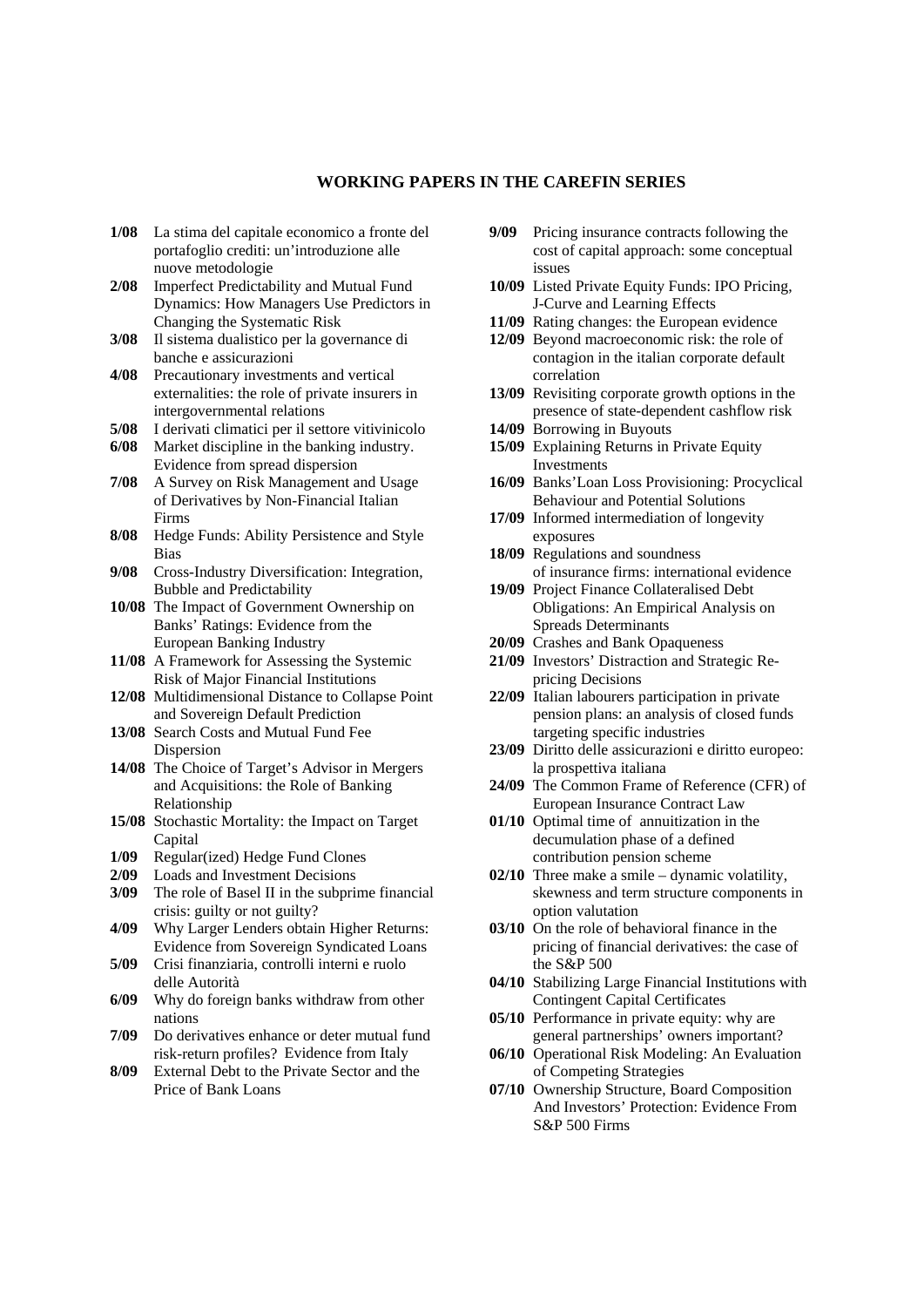- **08/10** Towards A New Framework For Liquidity Risk
- **09/10** Too-Big-to-Fail" and its Impact on Safety Net Subsidies and Systemic Risk
- **10/10** The Voting Premium in the Banking Industry: a Cross-country Analysis
- **11/10** Reaching Nirvana With A Defaultable Asset?
- **12/10** Measuring Systemic Risk in the Finance and Insurance Sectors
- **13/10** On Regulation, Supervision, (De)leveraging and Banking Competition: Harder, Better, Faster, Stronger?
- **14/10** Variable Annuities: Risk Identification and Risk Assessment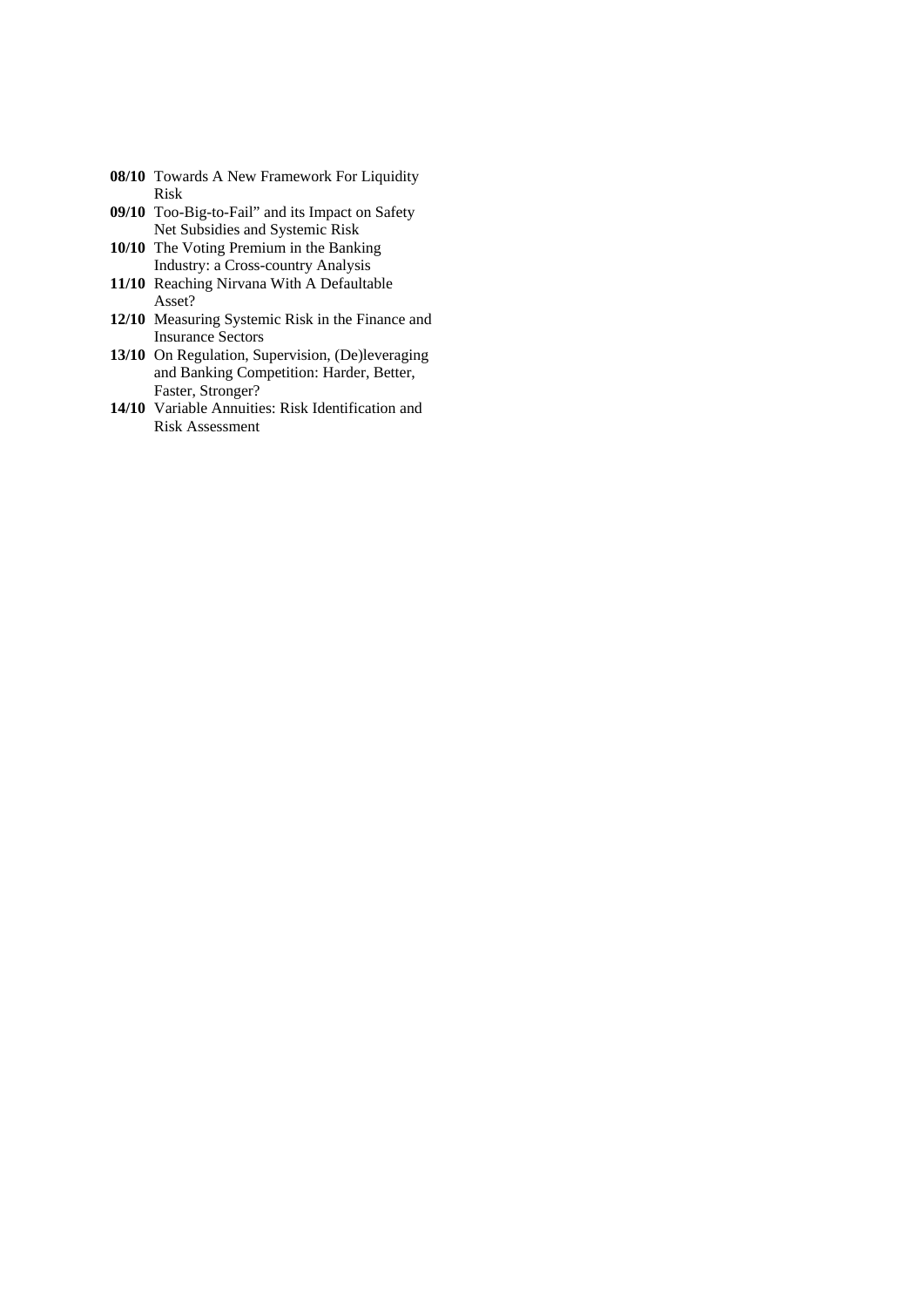The working papers by Carefin, Bocconi's Centre for Applied Research in Finance are made possibile by the following Institutions

| ABI                      |                                              |
|--------------------------|----------------------------------------------|
|                          | <b>INTESA SANPAOLO</b>                       |
| ALLIANZ.                 | <b>INTESA VITA</b>                           |
| ARCA VITA                |                                              |
| ARCA SGR                 | PIONEER INVESTMENTS<br><b>MANAGEMENT SGR</b> |
|                          |                                              |
| ASSICURAZIONI GENERALI   | SARA ASSICURAZIONI                           |
| AVIVA ITALIA HOLDING.    | STATE STREET GLOBAL ADVISORS                 |
|                          | <b>LIMITED</b>                               |
| <b>BANCA CARIGE</b>      | <b>TOWERS WATSON</b>                         |
| BANCA POPOLARE DI MILANO |                                              |
| BANCASSURANCE POPOLARI   | <b>UNICREDIT</b>                             |
|                          | UNICREDIT BANCASSURANCE                      |
| <b>BNL VITA</b>          | <b>MANAGEMENT &amp; ADMINISTRATION</b>       |
| <b>CARIGE AM SGR</b>     | <b>VENETO BANCA</b>                          |
| DELOITTE CONSULTING      | WILLIS RE SOUTHERN EUROPE                    |

*Copyright Carefin, Università Bocconi*